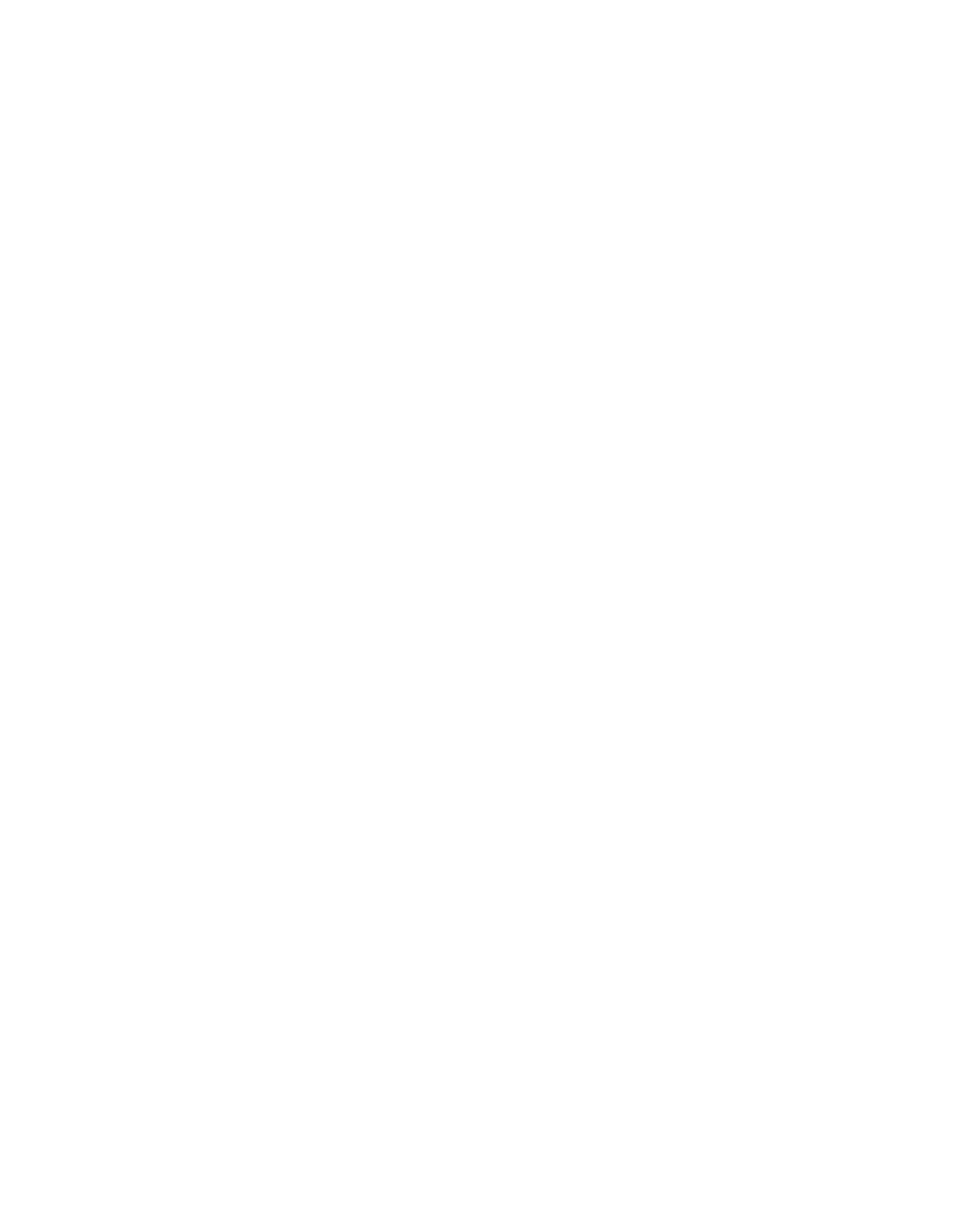# Contents

| <b>Chapter 1</b> |                                                                                      |  |
|------------------|--------------------------------------------------------------------------------------|--|
|                  | 1.1                                                                                  |  |
|                  | 1.2                                                                                  |  |
|                  | 1.3                                                                                  |  |
|                  | 1.3.1                                                                                |  |
|                  | 1.3.2                                                                                |  |
|                  | 1.3.3                                                                                |  |
|                  | 1.3.4                                                                                |  |
|                  | 1.4                                                                                  |  |
| <b>Chapter 2</b> |                                                                                      |  |
|                  | 2.1                                                                                  |  |
|                  | 2.2                                                                                  |  |
|                  | 2.3                                                                                  |  |
|                  | 2.4                                                                                  |  |
|                  | 2.5                                                                                  |  |
|                  | 2.6                                                                                  |  |
|                  | 2.7                                                                                  |  |
| <b>Chapter 3</b> |                                                                                      |  |
|                  | 3.1                                                                                  |  |
|                  | 3.2                                                                                  |  |
|                  | 3.3                                                                                  |  |
| <b>Chapter 4</b> |                                                                                      |  |
|                  | 4.1                                                                                  |  |
|                  | 4.2                                                                                  |  |
|                  |                                                                                      |  |
| <b>Chapter 5</b> |                                                                                      |  |
|                  | 5.1                                                                                  |  |
|                  | 5.2                                                                                  |  |
|                  | 5.3                                                                                  |  |
|                  | 5.3.1<br>5.3.2                                                                       |  |
|                  | Parameters (Concentration, Temperature, Saturation, and Partial Pressure 26<br>5.3.3 |  |
|                  | 5.3.4                                                                                |  |
|                  | 5.3.5                                                                                |  |
|                  | 5.4                                                                                  |  |
|                  | 5.5                                                                                  |  |
|                  |                                                                                      |  |
|                  | 5.5.2                                                                                |  |
|                  | 5.6                                                                                  |  |
|                  | 5.7                                                                                  |  |
|                  | 5.7.1                                                                                |  |
|                  | 5.7.2                                                                                |  |
|                  | 5.7.3                                                                                |  |
|                  | 5.8                                                                                  |  |
|                  | 5.9                                                                                  |  |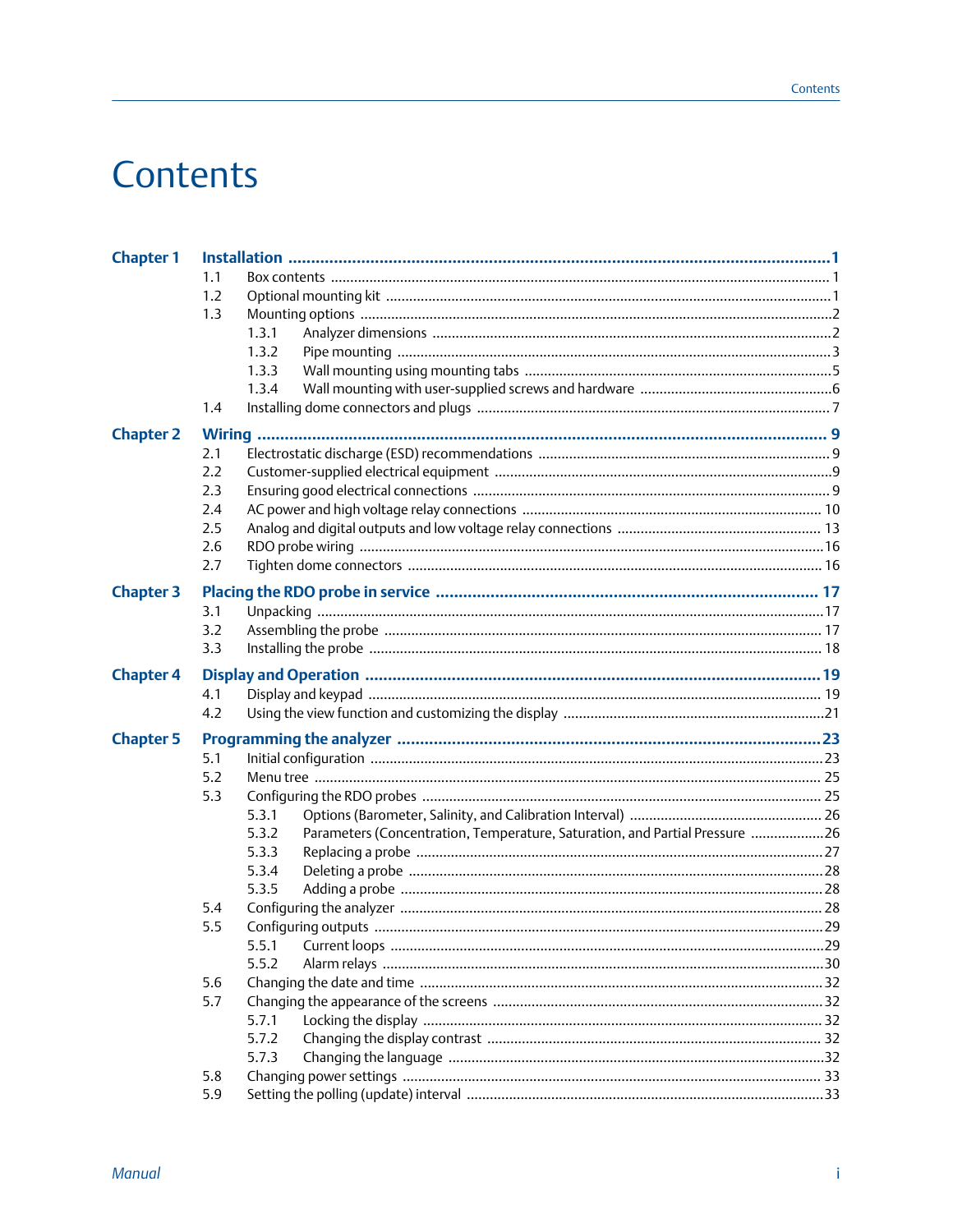#### Contents

|                  | 5.10 |        |  |
|------------------|------|--------|--|
|                  |      | 5.10.1 |  |
|                  |      | 5.10.2 |  |
|                  | 5.11 |        |  |
|                  | 5.12 |        |  |
|                  | 5.13 |        |  |
|                  | 5.14 |        |  |
| <b>Chapter 6</b> |      |        |  |
|                  | 6.1  |        |  |
|                  | 6.2  |        |  |
|                  | 6.3  |        |  |
|                  | 6.4  |        |  |
| <b>Chapter 7</b> |      |        |  |
|                  | 7.1  |        |  |
|                  |      | 7.1.1  |  |
|                  |      | 7.1.2  |  |
|                  |      | 7.1.3  |  |
|                  | 7.2  |        |  |
|                  |      | 7.2.1  |  |
|                  |      | 7.2.2  |  |
|                  |      | 7.2.3  |  |
|                  |      | 7.2.4  |  |
|                  |      | 7.2.5  |  |
|                  | 7.3  |        |  |
| <b>Chapter 8</b> |      |        |  |
|                  | 8.1  |        |  |
|                  | 8.2  |        |  |
|                  |      |        |  |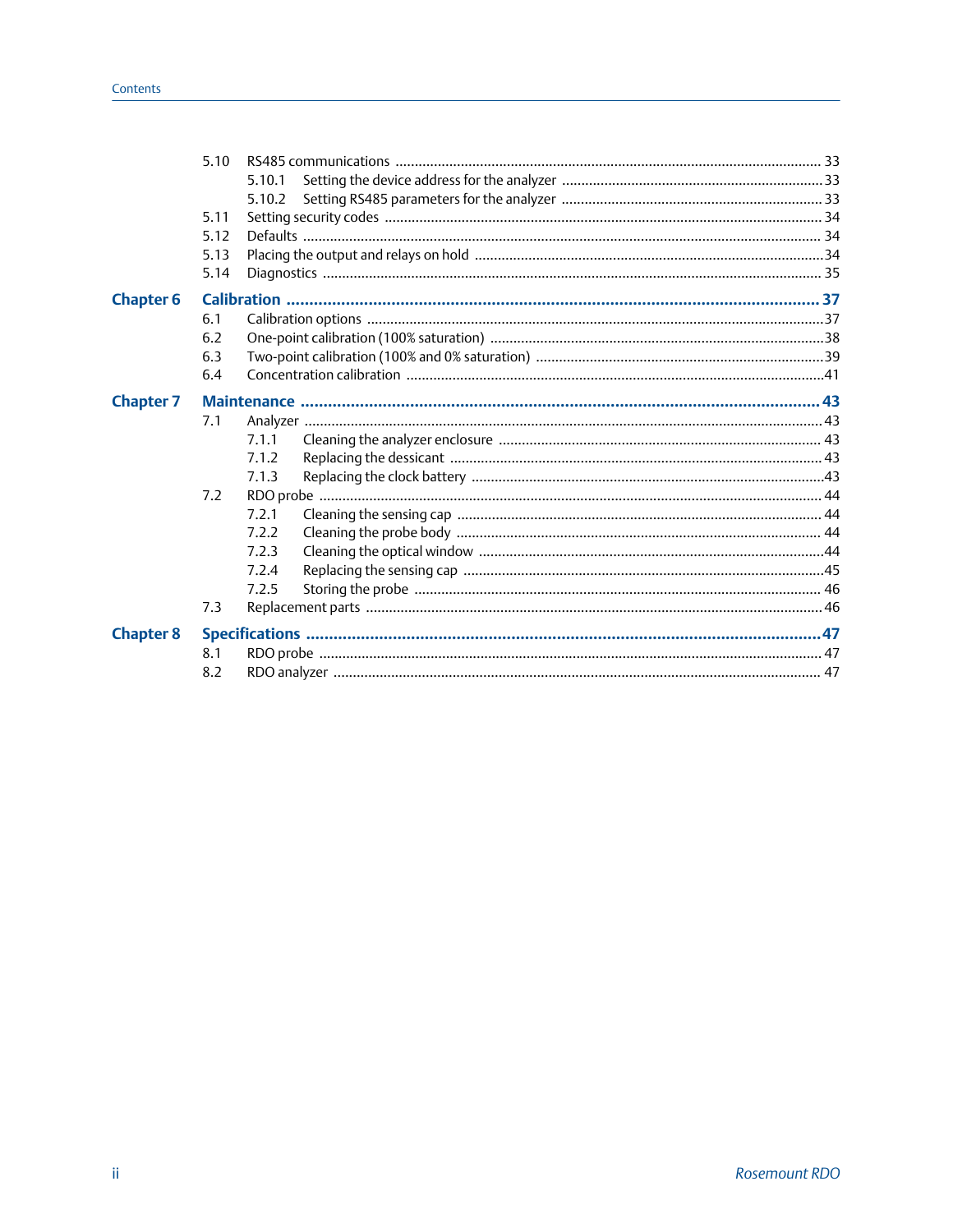# <span id="page-4-0"></span>1 Installation

## **1.1 Box contents**

Remove the analyzer from the shipping box. The shipping box should contain:

- Analyzer (1)
- Enclosure plugs (5)
- Dome connectors (3)
- $\bullet$  O-rings  $(6)$
- Large lock nuts (6)
- Sealed dessicant pack (1) that will be placed in the installed analyzer
- Opened dessicant pack (1) that protected the instrument during shipping. Discard after opening the analyzer.

#### **WARNING!**

**Only properly trained and qualified personnel should install the RDO instrument described in this manual. This instrument should be installed for use in nonhazardous locations only.**

## **1.2 Optional mounting kit**

The mounting kit (PN R0087560) contains the following:

- Two stainless steel mounting brackets
- Two 1 1/2 to 3 1/2 in. diameter hose clamps
- One package containing mounting tabs (4), nuts (4), and screws (4)
- DIN rail mounting brackets

The nuts and screws supplied with the mounting tabs are suitable for use with the mounting brackets.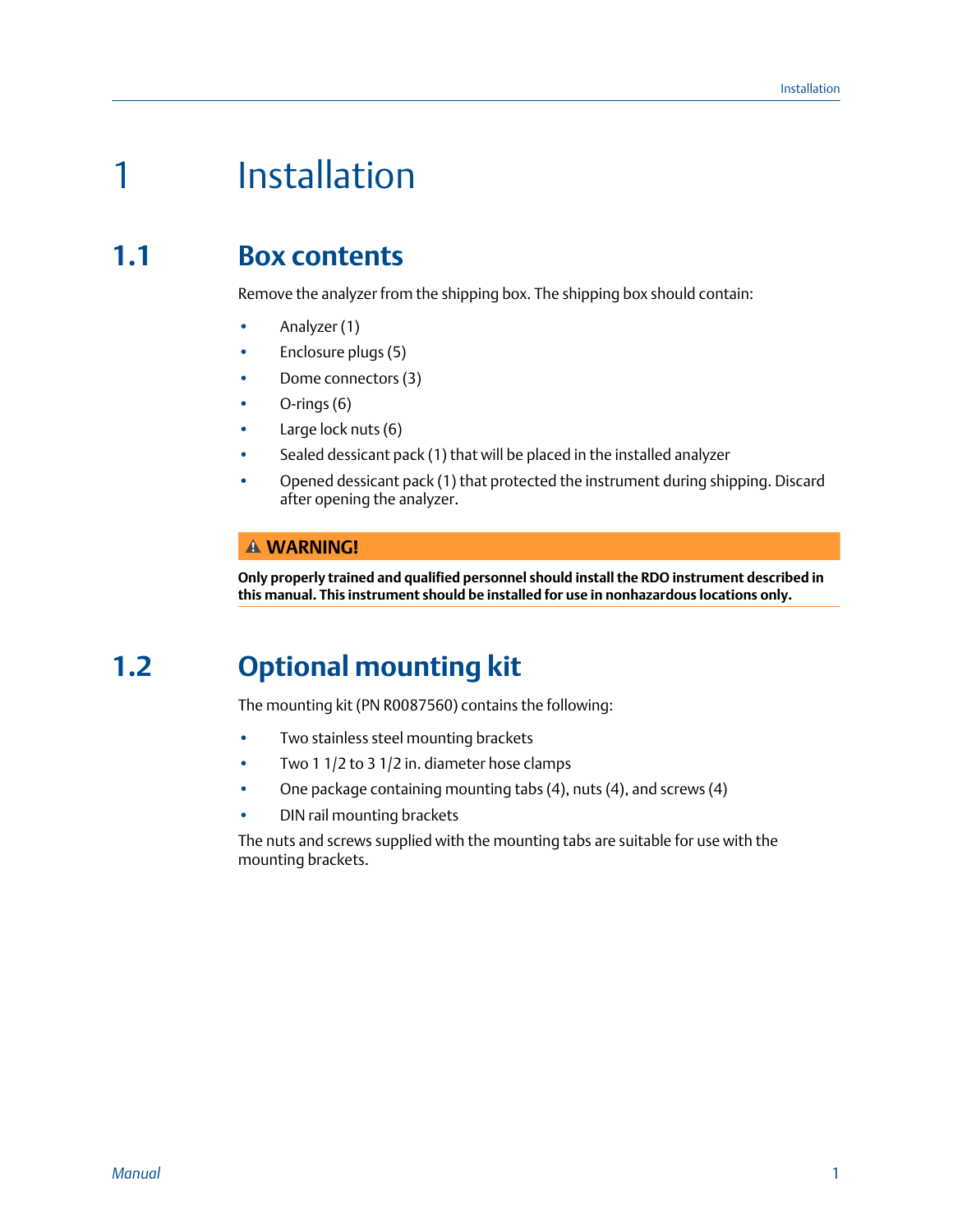## <span id="page-5-0"></span>**1.3 Mounting options**

## 1.3.1 Analyzer dimensions

• *Figure 1-1* calls out the analyzer dimensions with the lid closed.

#### **Figure 1-1: Analyzer Dimensions with Lid Closed**



• *Figure 1-2* shows the depth dimensions of the analyzer. When wall or panel mounting, make sure to allow adequate space for opening the enclosure door or making electrical connections.

#### **Figure 1-2: Side View Dimensional Drawings**

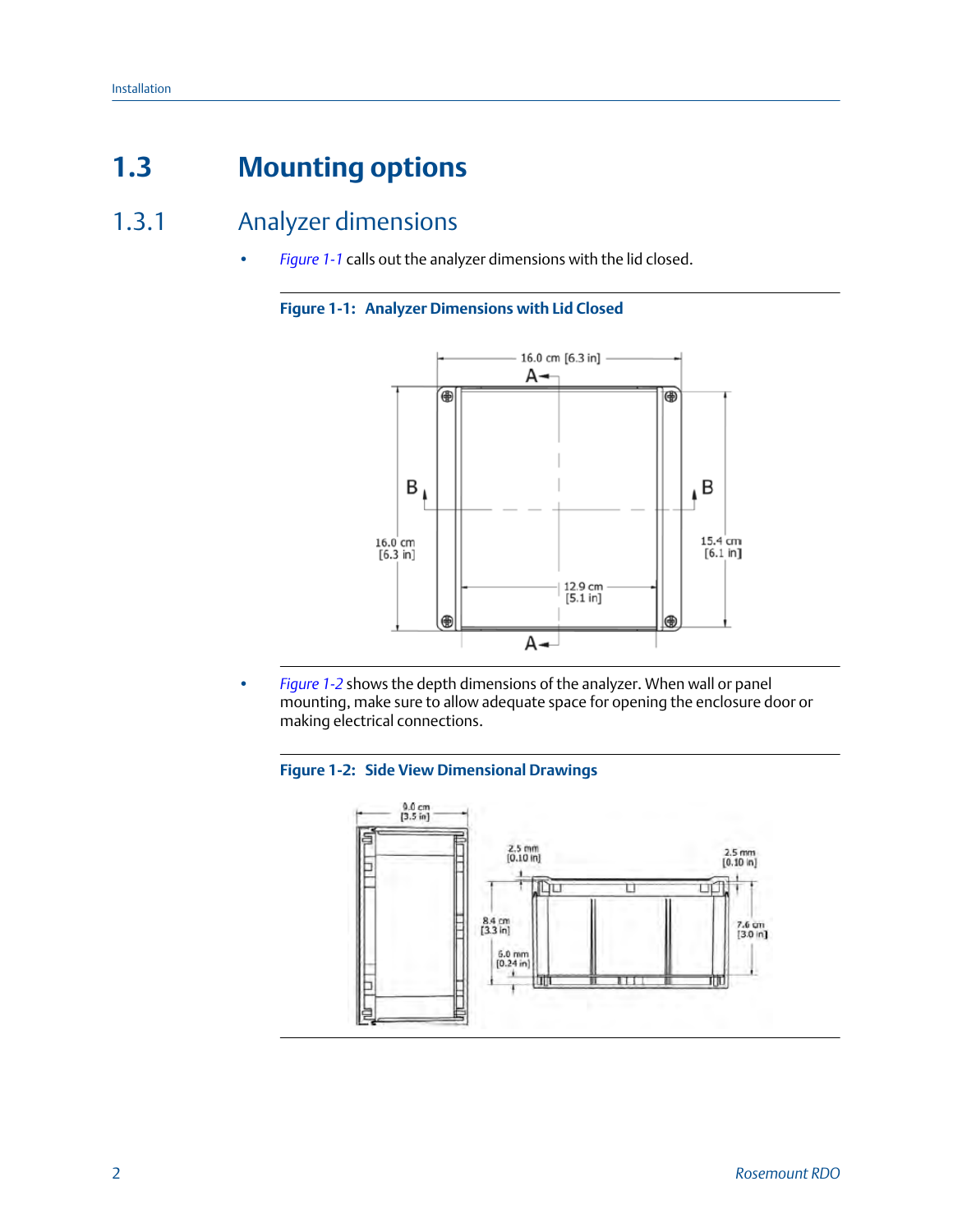## <span id="page-6-0"></span>1.3.2 Pipe mounting

Complete the following steps to mount the analyzer on a pipe.

- 1. Remove the four nuts and four screws from the mounting kit.
- 2. Open the enclosure and drop one nut into each drilled corner of the box (*Figure 1-3*).

#### **Figure 1-3: Placing the Nut in the Enclosure**



- 3. Use a screwdriver to push the nut down and set it in place (*Figure 1-3*).
- 4. Orient the two brackets on the back of the enclosure so that the flanges in the brackets point downward (*[Figure 1-4](#page-7-0)*).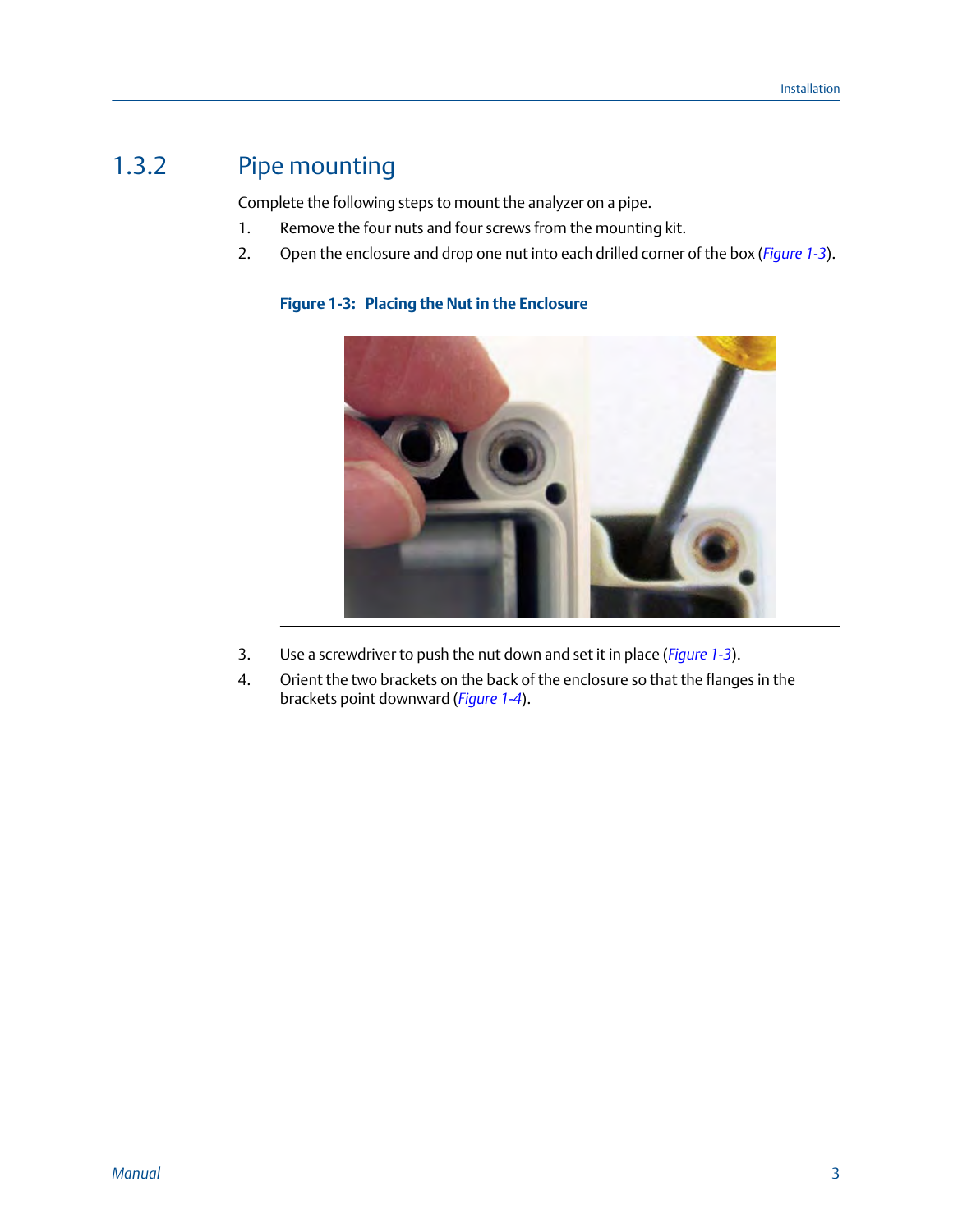# $25 - 1$ **BO**

#### <span id="page-7-0"></span>**Figure 1-4: Attaching the Mounting Brackets**

- 5. Attach the mounting brackets to the enclosure using two screws for each bracket. Make sure that the screws properly thread into the nuts you seated in steps 2 and 3.
- 6. Place two hose clamps over the mounting pipe and tighten them until they are almost secure.
- 7. Place the flanges from the mounting bracket into each of the hose clamps (*[Figure 1-3](#page-6-0)*).
- 8. Tighten the hose clamps until the analyzer is secure on the pipe.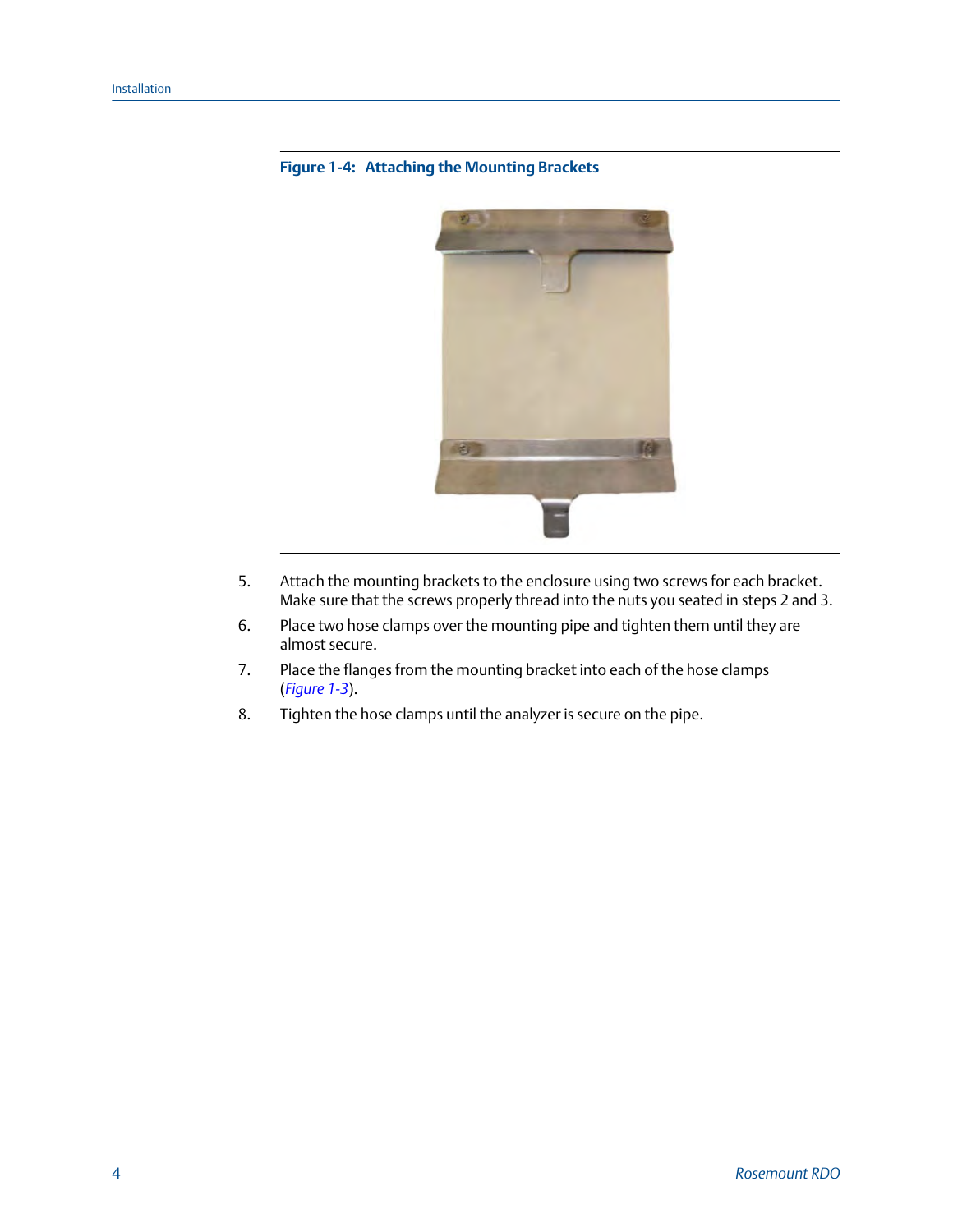

#### <span id="page-8-0"></span>**Figure 1-5: Back and Side View of Pipe-Mounted Analyzer**

## 1.3.3 Wall mounting using mounting tabs

The optional mounting kit contains a set of wall mounting hardware that includes four screws, nuts, and tabs for mounting the analyzer to a wall or panel. Follow the instructions included with the mounting tab hardware to attach the tabs (*[Figure 1-6](#page-9-0)*).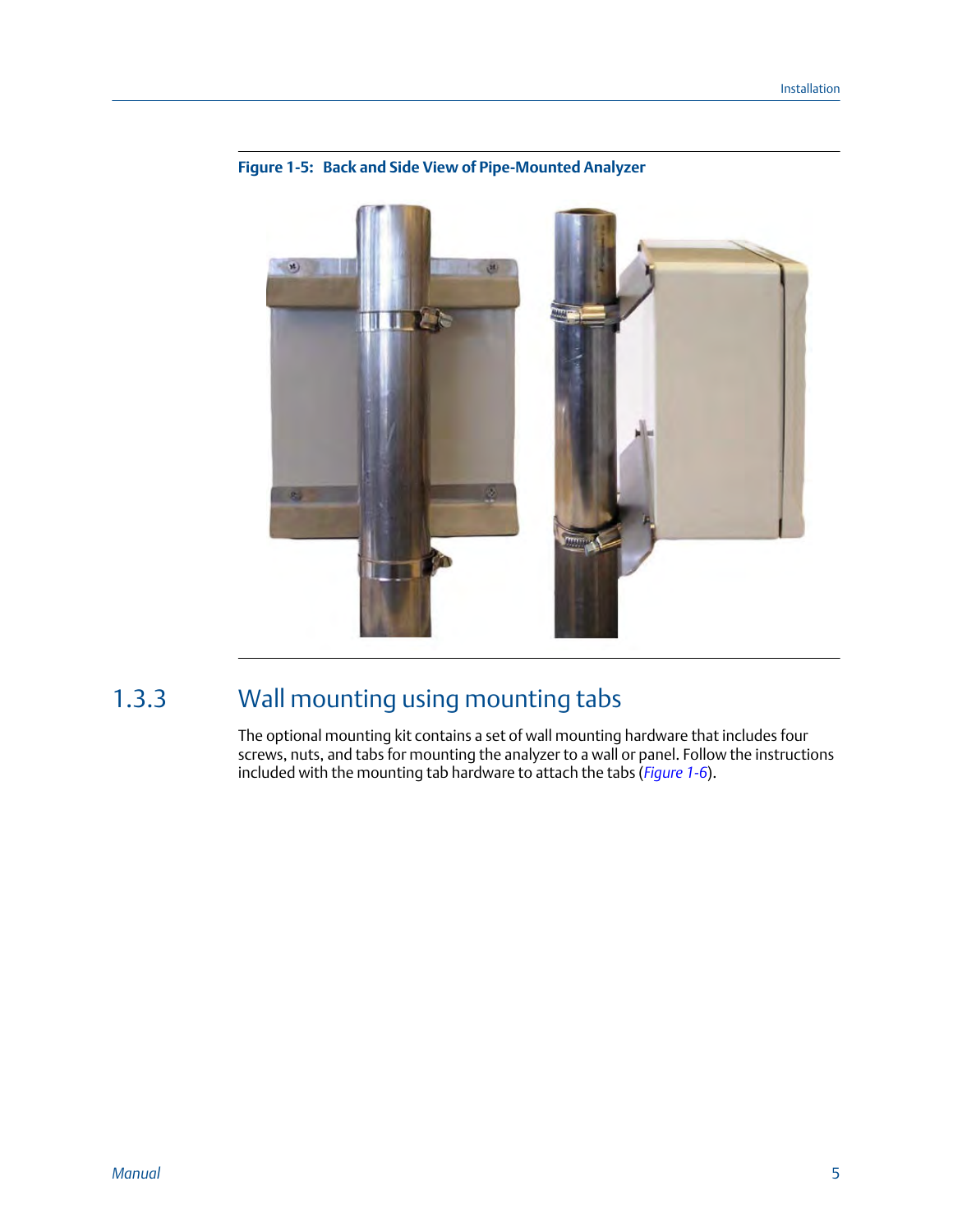<span id="page-9-0"></span>

**Figure 1-6: Back View of Analyzer with Tabs**

## 1.3.4 Wall mounting with user-supplied screws and hardware

You can supply your own hardware and attach the analyzer to a wall.

*[Figure 1-3](#page-6-0)* indicates the placement of the nut. Use a screw that is best suited for your wall material (*[Figure 1-7](#page-10-0)*).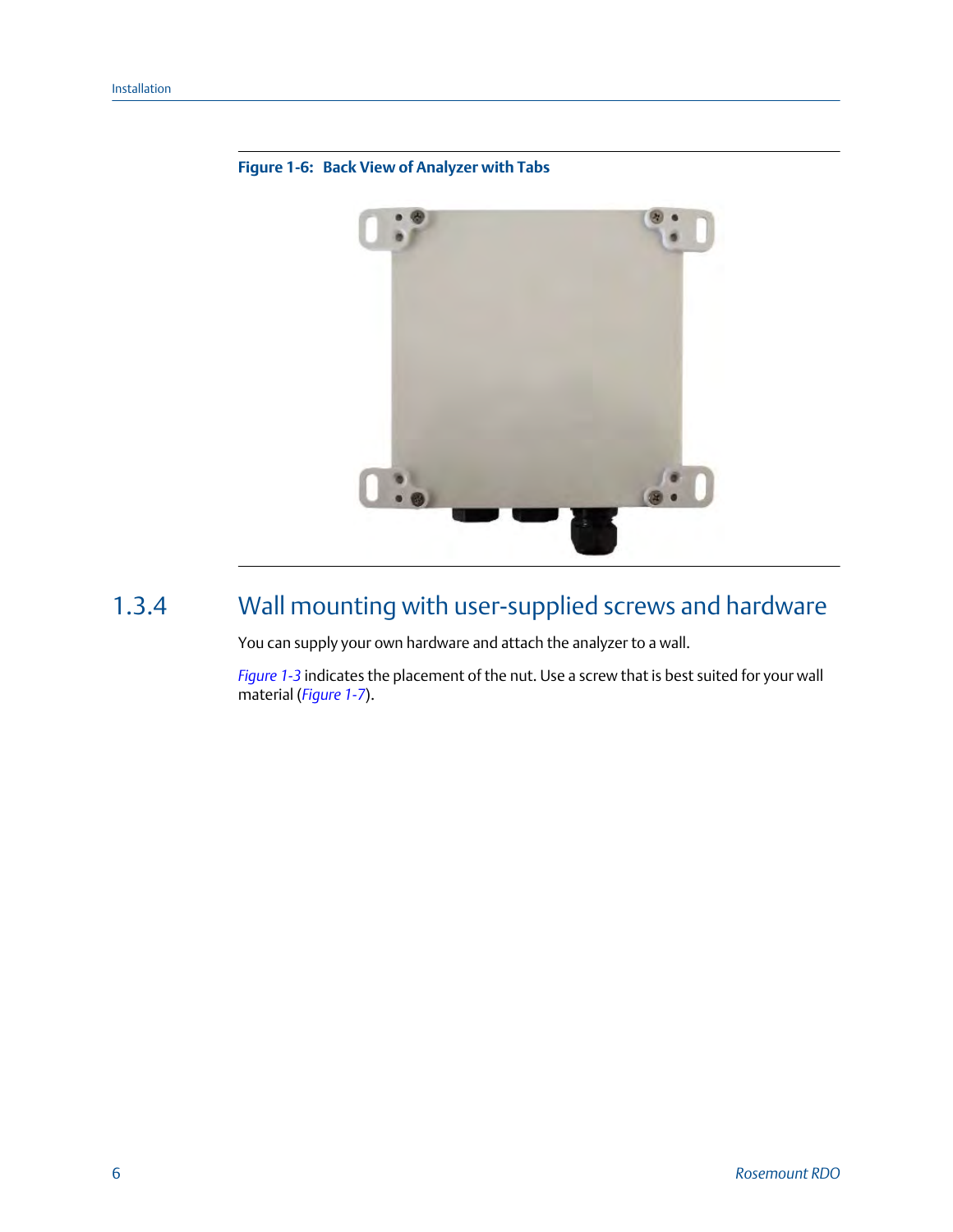#### <span id="page-10-0"></span>**Figure 1-7: Back View of Analyzer**



Pre-drilled holes (0.15 in diam.)

## **1.4 Installing dome connectors and plugs**

Complete the following steps to install the dome connector and plugs.

- 1. Place the O-ring over the threaded end of the connector or plug.
- 2. Screw the connector or plug into the opening until it is snug. Then tighten an additional 1/2 turn.

Do not overtighten.

- 3. Place the lock nut concave side down on the threads and, using a screwdriver blade and mallet, tighten the lock nut until there is approximately one thread showing.
- 4. Thread cable through the dome connectors and secure by tightening the nut to about 15 in.-lb of torque.

Confirm that cable does not slide or wiggle after the nut has been tightened. Leave sufficient cable inside the enclosure to make secure connections without placing stresss on the cable.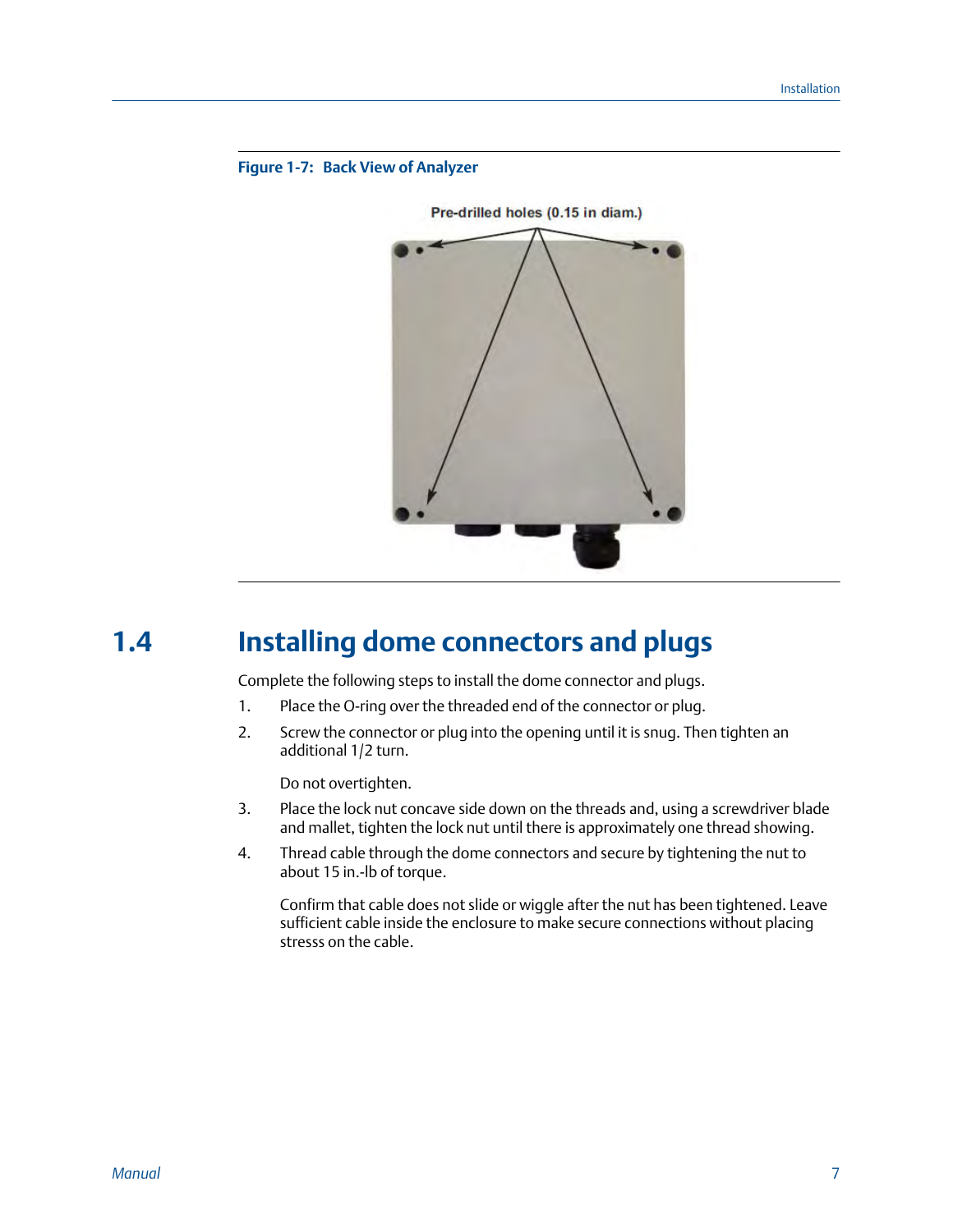

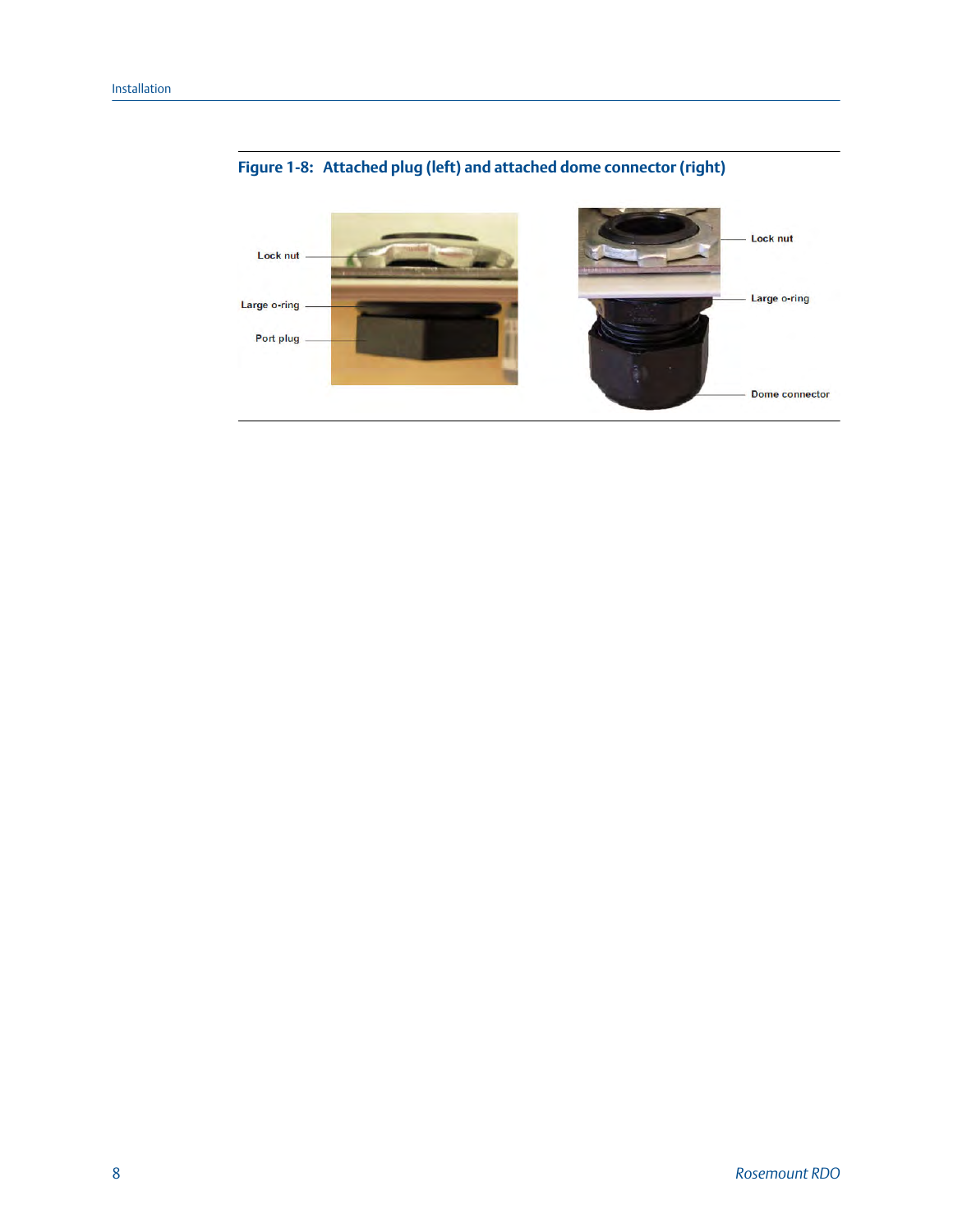# <span id="page-12-0"></span>2 Wiring

#### **WARNING!**

**Only properly trained and qualified personnel should install the RDO instrument described in this manual. This instrument should be installed for use in nonhazardous locations only.**

## **2.1 Electrostatic discharge (ESD) recommendations**

- Before making wiring connections or touching circuit boards or other internal components, discharge any static electricity from your body by touching a grounded metal object.
- When making wiring connections, make sure to remain properly grounded by wearing an ESD wriest strap or similar device.

## **2.2 Customer-supplied electrical equipment**

You must supply the following:

- 18-12 AWG wire for electrical connections using conduit or 100-240 Vac power supply
- 24-12 AWG cable for connecting relays and PLC devices
- A 100-240 Vac or 9-36 Vdc source with over current/disconnect protection for hardwired locations using conduit
- Approved suitable wiring for cord-connected plug and socket locations

## **2.3 Ensuring good electrical connections**

To ensure that all sensors and power sourced function properly, make sure that:

- Each individual wire is stripped and tinned to 1/4 in.
- Each wire is tightly screwed into the terminal strip.
- Each wire is touching the terminal strip. If the plastic wire jacket is clamped into the terminal strip, connections will not be made.
- Clip or cap any unused wires.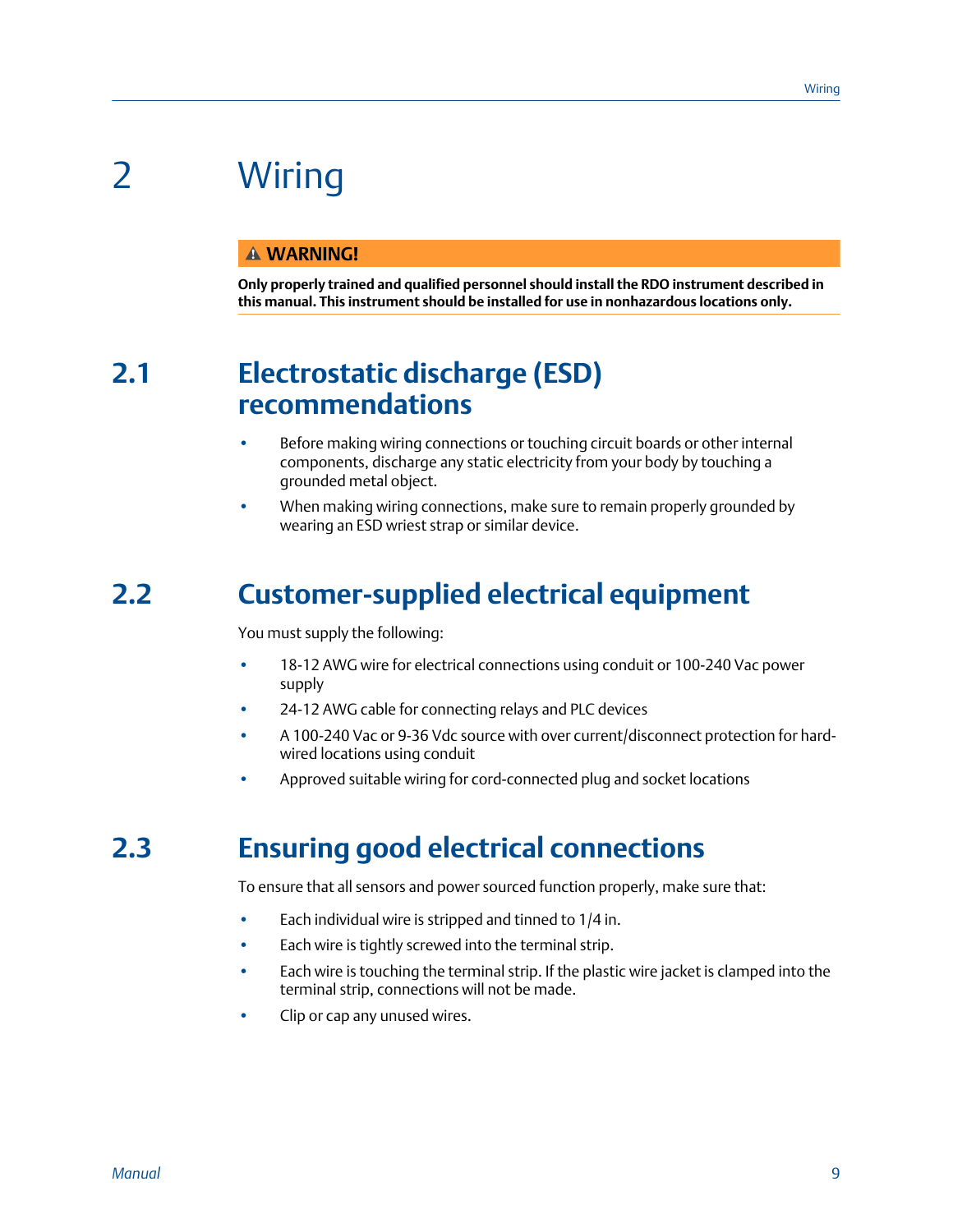## <span id="page-13-0"></span>**2.4 AC power and high voltage relay connections**

The AC power board is located under the metal shield on the right side of the enclosure. The terminal strip on the board accommodates the AC power connections as well as two high voltage relay connections.

#### **WARNING!**

#### **ELECTRIC SHOCK**

**Make sure that power to the instrument is disconnected before making any wiring connections.**

#### **WARNING!**

**ELECTRIC SHOCK Do not connect low voltage circuits (< 50 V) to the terminal connectors on the AC board!**

See *[Figure 2-1](#page-14-0)*.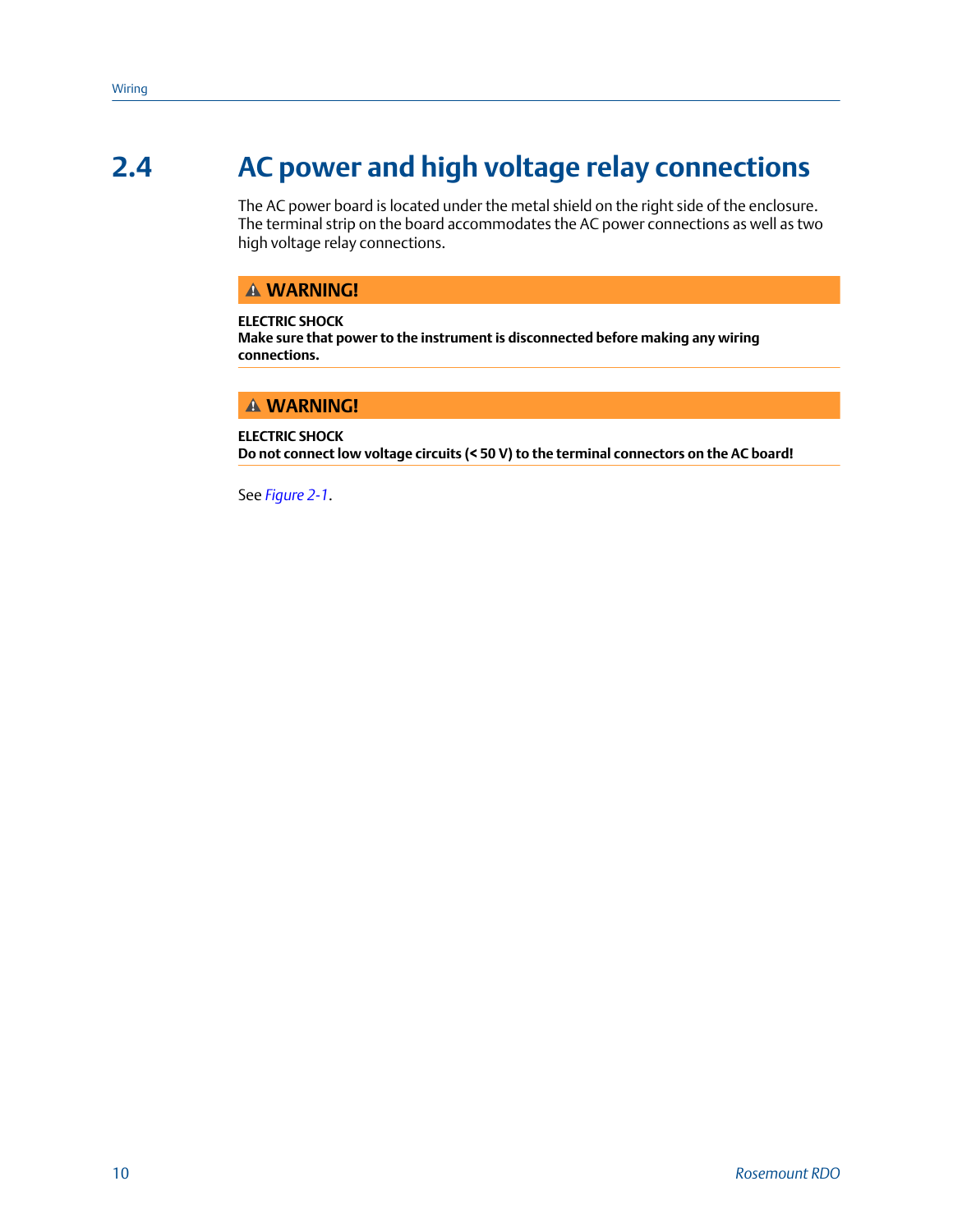

#### <span id="page-14-0"></span>**Figure 2-1: AC Circuit Board and Terminal Connections**

#### **Procedure**

- 1. Remove the front cover of the enclosure.
- 2. Remove the metal AC power board cover.
- 3. Thread the power cable and relay wires (if needed) through the dome fittings nearest the power board.
- 4. Using the green screw, connect the green earth wire of the power cable to the metal frame in the bottom of the enclosure.

See *[Figure 2-2](#page-15-0)*. A green wire connecting the metal frame to the terminal strip should already be in place.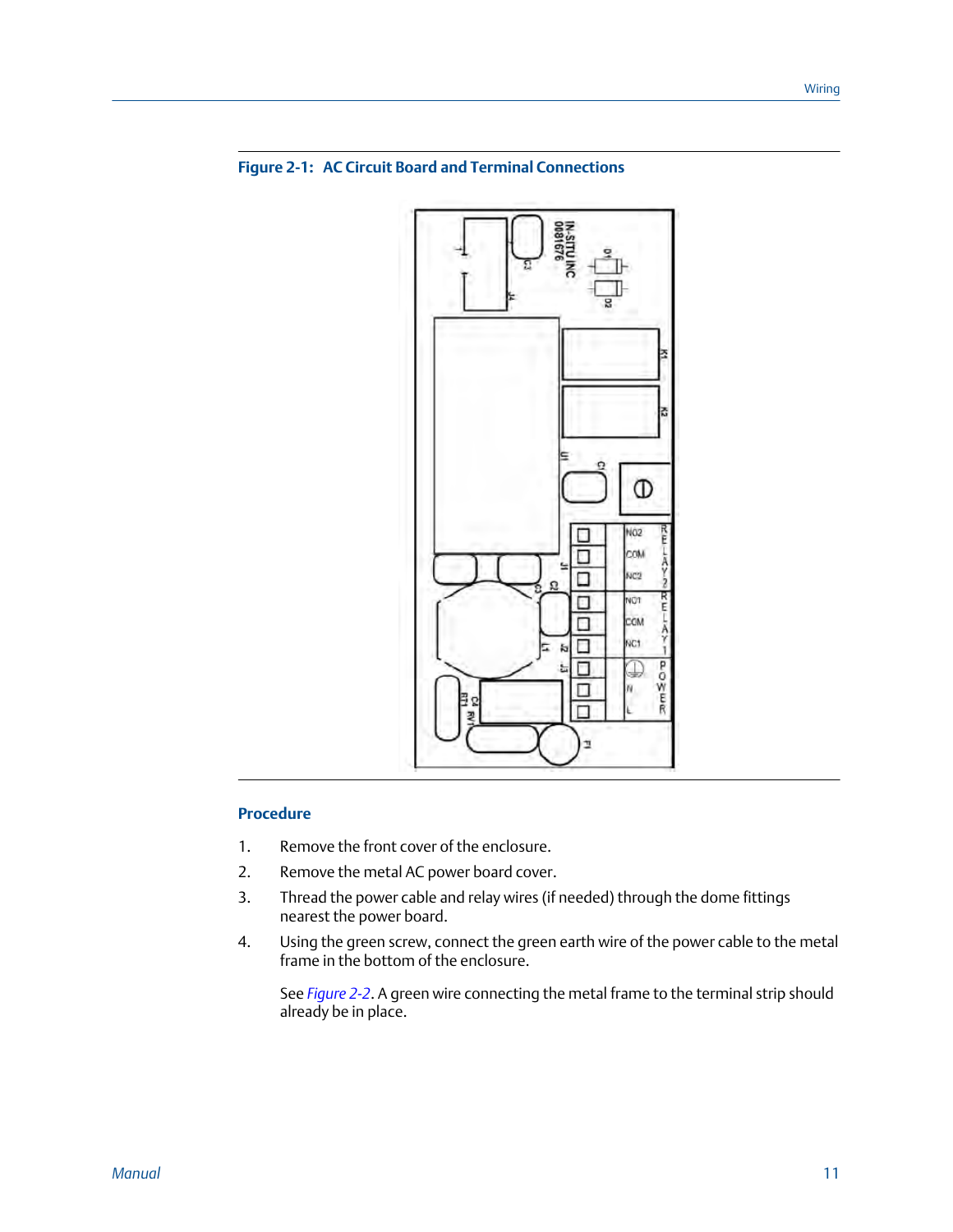

#### <span id="page-15-0"></span>**Connect the Ground Wire to the Metal Frame Using the Green Figure 2-2: Screw**

5. Connect the live and neutral power wires to the *L* and *N* terminals.

See *[Figure 2-1](#page-14-0)*.

| <b>Terminal</b> | <b>Description</b> | North America color | Euro color       |
|-----------------|--------------------|---------------------|------------------|
|                 | Live               | <b>Black</b>        | Brown            |
| N               | Neutral            | White               | Blue             |
| ま               | Protective earth   | Green               | Green and yellow |

6. Connect relay wires (if required) to the terminal strip.

See *[Figure 2-1](#page-14-0)*.

| <b>Terminal</b>           | <b>Description</b> |
|---------------------------|--------------------|
| COM                       | Common             |
| $NCl$ or NC2              | Normally closed    |
| $\overline{1}$ NO1 or NO2 | Normally open      |

- 7. Replace the metal AC power board cover.
- 8. Replace the front cover of the enclosure.

Be sure the dessicant pack (PN R0087630) is present.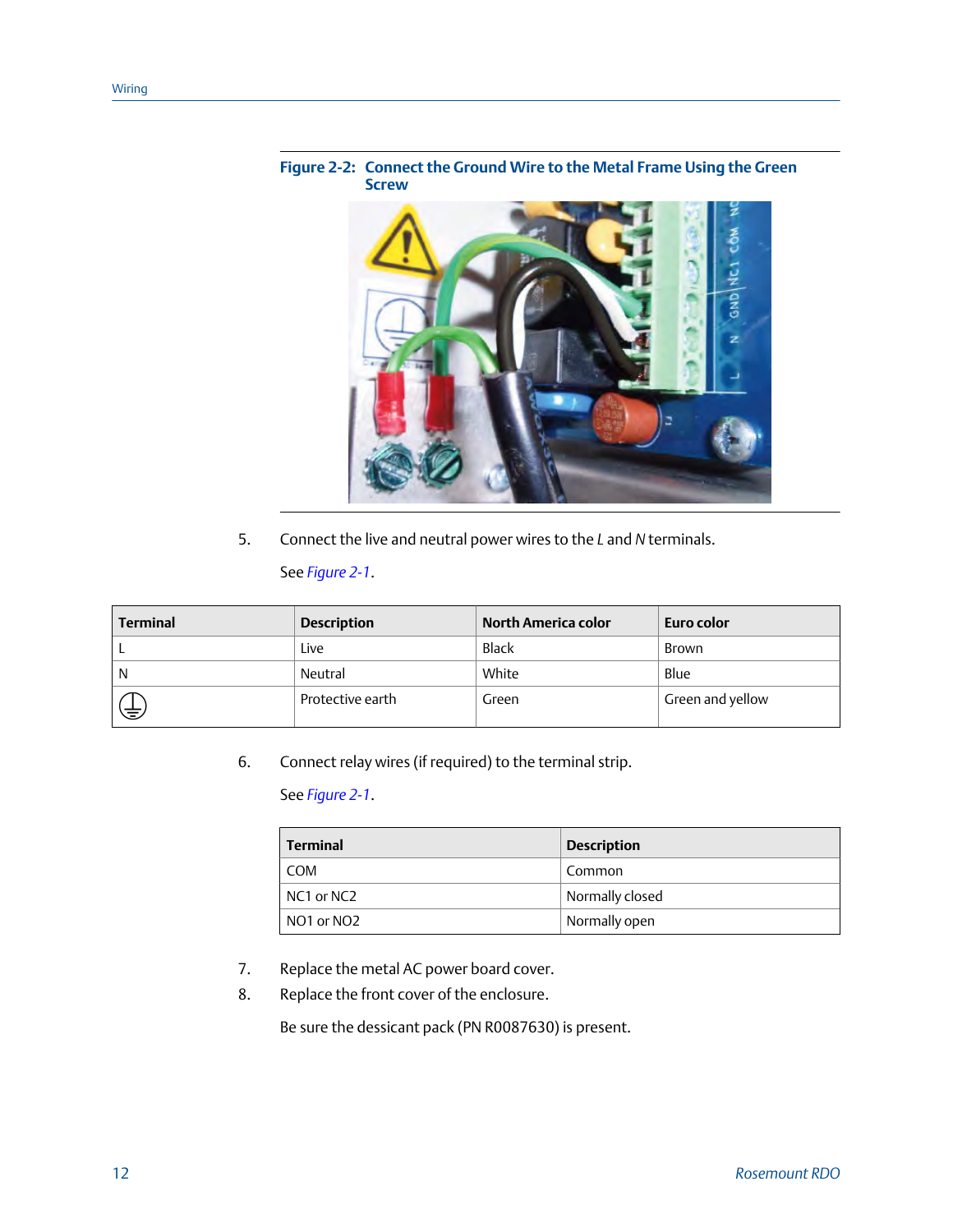## <span id="page-16-0"></span>**2.5 Analog and digital outputs and low voltage relay connections**

Complete the following steps to connect the analog and digital outputs and low voltage relay.

#### **WARNING!**

#### **ELECTRIC SHOCK**

**Make sure that the power to the instrument is disconnected before making any wiring connections.**

#### **WARNING!**

#### **ELECTRIC SHOCK**

**The maximum voltage that can be applied across the loop terminals is 36 V.**

#### **WARNING!**

#### **ELECTRIC SHOCK**

**Do not connect high voltage circuits (> 50 V) to the terminal connections on the I/O board!**

#### **Procedure**

- 1. Remove the front cover of the enclosure.
- 2. Connect the digital output (Modbus/RS-485) to the PLC terminals.

See *[Figure 2-3](#page-17-0)*. There is no connection to the GND and POWER terminals. However, the analyzer supplies 24 Vdc to the GND and POWER terminals, which can be used to power external accessories.

| <b>Terminal</b> | <b>Description</b> |
|-----------------|--------------------|
| <b>GND</b>      | Signal ground      |
| 485-            | RS-485 negative    |
| $485+$          | RS-485 positive    |
| <b>POWER</b>    | 24 Vdc             |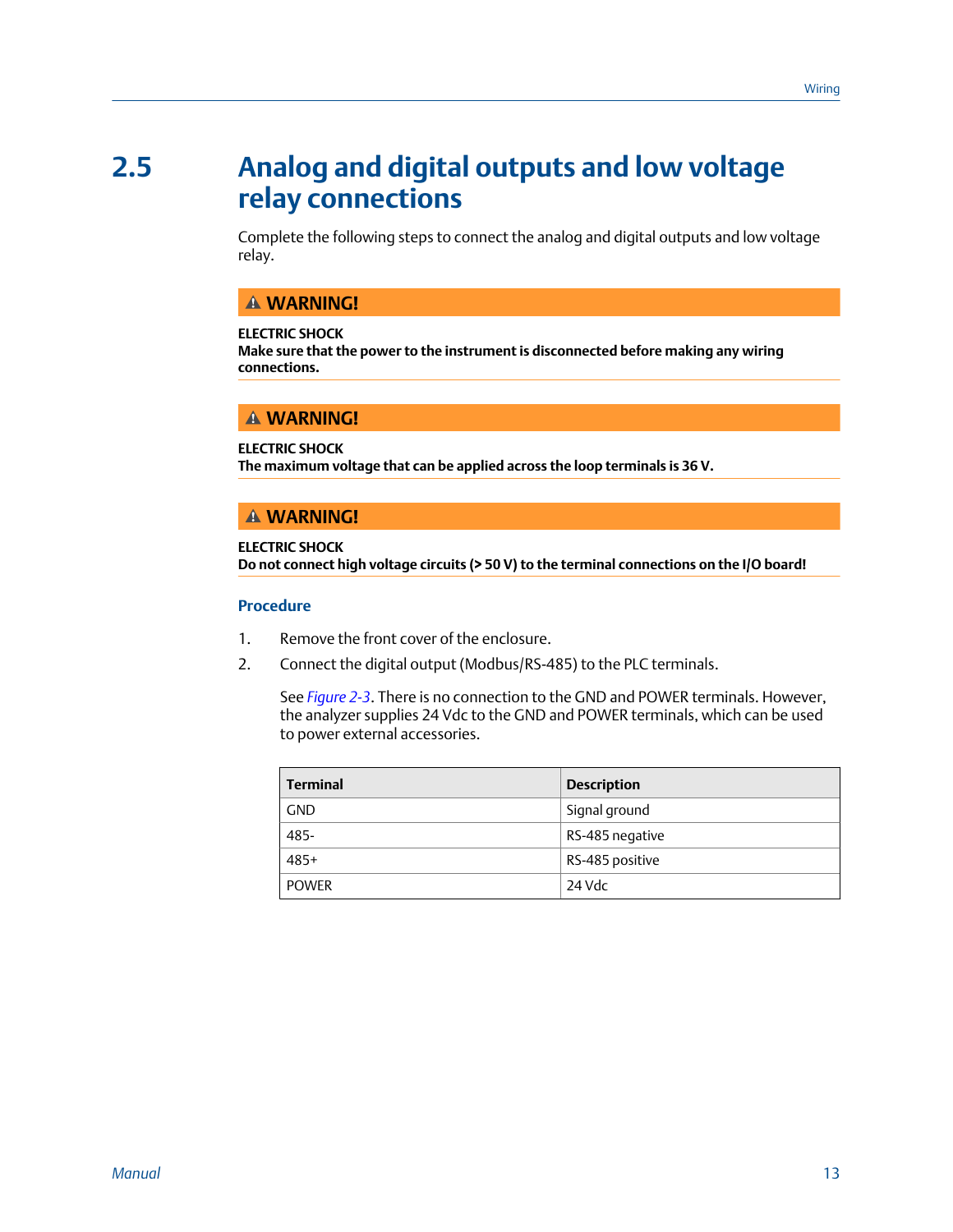<span id="page-17-0"></span>



3. Wire the analog current loops to the 4-20 mA terminals.

Each analog output loop must be powered separately. The maximum voltage at the terminal must not exceed 36 Vdc. The minimum voltage is 9 Vdc.

| <b>Terminal</b> | <b>Description</b>        |
|-----------------|---------------------------|
| LOOP2-          | To negative end of device |
| $\vert$ LOOP2+  | To positive end of device |
| LOOP1-          | To negative end of device |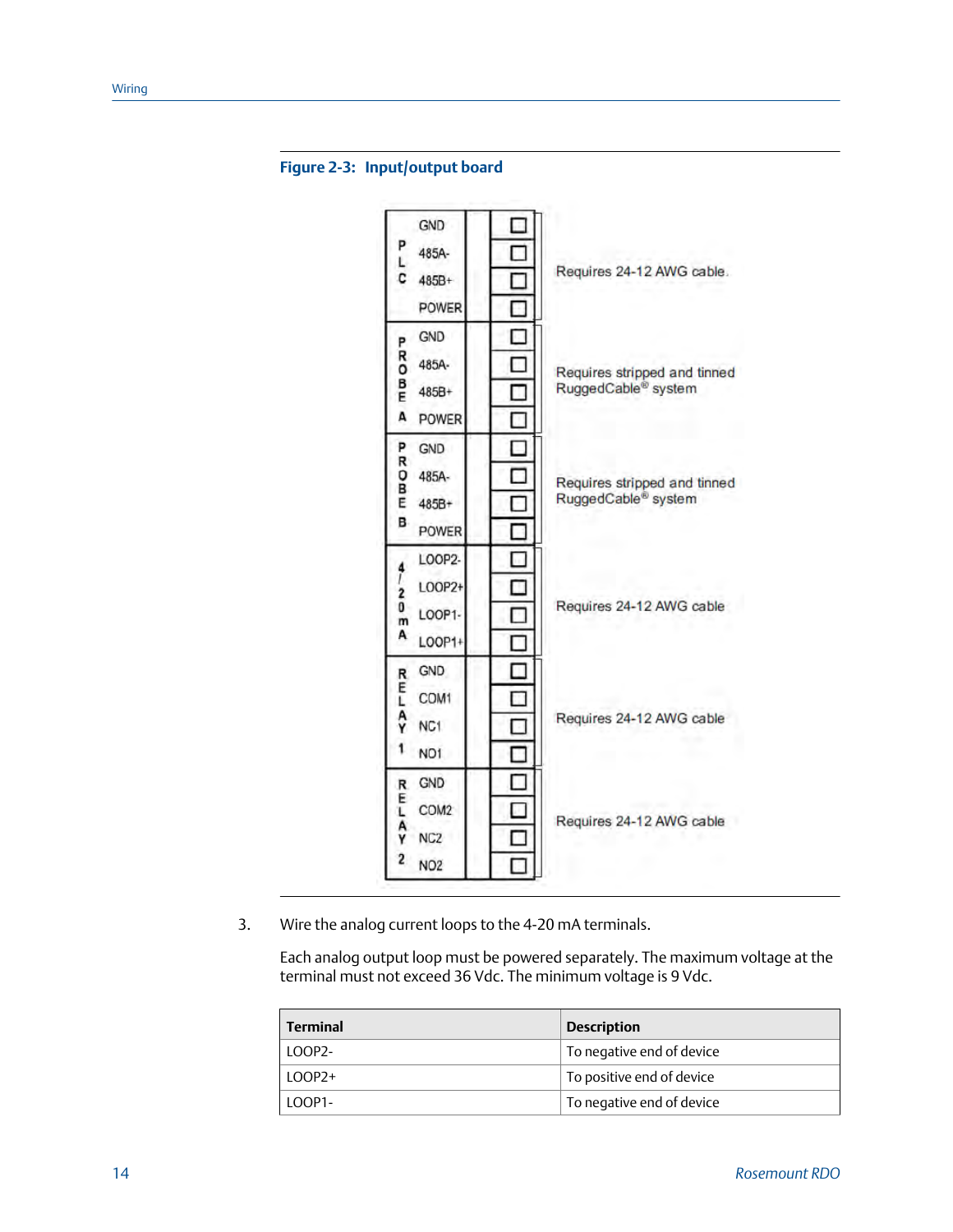<span id="page-18-0"></span>

| Terminal     | <b>Description</b>                |
|--------------|-----------------------------------|
| $1100P1+$    | $\perp$ To positive end of device |
| LGREEN FARTH | Cable shield                      |

4. Connect the shield to the green earth ground screw.

See *Figure 2-4*. Do not ground the device at both ends of the cable.

#### **Figure 2-4: Earth Ground Screws for Analog Outputs and Sensors**



5. Make the low voltage relay connections.

#### **Important**

Do not apply more than 50 V across the low voltage relays.

| <b>Terminal</b> | <b>Description</b> |
|-----------------|--------------------|
| <b>GND</b>      | Signal ground      |
| COM1 or COM2    | Common             |
| NC1 or NC2      | Normally closed    |
| NO1 or NO2      | Normally open      |

6. Replace the front cover of the enclosure.

Be sure the dessicant pack (PN R0087630) is present.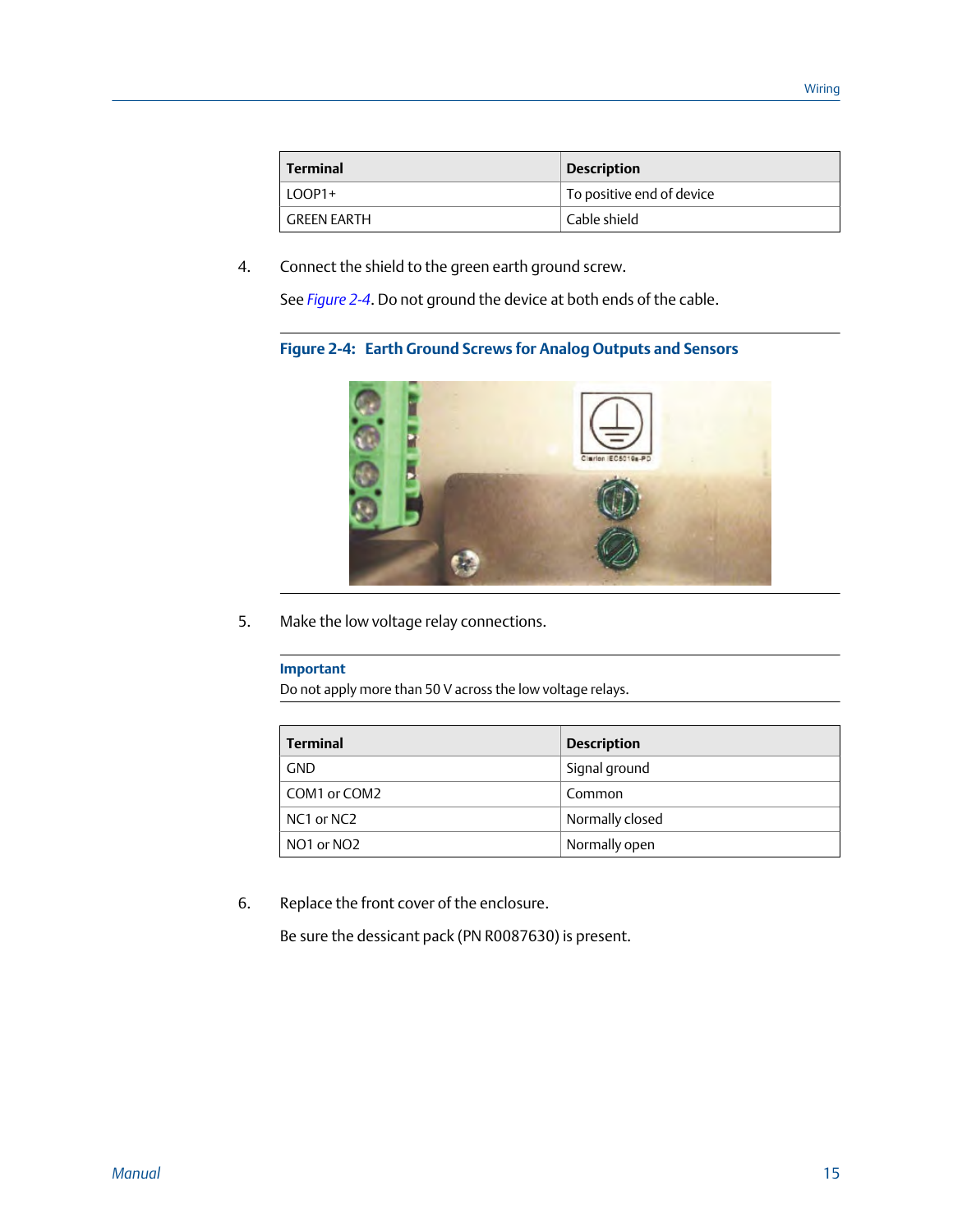## <span id="page-19-0"></span>**2.6 RDO probe wiring**

Complete the following steps to wire the RDO probe.

#### **A WARNING!**

#### **ELECTRIC SHOCK**

**Make sure that power to the instrument is disconnected before making any wiring connections.**

#### **Procedure**

- 1. Remove the front cover of the enclosure.
- 2. Wire the RDO probe to the PROBE A or PROBE B terminals on the input/output card.

| <b>Terminal</b>    | <b>Description</b> | Wire color   |
|--------------------|--------------------|--------------|
| <b>GND</b>         | Signal ground      | <b>Black</b> |
| 485A-              | RS485 negative     | Green        |
| $485+$             | RS485 positive     | Blue         |
| <b>POWER</b>       | Input DC/Output AC | Red          |
| <b>GREEN EARTH</b> | Shield             | Shield       |

3. Connect shield wire to the green earth ground screw.

See *[Figure 2-4](#page-18-0)*.

- 4. Cut off or cap the unused brown and white wires.
- 5. Replace the front cover of the enclosure.

Be sure that the dessicant pack (PN R0087630) is present.

# **2.7 Tighten dome connectors**

The dome connectors installed in *[Section 1.4](#page-10-0)* must be tightened securely after the sensor and electrical cables have been routed through them. The dome connectors are not meant to be weight bearing. Be sure that:

- The cable does not slide or wiggle after the nut has been tightened.
- Sufficient cable has been threaded through the connector so that secure wiring connections remain secure.
- There is no weight or force from water pulling on the cable.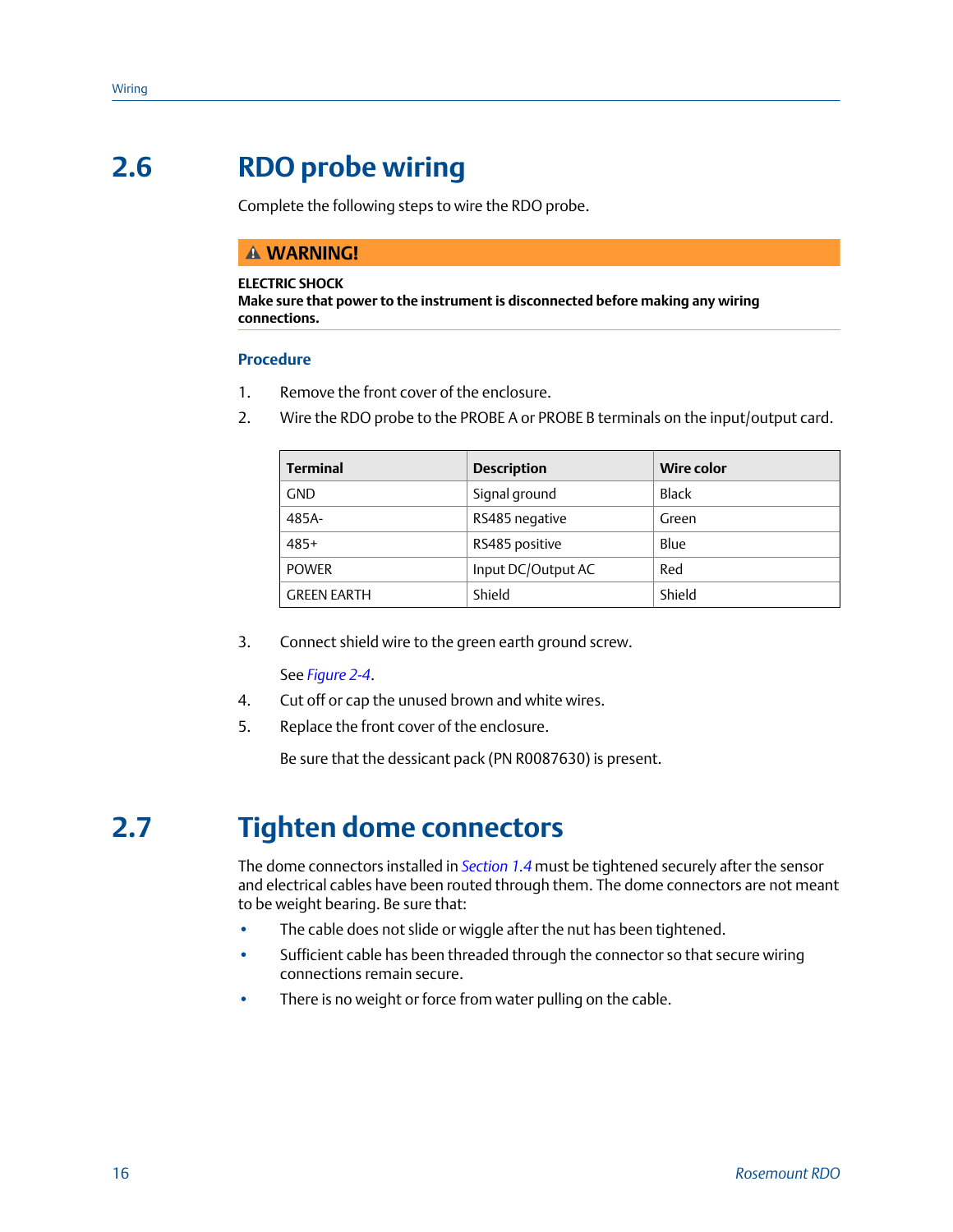# <span id="page-20-0"></span>3 Placing the RDO probe in service

## **3.1 Unpacking**

Remove the probe and sensing cap from the box. The sensing cap is shipped in a small plastic cylinder inserted in a hole in the internal cardboard packaging.

## **3.2 Assembling the probe**

Complete the following steps to assemble the RDO probe.

1. Unscrew the nose cone from the probe and remove the red protective dust cap.

Save the dust cap for later use. Make sure the O-ring grooves are dry and the O-rings are not rolled or pinched.



2. Remove the RDO sensing cap from its shipping/storage sleeve.

The expected operating lifetime of the cap is two years after the first reading has been taken. Install the cap by the date printed on the packaging (for PN R00804230X only).

#### **Note**

Keep the cap in its sealed packaging until you are ready to install it. Install promptly. Avoid allowing moisture, including humidity, inside the cap.



3. Align the arrow on the cap with the index mark on the probe and firmly press the cap onto the probe, without twisting, until it seals.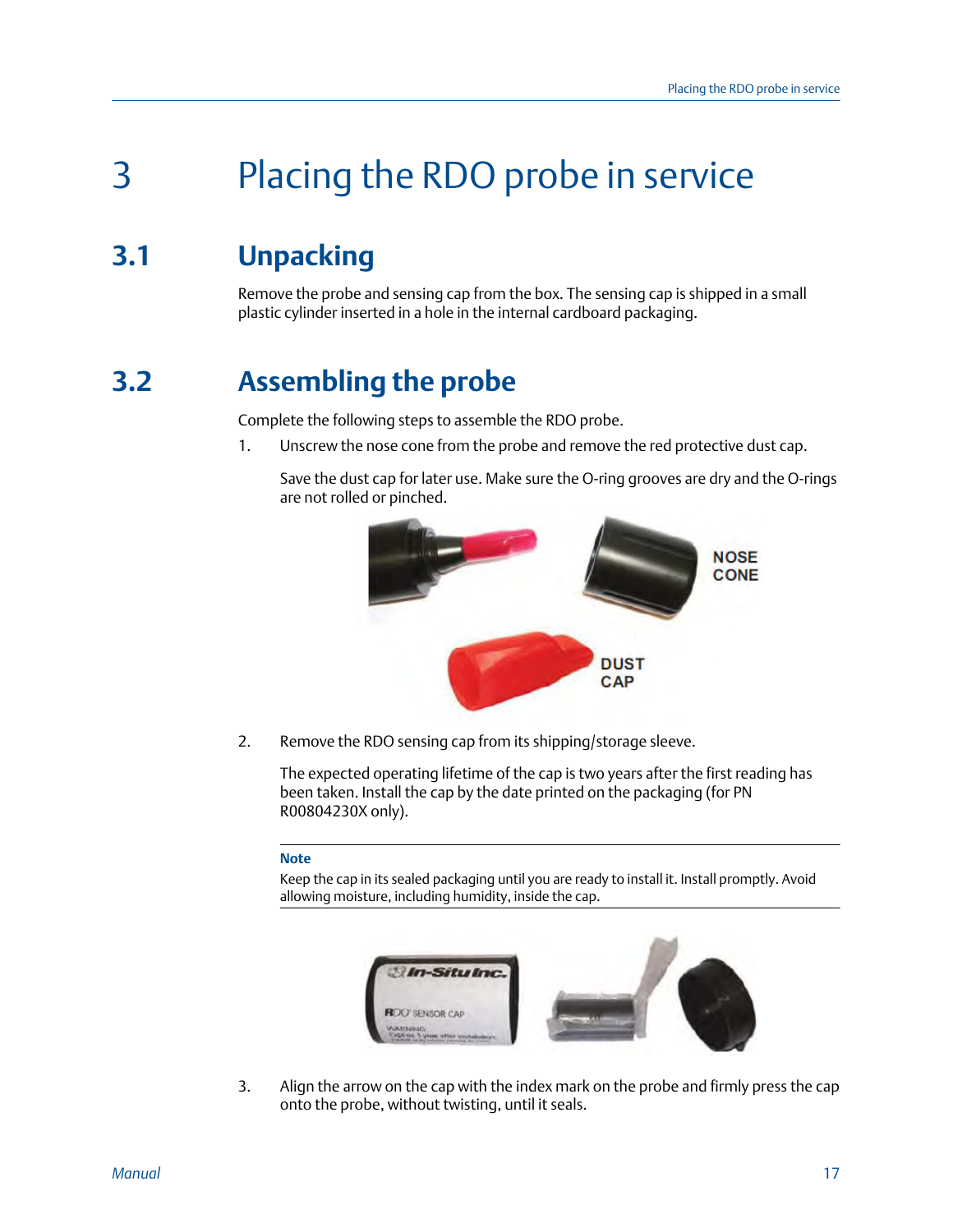<span id="page-21-0"></span>4. Reattach the nose cone.

#### **Note**

The nose cone must be in place whenever the probe is submerged in water.

5. Wire the probe to the analyzer.

See *[Section 2.6](#page-19-0)*.

#### **Note**

If you are replacing an existing RDO probe with a new probe, the analyzer may not recognize the new probe. If this is the case, the main display will show the *probe not talking* icon (letter A or B in reverse video). To establish communication, follow the procedure in *[Section 5.3](#page-28-0)*.

## **3.3 Installing the probe**

The RDO dissolved oxygen probe can be submerged in basins or ponds.

The nose cone and the thermistor (the small metal disc on the side of the sensor about 1/6 in. [3 mm] above the nose cone) must be completely submerged. Use the 1 1/4 in. FNPT fitting at the rear of the probe to attach it to a pipe. Be sure the connection is watertight and the upper end of the pipe is closed to keep out water.

**A CAUTION!** 

**EQUIPMENT DAMAGE**

**Do not allow the back end of the sensor to get wet.**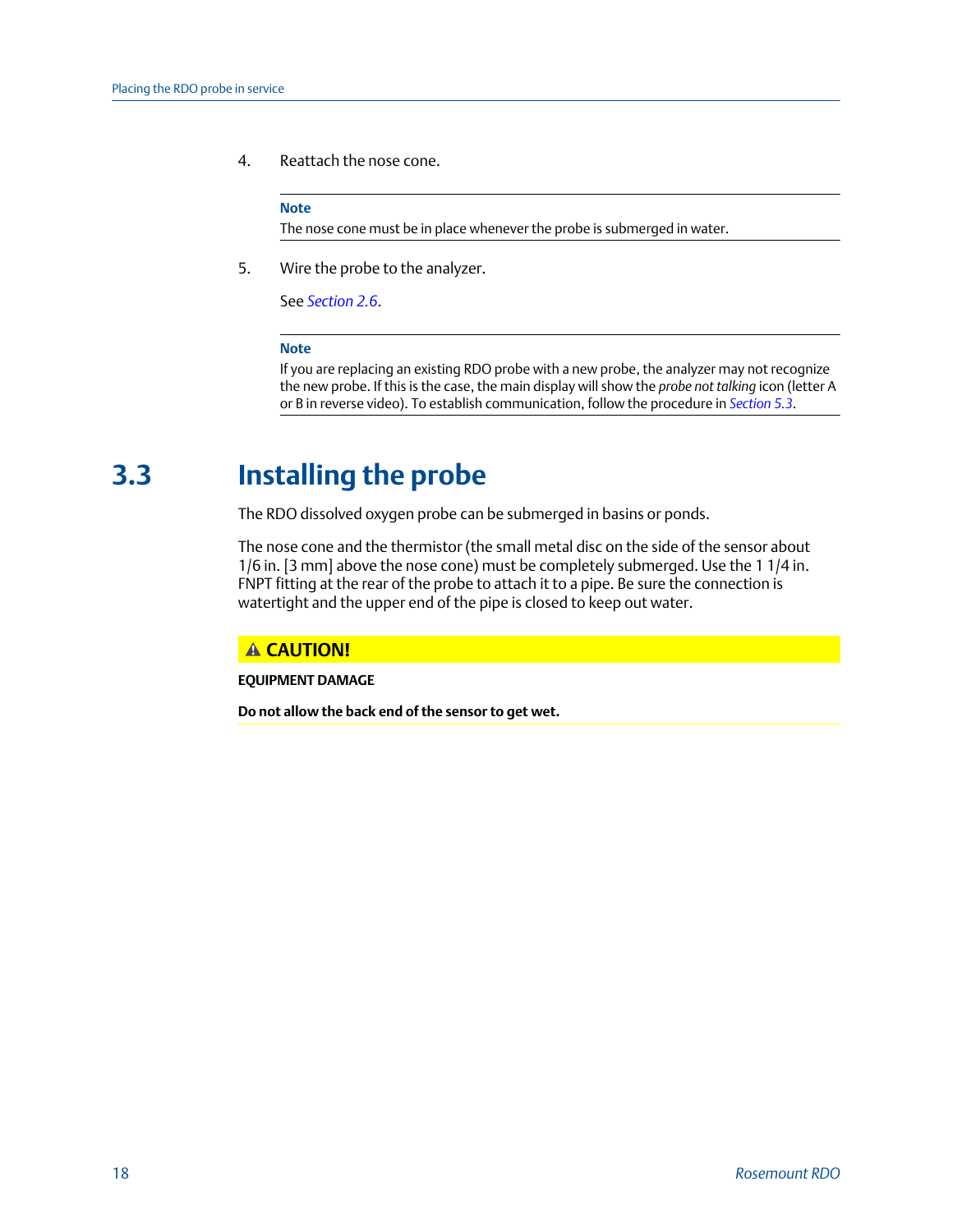# <span id="page-22-0"></span>4 Display and Operation

## **4.1 Display and keypad**

*Figure 4-1* shows the keypad and display window.

#### **Figure 4-1: Keypad and display**



The Up/Left arrow key has three functions: it moves the cursor to the left; it moves the cursor up a list; it increases the value of a digit. The Down/Right arrow key has three functions: it moves the cursor to the right; it moves the cursor down a list; it reduces the value of a digit. The left and right function keys perform the operation shown in the screen immediately above the key.

The main display has two lines. The measurement from probe A appears in the top line, and the measurement from probe B appears in the bottom line. If no probe B is connected, a row labeled C appears. References to probe C refer to the analyzer, which is called the ConTROLL Pro. See *[Figure 4-2](#page-23-0)*.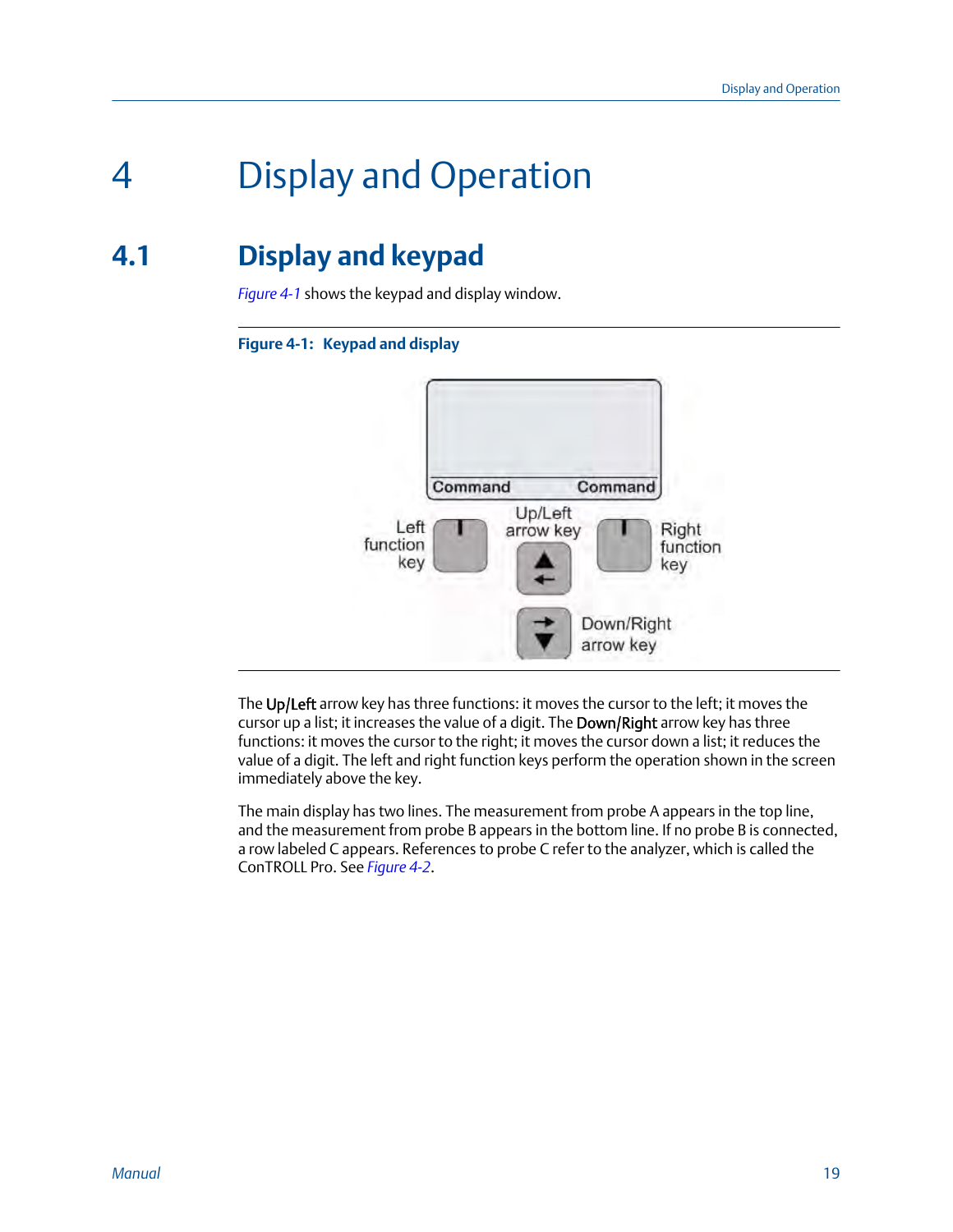## <span id="page-23-0"></span>**Figure 4-2: Two-line display**



*Lines labeled A and B refer to probes A and B. C refers to measurements made by the analyzer. See also [Section 4.2.](#page-24-0)*

| Icon | <b>Description</b>                                             |
|------|----------------------------------------------------------------|
|      | Error with parameter                                           |
| ŕ    | Calibration stabilizing                                        |
| ÷    | Calibration stable                                             |
|      | View                                                           |
| 8    | View locked                                                    |
| 6    | View unlocked                                                  |
| Y    | Factory calibration for RDO cap has expired.                   |
| K    | User calibration has expired, based on the Calibrate Interval. |
| Ĥ    | Probe A not talking                                            |
| В    | Probe B not talking                                            |
| 1    | Relay 1 active                                                 |
|      | Relay 2 active                                                 |

#### **Table 4-1: Display Icons and Their Descriptions**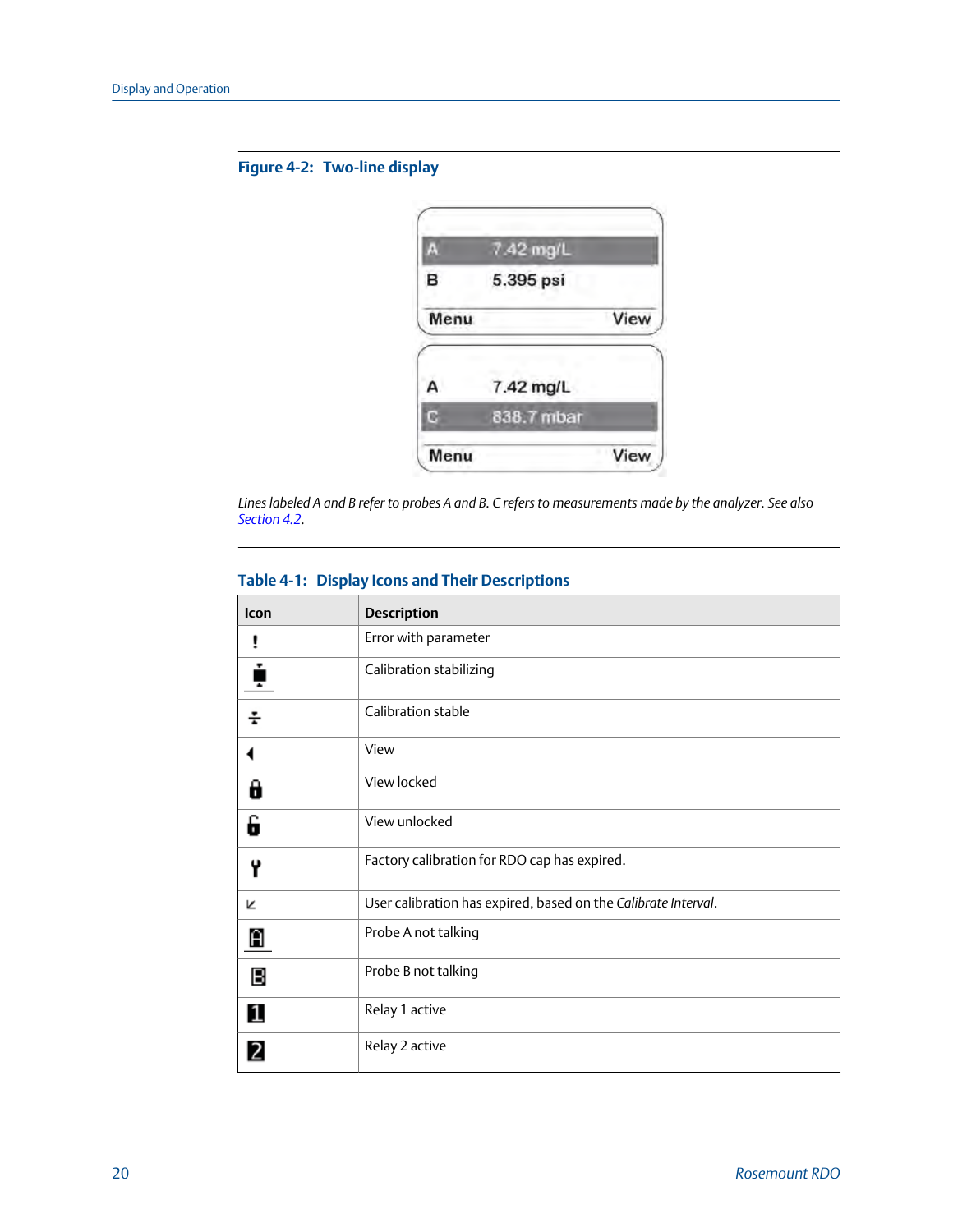## <span id="page-24-0"></span>**4.2 Using the view function and customizing the display**

The view function allows you to view parameters measured by each probe and the analyzer. It also allows you to customize the display.

1. Select the View option.

An arrow points to the first line in the display.

- 2. Select View again to move the arrow to the second line in the display.
- 3. With the arrow pointing at any line, use the Up and Down arrow keys to cycle through the parameters being measured by the probe and analyzer.
- 4. To customize the display, move the arrow to the desired line and press the Up or Down arrow key until the desired measurement appears. Then select View to move to the next line.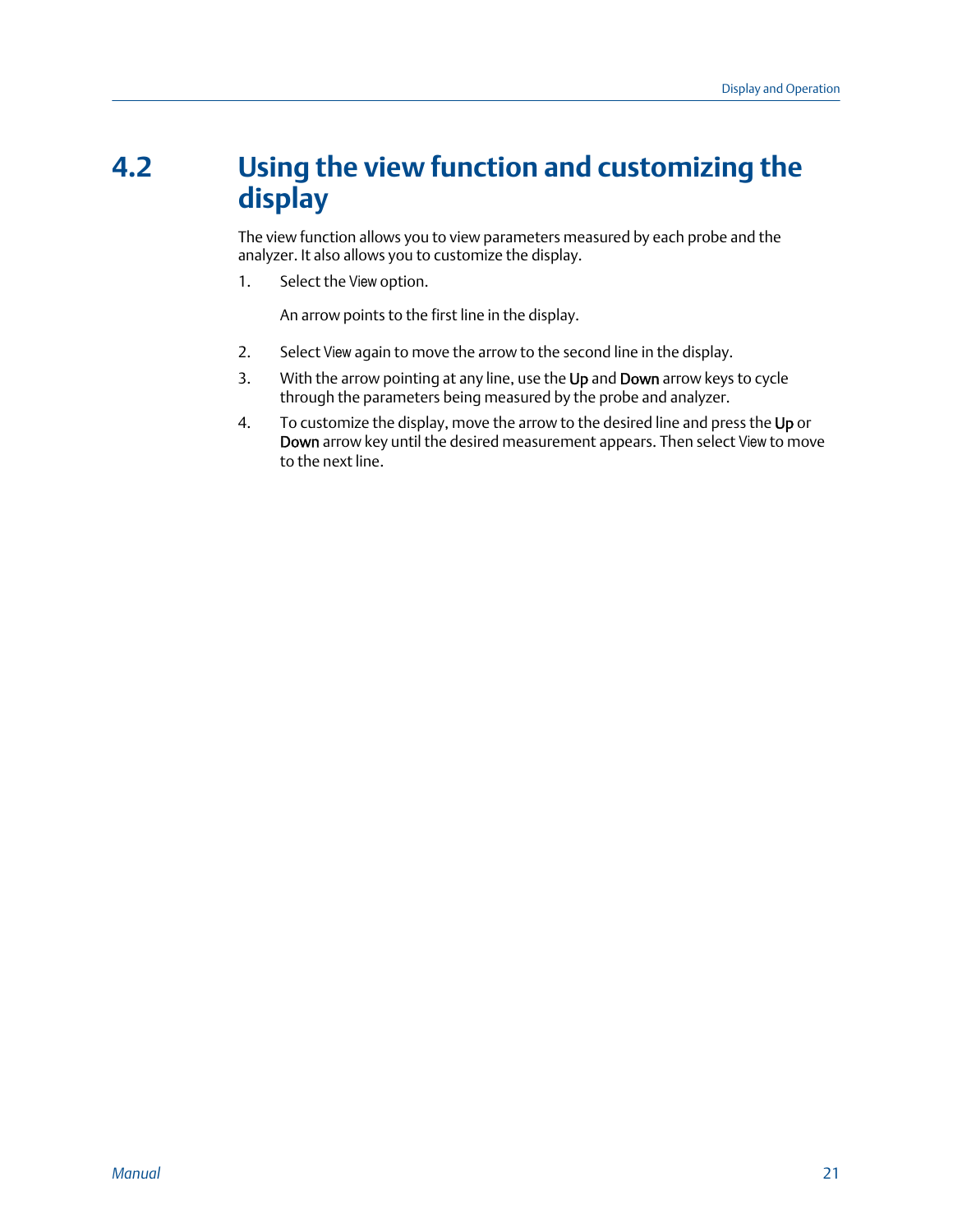Display and Operation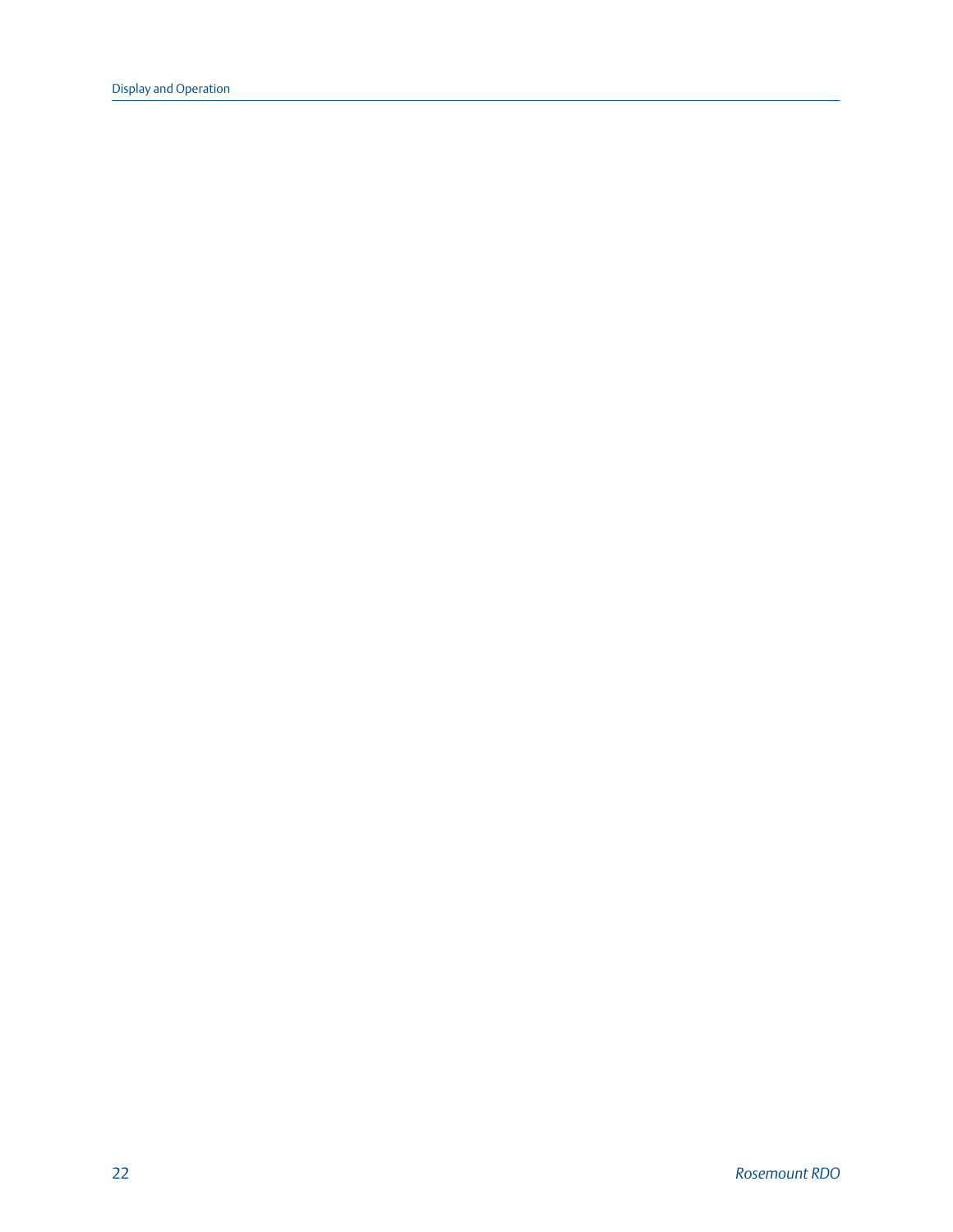# <span id="page-26-0"></span>5 Programming the analyzer

## **5.1 Initial configuration**

Enter the following information upon first use or any time after you have restored the default settings.

- 1. Choose English, Spanish, or French. Use the arrow keys to move up or down to the appropriate language. Select Enter.
- 2. Use the arrow keys to adjust the contrast level. Select Enter.
- 3. Enter the time zone.
	- a. Refer to *Table 5-1*. Choose the appropriate time zone and find the corresponding UTC value (Universal Time, Coordinated, formerly GMT).

| Region                           | UTC value ( $\pm$ numeric value)    |
|----------------------------------|-------------------------------------|
| Australia Northern Territory     | $+9.5$                              |
| Australia Lord Howe Island       | +10.5 (Daylight Savings Time +11)   |
| <b>Australia New South Wales</b> | +10 (Daylight Savings Time +11)     |
| Australia Queensland             | $+10$                               |
| Australia Victoria               | +10 (Daylight Savings Time +11)     |
| Australia Australian Cap. Terr.  | +10 (Daylight Savings Time +11)     |
| Australia South                  | +9.5 (Daylight Savings Time +10.5)  |
| Australia Tasmania               | +10 (Daylight Savings Time +11)     |
| Australia Western                | $+8$                                |
| Canada Central                   | -6 (Daylight Savings Time -5)       |
| Canada Eastern                   | -5 (Daylight Savings Time -4)       |
| Canada Mountain                  | -7 (Daylight Savings Time -6)       |
| Canada Yukon & Pacific           | -8 (Daylight Savings Time -7)       |
| Canada Atlantic                  | -4 (Daylight Savings Time -3)       |
| Canada Newfoundland              | -3.5 (Daylight Savings Time -2.5)   |
| England                          | 0 hours (Daylight Savings Time (+1) |
| <b>USA Puerto Rico</b>           | $-4$                                |
| USA Central                      | -6 (Daylight Savings Time -5)       |
| <b>USA Eastern</b>               | -5 (Daylight Savings Time -4)       |
| <b>USA Mountain</b>              | -7 (Daylight Savings Time -6)       |
| <b>USA Arizona</b>               | $-7$                                |
| USA Indiana East                 | $-5$                                |

#### **Table 5-1: Selected Regions and Their Time in UTC**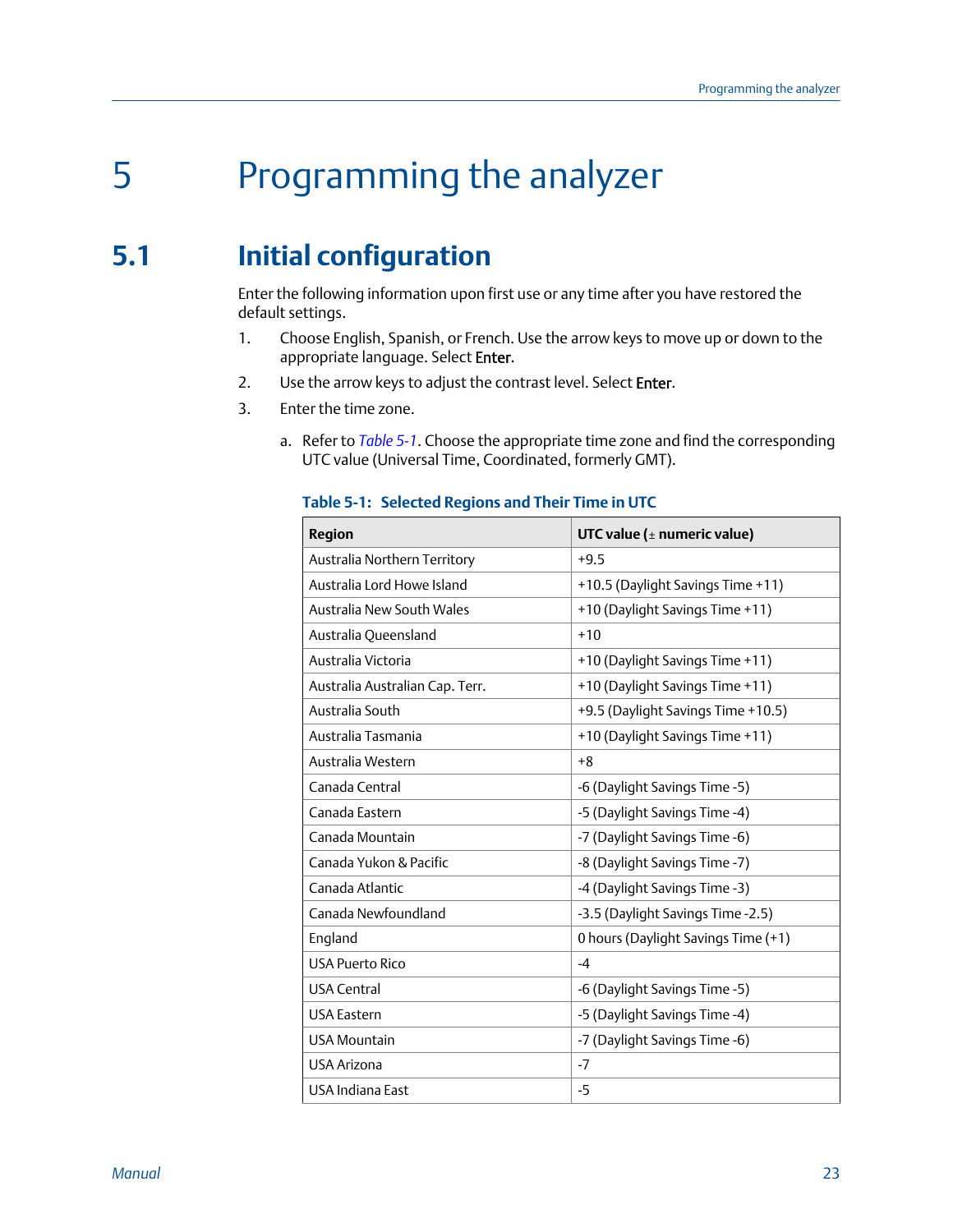| <b>Region</b>      | UTC value ( $\pm$ numeric value) |
|--------------------|----------------------------------|
| <b>USA Pacific</b> | -8 (Daylight Savings Time -7)    |
| USA Alaska         | -9 (Daylight Savings Time -8)    |
| USA Aleutian       | $-10$                            |
| USA Hawaii         | $-10$                            |

**Table 5-1: Selected Regions and Their Time in UTC** *(continued)*

- b. Use the Up/Left arrow key to enter a positive or negative value.
- c. Press the Down/Right arrow key to move to the appropriate numeric position.
- d. Use the Up/Left arrow key to enter the correct numeric value. Repeat for additional digits as needed.
- e. Select Enter.
- 4. Enter the date using the Up/Left arrow key. Select Enter.
- 5. Enter the time using the Up/Left arrow key. Select Enter.

The Add Probe A screen appears. The name of the probe wired in the position also appears.

6. Select **Enter** to configure this probe.

The Add Probe B screen appears. The name of the probe wired in this position also appears. If there is no probe B, the display shows Probe not connected.

7. Select Enter to configure this probe if it exists or to proceed to the next screen if it does not.

The main display appears.

For additional information on setting up the probes, see *[Section 5.3.3](#page-30-0)* and *[Section 5.3.4](#page-31-0)*.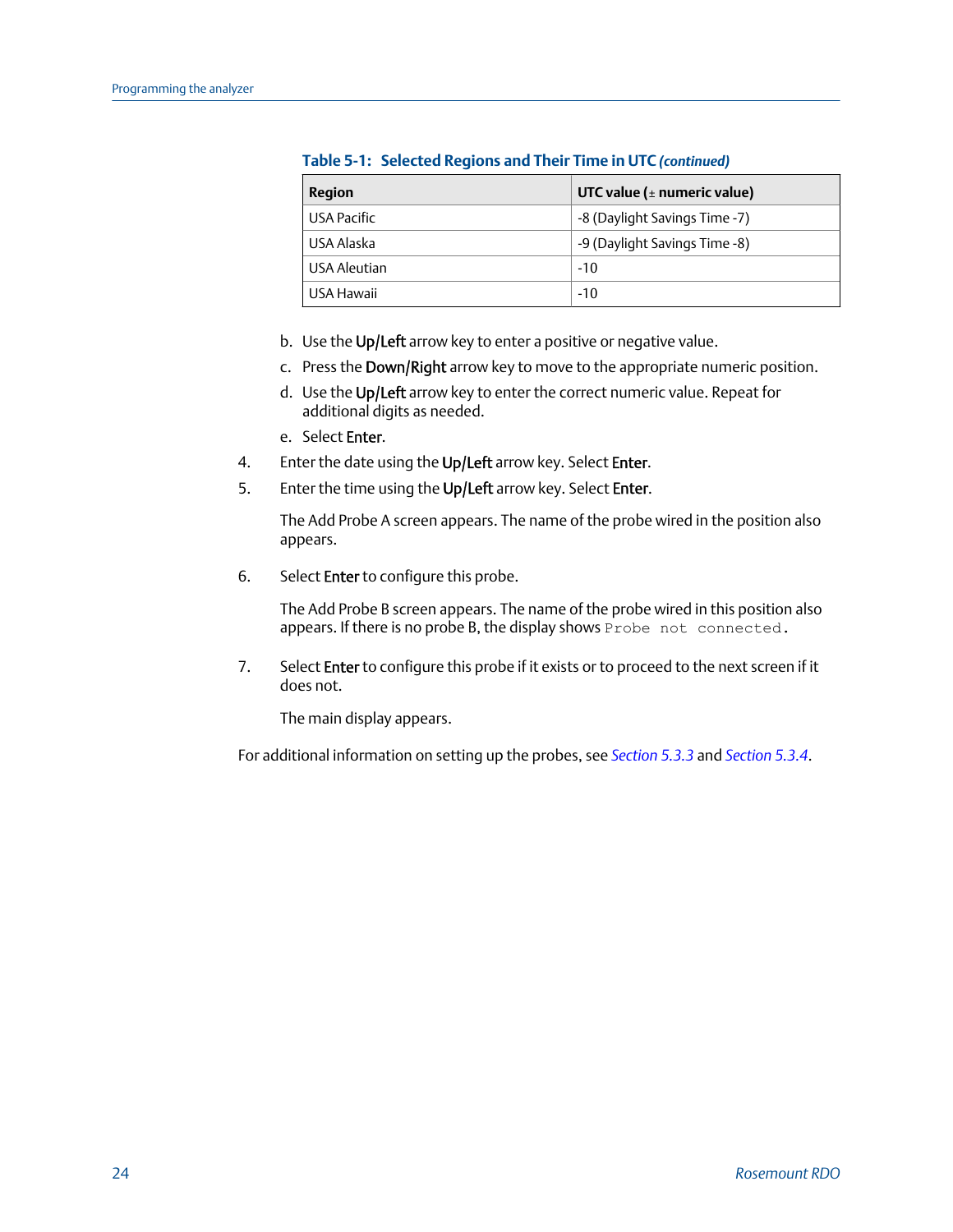## <span id="page-28-0"></span>**5.2 Menu tree**

The menu tree for the analyzer is shown in *Figure 5-1*.

#### **Figure 5-1: Menu Tree**



#### *Note*

*\*For each parameter:*

- *• Enable or disable*
- *• Choose units*
- *• Choose resolution*
- *• Set sentinel*

## **5.3 Configuring the RDO probes**

Configure the RDO probes one at a time.

There are four submenus available for each probe: Options, Parameters, Replace Probe, and Delete Probe.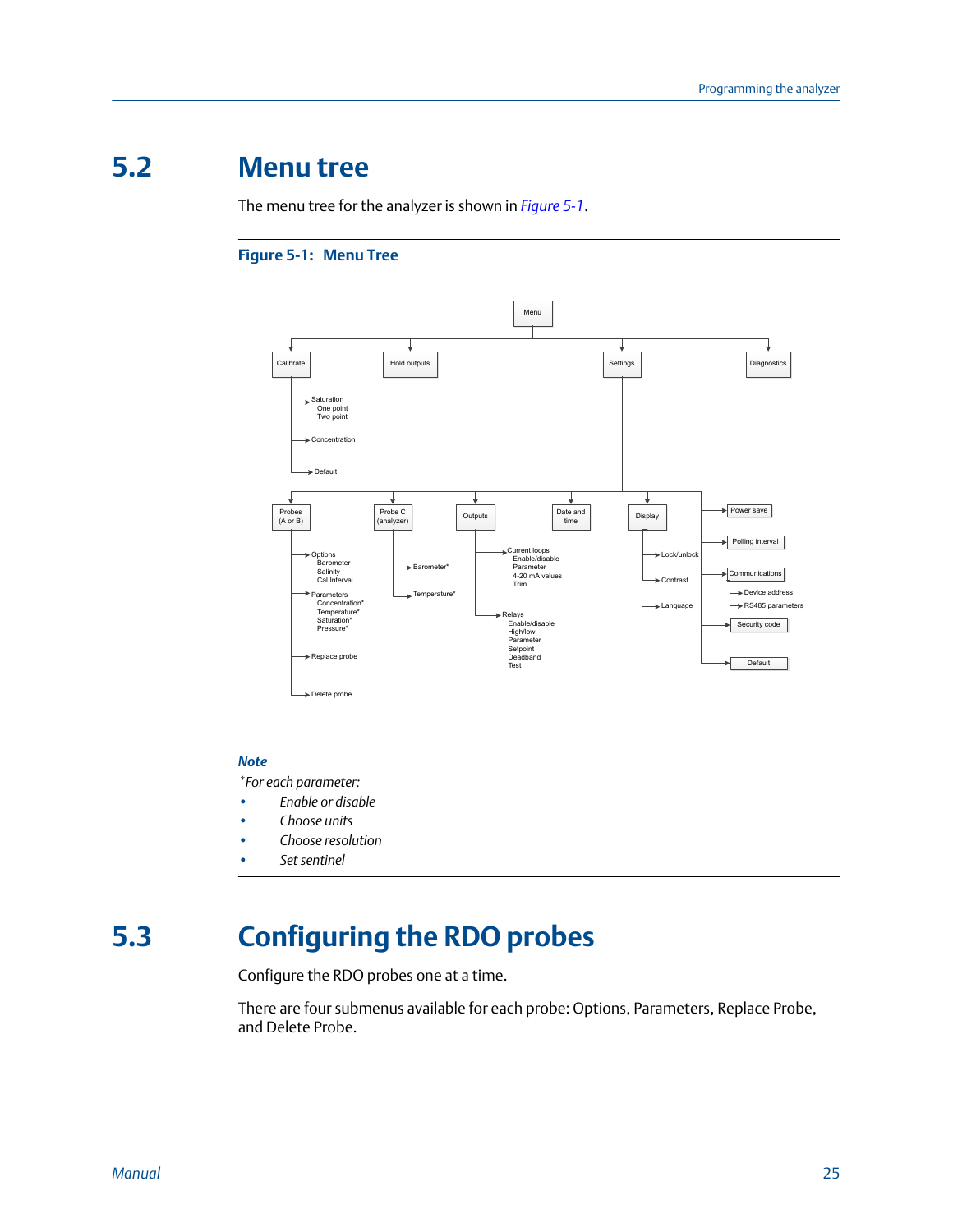## <span id="page-29-0"></span>5.3.1 Options (Barometer, Salinity, and Calibration Interval)

Three settings can be made under Options.

- Barometer: The analyzer has a built-in pressure sensor to measure barometric pressure, which is needed for percent saturation (air) calibration. Emerson strongly recommends the use of automatic barometric pressure.
- Salinity: Salinity is an important setting if dissolved oxygen is being measured in brackish water and percent saturation (air) calibration is being used to calibrate the probe.
- Calibration Interval: The analyzer can be programmed to remind you when a calibration is due.
- 1. Select Menu > Settings > Probes. Select RDO Probe A or RDO Probe B, if it is present, and then select Options.
- 2. Scroll to Barometer and then select it. The choices are Fixed and Automatic. If you choose Fixed, enter the barometric pressure here before you start percent saturation (air) calibration. If you choose Automatic, the analyzer automatically measures the barometric pressure and uses it during percent saturation (air) calibration.
- 3. Scroll to Salinity and select it. Choose Fixed. Automatic is not available. Enter the salinity of the process water in PSU (practical salinity units in parts per thousand).
- 4. Scroll to Calibration Interval. Select a calibration interval. The analyzer will display a message when the next calibration is due.

## 5.3.2 Parameters (Concentration, Temperature, Saturation, and Partial Pressure

Each RDO probe can measure concentration, temperature, percent saturation, and partial pressure. There are four settings to make for each parameter.

- Enable or disable the measurement. If the measurement is enabled, the probe makes the measurement, and the analyzer displays the result. If the measurement is disabled, the probe does not make the measurement.
- Select units in which measurement results will be displayed.
- Set the display resolution.
- Set a sentinel. The sentinel is the value that will be displayed when the probe returns an error condition for the measurement.

#### **Procedure**

- 1. Select Menu > Settings > Probes.
- 2. Select RDO Probe A or RDO Probe B, if it is present, and then select Parameters.
- 3. Select Concentration.
	- a. Press the Select key to toggle between Enable and Disable.

If the box is checked, Concentration has been selected.

b. Scroll to Units and select it. Choose between mg/L and ug/L.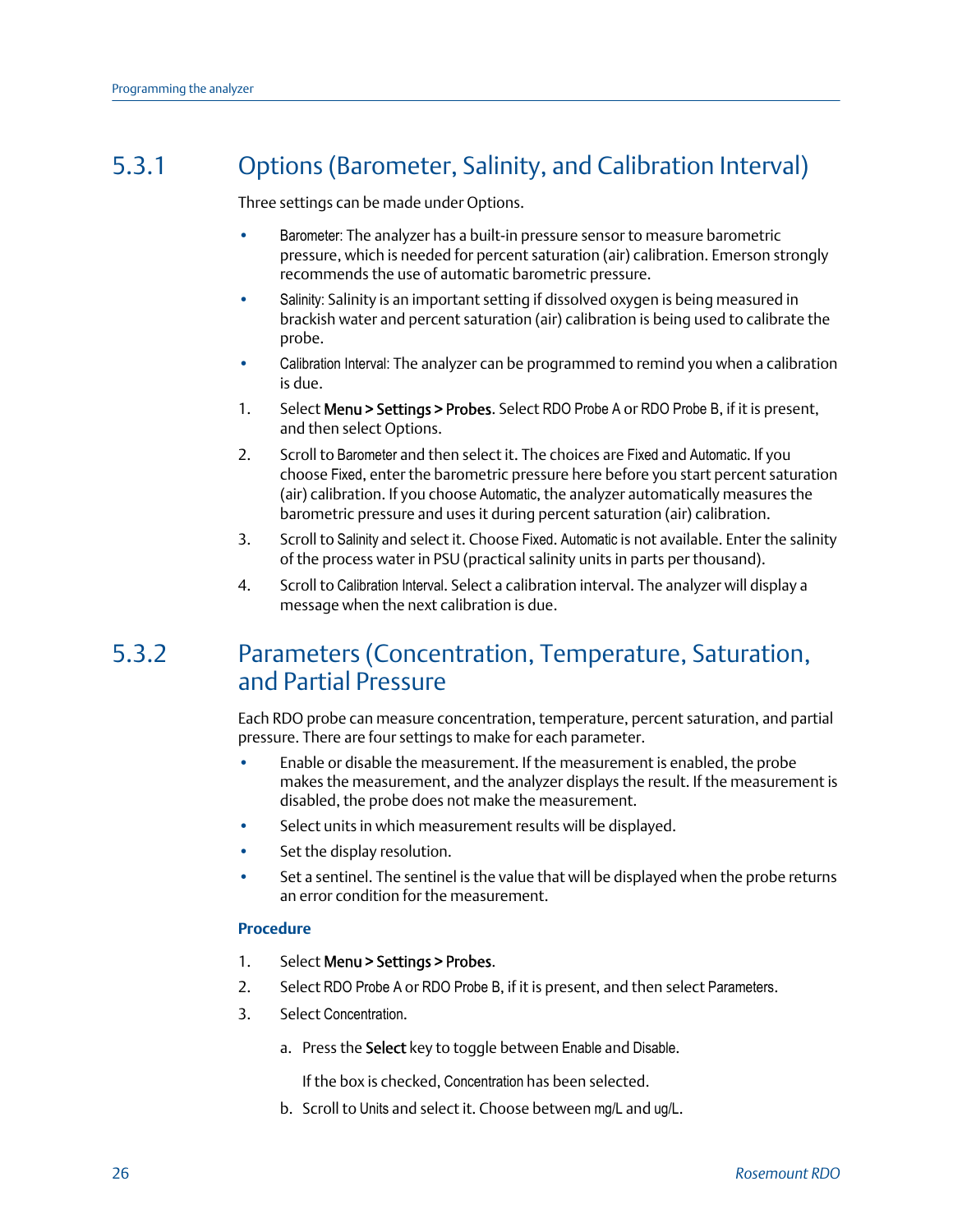<span id="page-30-0"></span>c. Scroll to Resolution. Press Select repeatedly to change the resolution.

The setting is stored as soon as you press any key to leave.

- d. Scroll to Sentinel and press Select. Use the arrow keys to change the setting.
- 4. Select Temperature.
	- a. Press Select to toggle between Enable and Disable.

If the box is checked, Temperature has been selected.

- b. Scroll to Units and select it. Choose between °C and °F.
- c. Scroll to Resolution. Press Select repeatedly to change the resolution.

The setting is stored as soon as you press any key to leave.

- d. Scroll to Sentinel and press Select. Use the arrow keys to change the setting.
- 5. Select Saturation.
	- a. Press Select to toggle between Enable and Disable.

If the box is checked, Percent Saturation has been selected.

b. Scroll to Units.

There is no selection to make. the units are % saturation.

c. Scroll to Resolution. Press Select repeatedly to change the resolution.

The setting is stored as soon as you press any key to leave.

- d. Scroll to Sentinel and press Select. Use the arrow keys to change the setting.
- 6. Select Pressure.
	- a. Press Select to toggle between Enable and Disable.

If the box is checked, Partial Pressure has been selected.

b. Scroll to Units.

There is no selection to make. The units are torr.

c. Scroll to Resolution. Press Select repeatedly to change the resolution.

The setting is stored as soon as you press any key to leave.

d. Scroll to Sentinel and press Select. Use the arrow keys to change the setting.

## 5.3.3 Replacing a probe

If you replace the RDO probe with another RDO probe, use Replace Probe to transfer the existing setting to the new probe.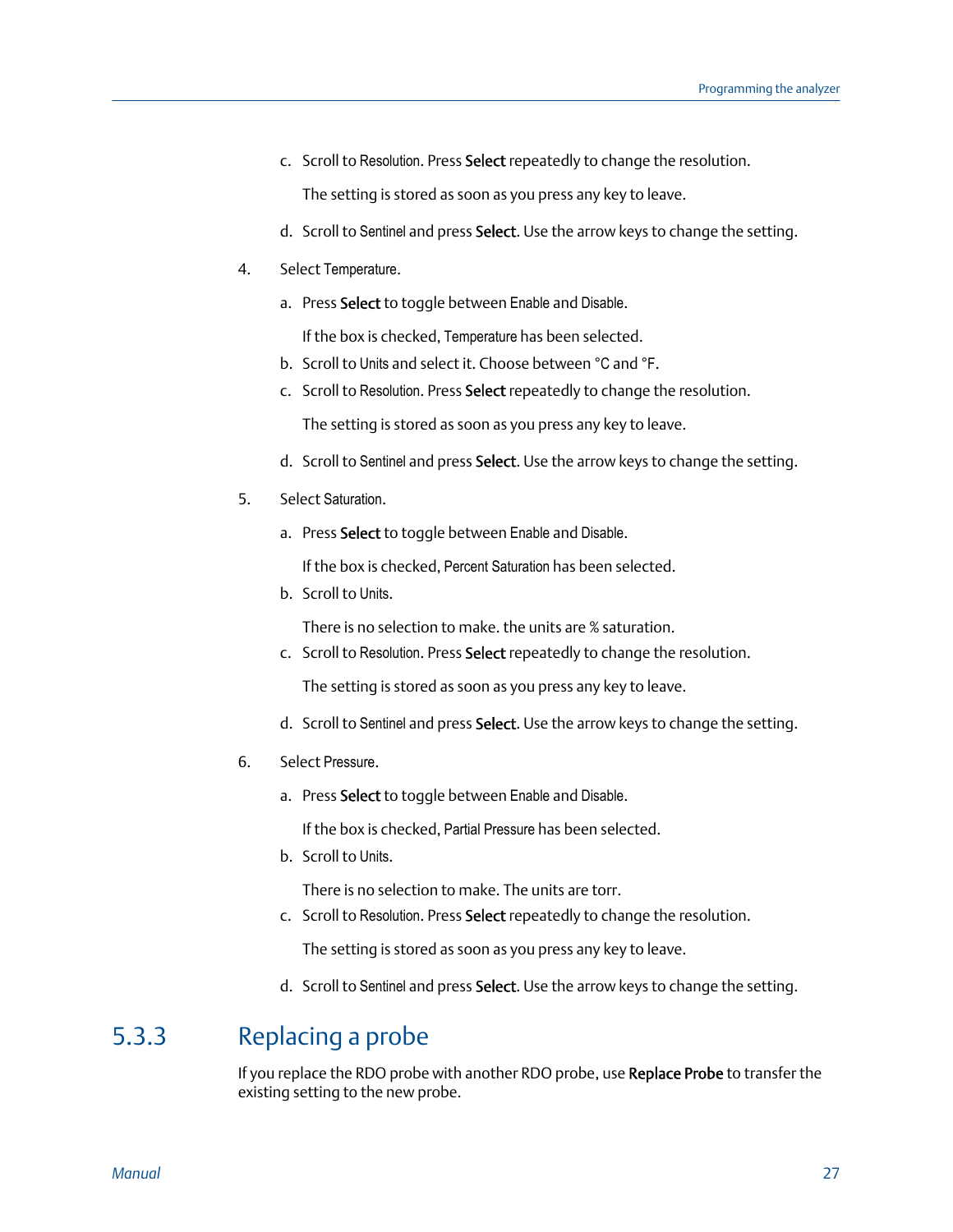<span id="page-31-0"></span>1. Disconnect the existing RDO probe and replace it with the new probe.

See *[Section 3.3](#page-21-0)*.

2. Select Menu > Settings > Probes. Select RDO Probe A or RDO Probe B, if it is present, and then select Replace Probe.

The analyzer automatically configures the new probe.

3. Press and hold Back to return to the main display.

## 5.3.4 Deleting a probe

If you plan to permanently remove a probe, follow the steps below.

- 1. Select Menu > Settings > Probes.
- 2. Highlight the probe you wish to delete and press Select.
- 3. Scroll to Delete Probe.
- 4. Press Select and then Enter to confirm.

The probe is deleted from the configuration.

## 5.3.5 Adding a probe

To add a probe, follow the steps below.

- 1. Select Menu > Settings > Probes.
- 2. Select Probe A or Probe B and then Add Probe.

The Add Probe screen appears with the name of the sensor that is wired in this position. If there is no Probe B, the display says No probe connected.

3. Select **Enter** to add the probe.

## **5.4 Configuring the analyzer**

The analyzer (called the ConTROLL PRO) measures two parameters, barometric pressure and temperature. There are four settings to make for each parameter.

- Enable or disable the measurement. If the measurement is enabled, the analyzer makes the measurement and displays the result. If the measurement is disabled, the analyzer does not make the measurement.
- Select units in which measurement results will be displayed.
- Set the display resolution.
- Set a sentinel. The sentinel is the value that will be displayed when the analyzer returns an error condition for the parameter.

#### **Procedure**

1. Select Menu > Settings > Probes. Select ConTROLL PRO.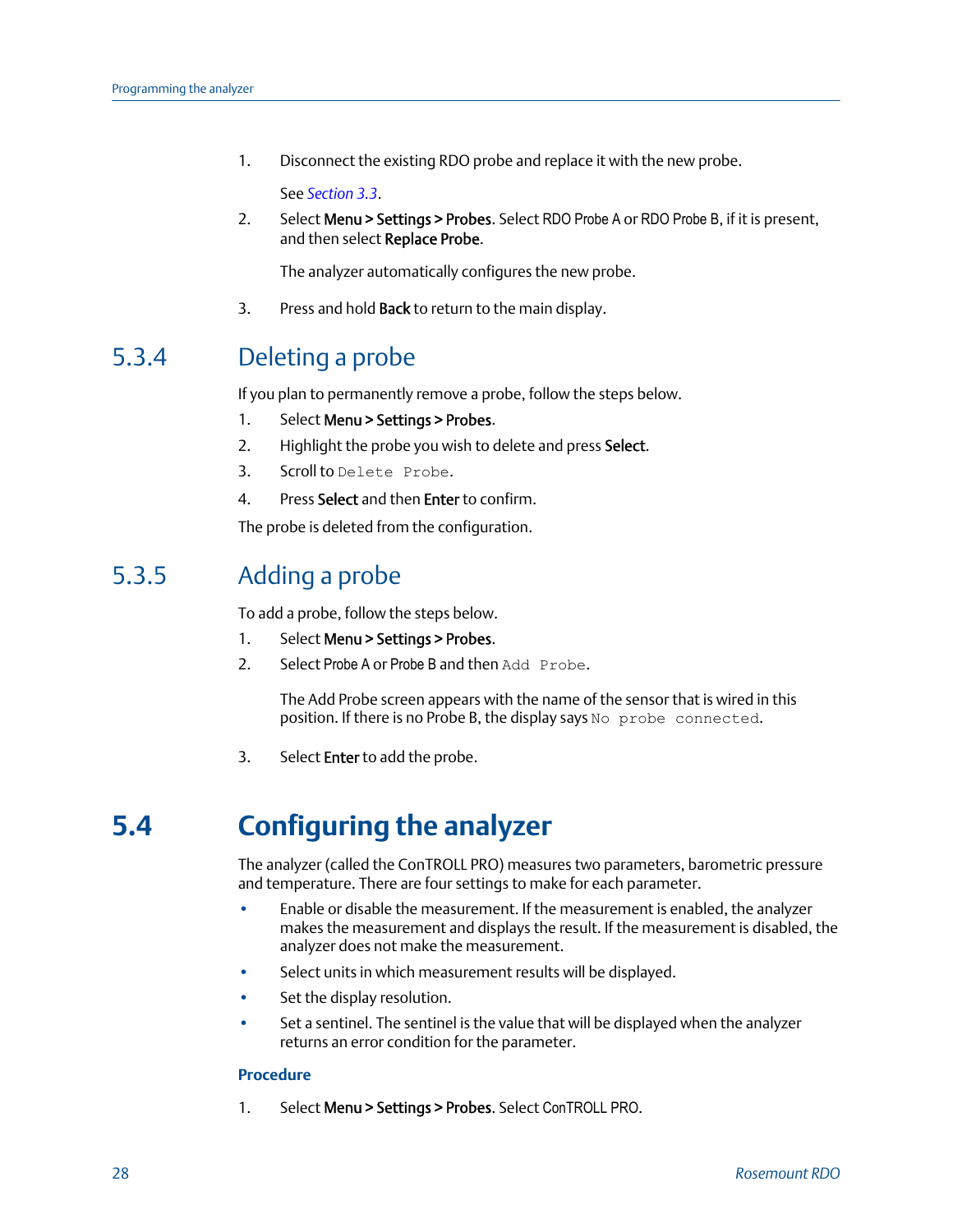- <span id="page-32-0"></span>2. Select Barometer.
	- a. Press Select to toggle between Enable and Disable.

If the box is checked, barometric pressure has been selected.

- b. Scroll to Units and select it. Choose the desired units for barometric pressure.
- c. Scroll to Resolution. Press Select repeatedly to change the resolution.

The setting is stored as soon as you press any key to leave.

- d. Scroll to Sentinel and press Select. Use the arrow keys to change the setting.
- 3. Select Temperature.
	- a. Press Select to toggle between Enable and Disable.

If the box is checked, temperature has been selected.

- b. Scroll to Units and select it. Choose the desired units for temperature.
- c. Scroll to Resolution. Press Select repeatedly to change the resolution.

The setting is stored as soon as you press any key to leave.

d. Scroll to Sentinel and press Select. Use the arrow keys to change the setting.

## **5.5 Configuring outputs**

Outputs refer to the analog current loops and the alarm relays.

#### **Important**

Configure the probes before configuring the outputs.

## 5.5.1 Current loops

There are six settings to make:

- Enable/Disable: Choose to enable or disable the output loop.
- Parameter: Assign a probe and parameter to the output.
- 4 mA Value: Enter the value to correspond with 4 mA.
- 20 mA Value: Enter the value to correspond with 20 mA.
- 4 mA Trim: Adjust the 4 mA value of the analyzer to achieve a loop current of 4 mA.
- 20 mA Trim: Adjust the 20 mA value of the analyzer to achieve a loop current of 20 mA.

#### **Procedure**

- 1. Select Menu > Settings > Outputs > Current Loops.
- 2. Choose current loop 1 or current loop 2.
- 3. Scroll to Enable/Disable and select it. Press Select to toggle between Enable and Disable.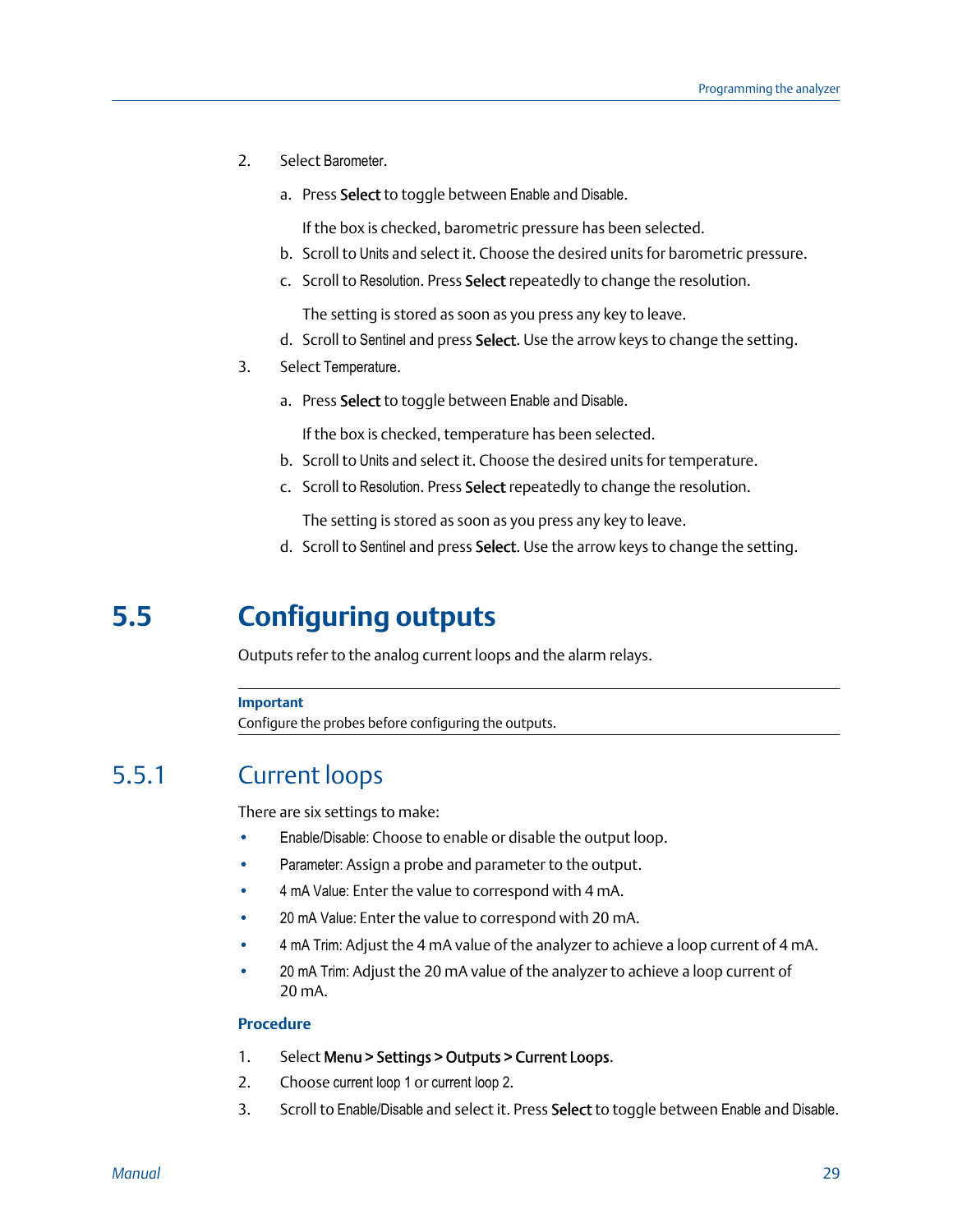If the box is checked, the current loop has been enabled.

- <span id="page-33-0"></span>4. Scroll to Parameter and select it. Scroll through the list of probes and measurements. A is probe A, B is probe B, and C is the analyzer.
- 5. Scroll to 4 mA value and select it. Use the arrow keys to change the setting.
- 6. Scroll to 20 mA value and select it. Use the arrow keys to change the setting.
- 7. Scroll to 4 mA Trim. Use the arrow keys to adjust the loop current to 4 mA.
- 8. Scroll to 20 mA Trim. Use the arrow keys to adjust the loop current to 20 mA.

## 5.5.2 Alarm relays

There are six settings to make.

- Enable/Disable: Choose to enable or disable the relay.
- Mode: Choose High Alarm or Low Alarm.
- Parameter: Assign a probe and a parameter to the relay.
- Setpoint: See *[Figure 5-2](#page-34-0)*.
- Deadband: See *[Figure 5-2](#page-34-0)*.
- Test: Manually energize or de-energize a relay to test it.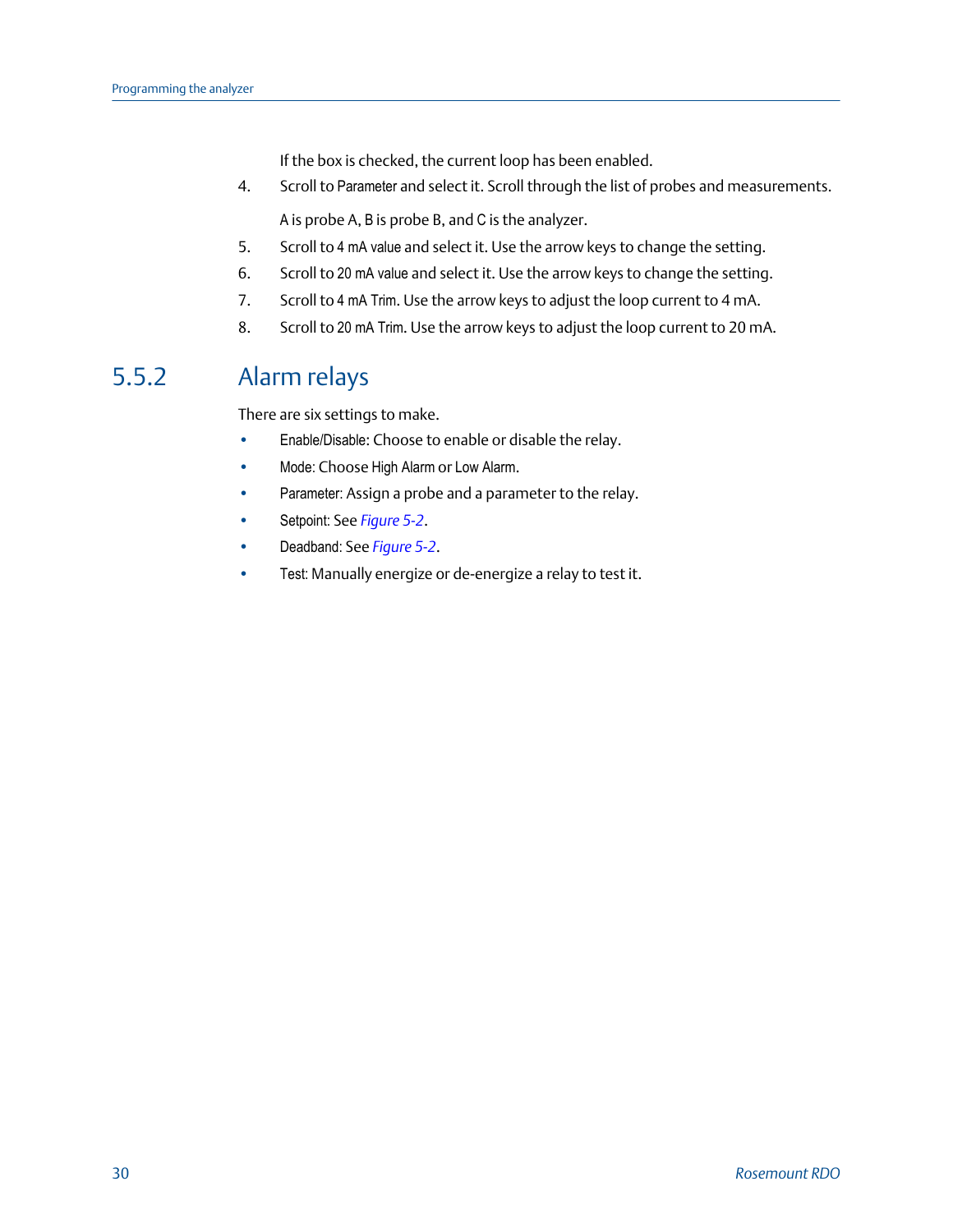

#### <span id="page-34-0"></span>**Figure 5-2: High and Low Alarm Relay Action**

#### **Procedure**

- 1. Select Menu > Settings > Outputs > Relays.
- 2. Choose Relay 1 or Relay 2.

For each relay, there is a high voltage and low voltage relay. Configuring the relay configures both the high voltage and low voltage relay.

3. Scroll to Enable/Disable and select it. Press Select to toggle between Enable and Disable.

If the box is checked, the relay has been enabled.

- 4. Scroll to Mode and select it. Choose High alarm or Low alarm.
- 5. Scroll to Parameter and select it. Scroll through the list of probes and measurements.

A is probe A, B is probe B, and C is the analyzer.

- 6. Scroll to Setpoint and select it. Use the arrow keys to change the setting.
- 7. Scroll to Deadband and select it. Use the arrow keys to change the setting.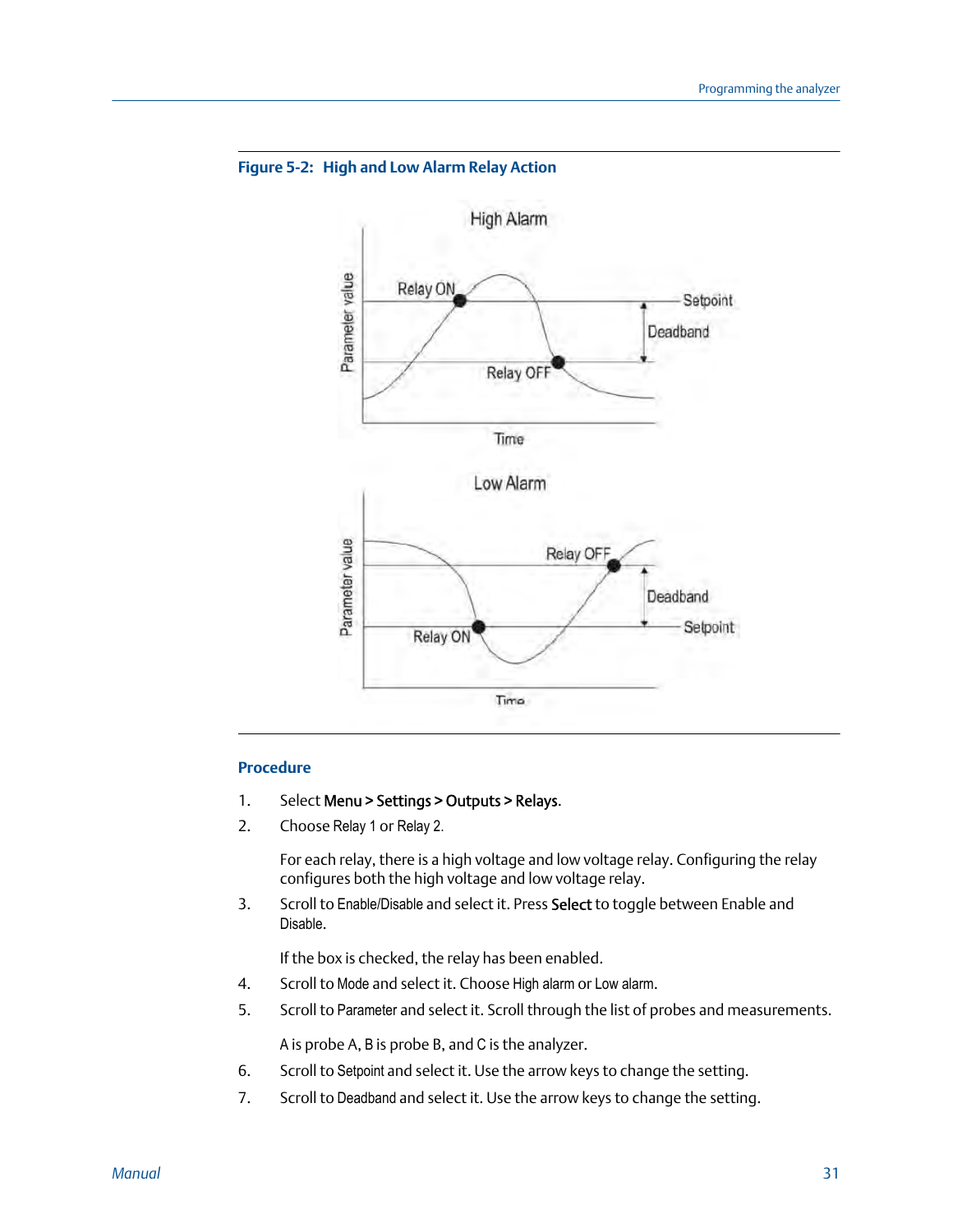8. Scroll to Test and select it. Use the arrow keys to change from yes to no.

## <span id="page-35-0"></span>**5.6 Changing the date and time**

Complete the following steps to change the date and time on the RDO analyzer.

1. Select Menu > Settings > Date & Time.

Three menu items appear:

- Date shown as yyyy-mm-dd
- Time shown as hh:mm:ss (24 hour clock)
- UTC shown as ±xx:xx (see *[Table 5-1](#page-26-0)*)
- 2. Scroll to the menu item and select it.
- 3. Use the arrow keys to change the setting.
- 4. Select Enter.

## **5.7 Changing the appearance of the screens**

## 5.7.1 Locking the display

Locking the display prevents the operator from scrolling through the measurement parameters using the View function.

- 1. Select Menu > Settings > Display.
- 2. Choose Lock View.
- 3. Use Select to toggle between the lock view and the unlocked view.

The lock symbol at the top of the screen shows whether the screen is locked or unlocked.

## 5.7.2 Changing the display contrast

Complete the following steps to brighten or darken the screen.

- 1. Select Menu > Settings > Contrast.
- 2. Use the arrow keys to brighten or darken the screen.
- 3. Press Enter.

## 5.7.3 Changing the language

Complete the following steps to change the language.

- 1. Select Menu > Settings > Language.
- 2. Choose English, Spanish, or French.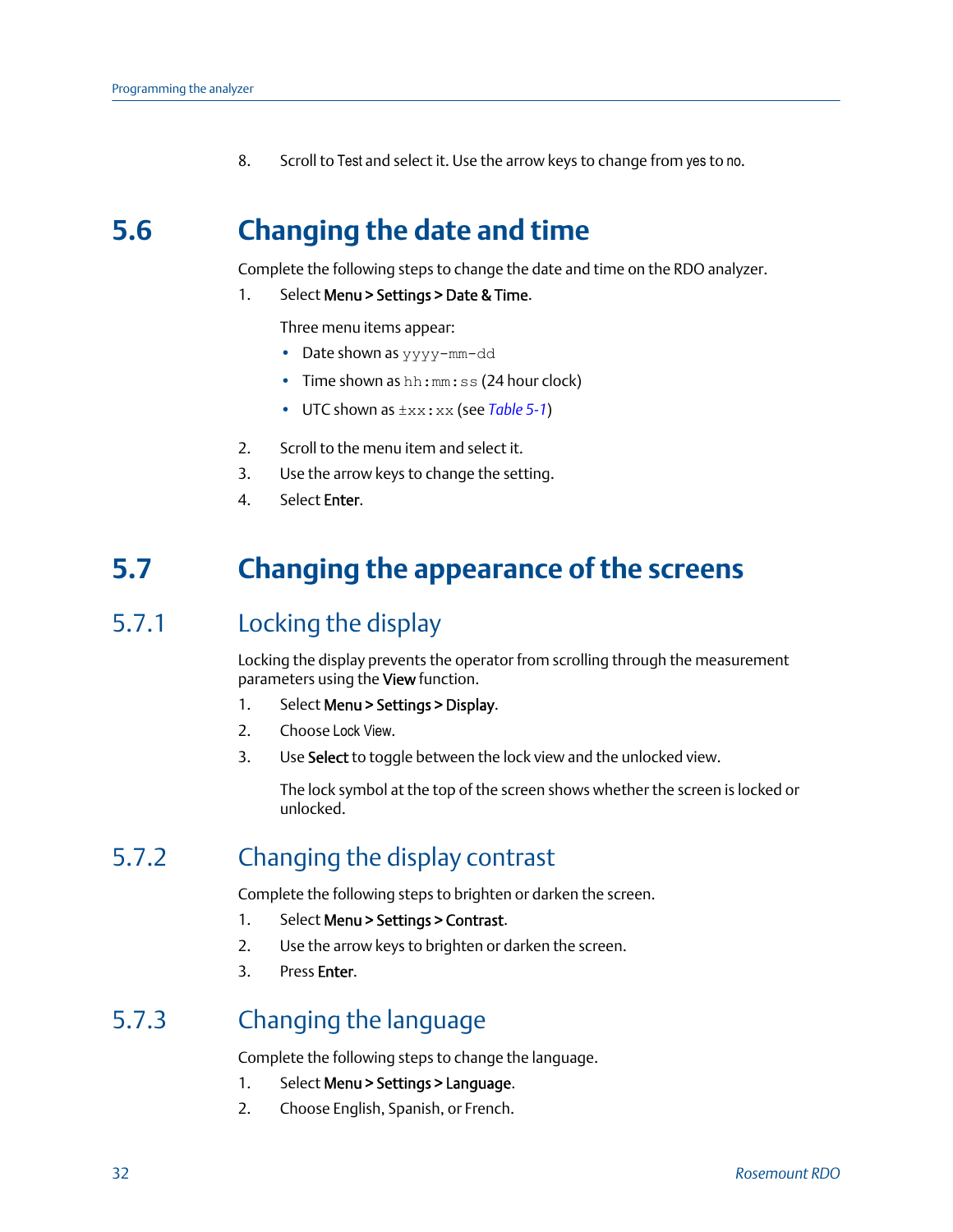3. Press Enter.

## <span id="page-36-0"></span>**5.8 Changing power settings**

To conserve power the analyzer can be set to turn off the display after idling for a certain length of time.

- 1. Select Menu > Settings > Power Save.
- 2. Select External.

Do not choose Battery.

3. Select the appropriate interval - Off (always on), 15 sec, 30 sec, 1 min, 5 min, or 15 min.

## **5.9 Setting the polling (update) interval**

The polling interval specifies how often the analyzer checks the probe and updates the configured outputs when the analyzer is in power saving mode. See *Section 5.8*. The default polling rate is every 15 minutes. The fastest polling rate is every minute; the slowest is every 24 hours.

```
Important
```
If the analyzer is not in power saving mode, the display, relays, and outputs update once every 5 sec.

#### **Procedure**

- 1. Select Menu > Settings > Polling Interval.
- 2. Select the desired interval.
- 3. Press Enter.

## **5.10 RS485 communications**

## 5.10.1 Setting the device address for the analyzer

The device address is a number between 1 and 245. The device address of Probe A is the analyzer address plus 1. The device address of Probe B is the analyzer address plus 2.

- 1. Select Menu > Settings > Communications > Address.
- 2. Use the arrow keys to enter a number between 1 and 245.
- 3. Press Enter.

## 5.10.2 Setting RS485 parameters for the analyzer

Complete the following steps to set the RS485 parameters for the analyzer.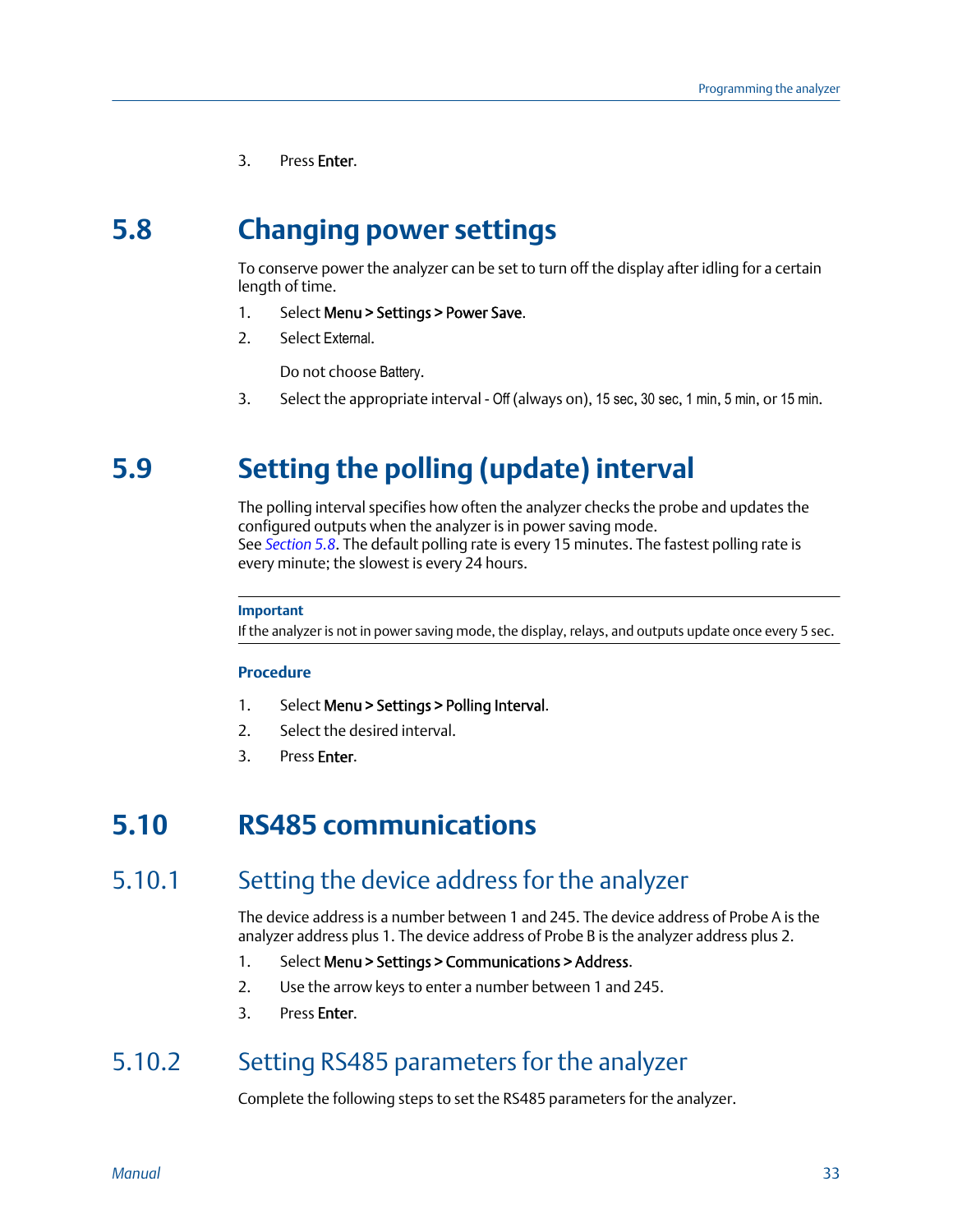#### <span id="page-37-0"></span>1. Select Menu > Settings > Communication > RS485.

There are six settings to make:

- Mode (choose RTU or ASCII)
- Baud Rate (choose 9600, 19200, 38400, or 57600)
- Data Bits (choose 8)
- Parity (choose Even, Odd, or None)
- Stop Bits (choose 1 or 2)
- Defaults (choose yes to restore RS485 default settings)
- 2. Scroll to the menu item and select it.
- 3. Use the arrow keys to change the setting.
- 4. Press Enter.

## **5.11 Setting security codes**

You may set up the analyzer with passwords for an administrator and a user. The user can access the Calibrate, Hold, Options, and Diagnostics menus. The administrator can access all functions, most notably the Settings menu. If there is no administrator code set, the user becomes the default administrator and can access all functions. To remove pass codeprotected access, enter 0000 for all codes.

- 1. Select Menu > Settings > Security Code.
- 2. Select Administrator and enter a 4-digit code for the Administrator using the arrow keys. Press Enter.
- 3. Select User. Set a 4-digit code for the User using the arrow keys. Press Enter.

## **5.12 Defaults**

Selecting defaults returns all user settings and calibrations to factory default values.

The display also returns to the initial configuration screens described in *[Section 5.1](#page-26-0)*.

## **5.13 Placing the output and relays on hold**

Occasionally, you may wish to temporarily pause the outputs.

1. Select Menu, then Hold Outputs.

All measurement updates stop, the current values and outputs are held, and the phrase Hold Outputs appears at the top of the main display.

2. To take the analyzer out of hold, select Resume.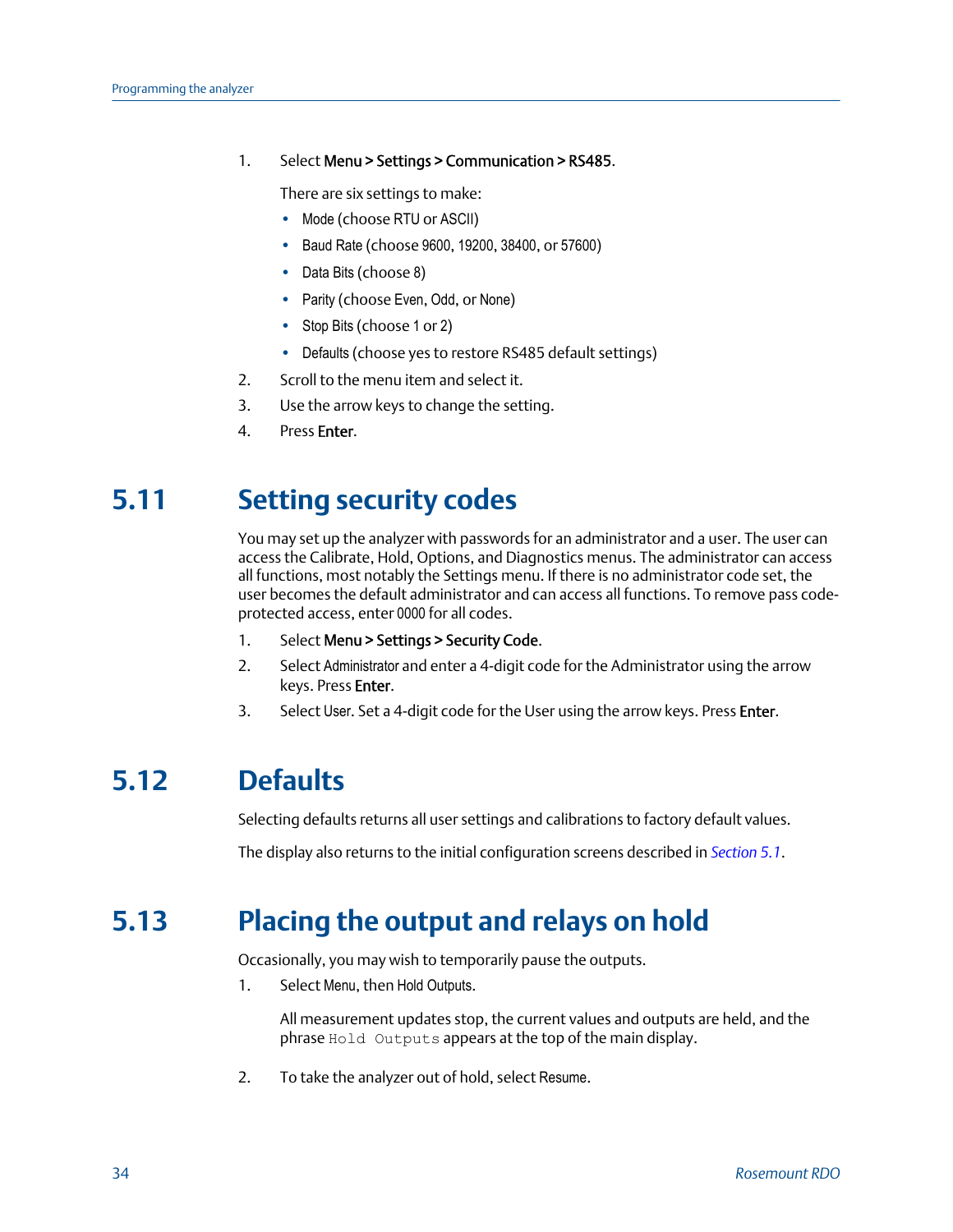## <span id="page-38-0"></span>**5.14 Diagnostics**

The following diagnostic information is available for the RDO probe:

- Serial number
- Firmware version number
- Date of last user calibration
- Last calibration slope and offset
- Date next calibration is due
- Expiration date for sensing cap (one year from the date the sensing cap took its first measurement, for PN R0084230 only)
- For replacement cap, PN R0084230X, there is no expiration date (expected life is two years)
- Sensing cap serial number

The following diagnostic information is available for analyzer Probe C, also called ConTROLL PRO:

- Serial number
- Firmware version number
- Hardware version number
- Power source

#### **Procedure**

- 1. Select Menu, then Diagnostics.
- 2. Select the desired probe (A or B). For analyzer diagnostics, select Probe C.
- 3. Use the arrow keys to scroll through the diagnostics.
- 4. To read the last calibration slope and offset, scroll to Last calibration and select it.

The slope should be between 0.80 and 1.20, and the offset should be between -0.2 and  $+0.2$ .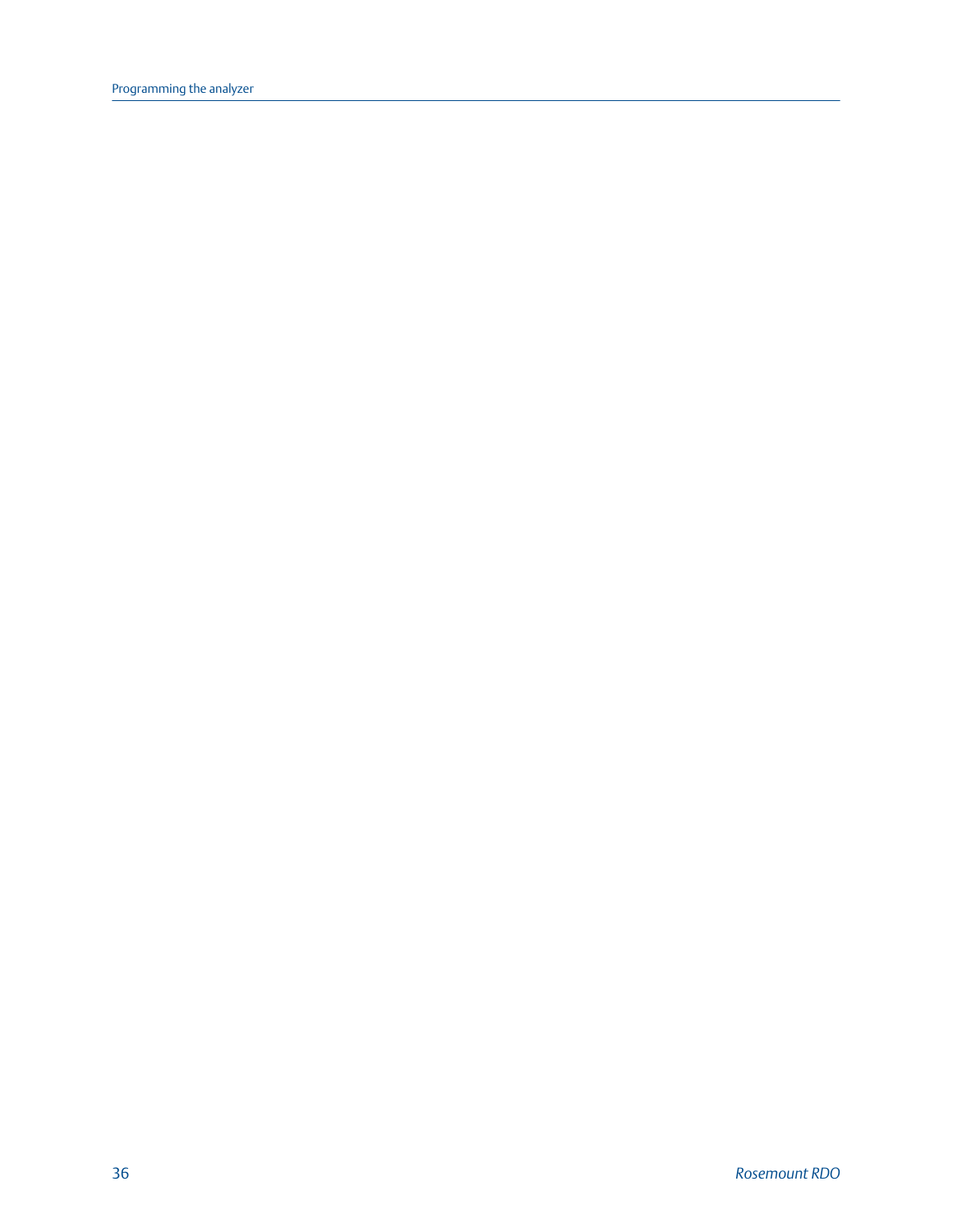# <span id="page-40-0"></span>6 Calibration

## **6.1 Calibration options**

There are three ways to calibrate the RDO probe.

• Saturation: Both a two-point (100% and 0% saturation) and one-point (100% saturation) calibration are available. 100% saturation refers to water completely saturated with atmospheric oxygen. 0% refers to water containing no dissolved oxygen.

The solubility of atmospheric oxygen in water depends on the barometric pressure, temperature, and humidity. If these are known, the concentration of oxygen in airsaturated water can be readily calculated, making it a useful calibration standard. In practice, however, air-saturated water is almost never used. Air is used instead. Air works because, according to Henry's Law, the concentration of oxygen in airsaturated water (expressed in mg/L) is in equilibrium with the partial pressure of oxygen in the air used to saturate the water. Therefore, whether the probe is in air or in air-saturated water, the fluorescence quenching will be exactly the same.

During calibration at 100% saturation, the micro-processor uses the temperature measured by the probe and the barometric pressure measured by the analyzer to calculate the equilibrium solubility of oxygen in water. Because the calibration assumes the air is completely saturated with water, the calibration must be done with the probe in air having 100% humidity.

Calibrating at 0% saturation requires water containing no dissolved oxygen. A good 0% saturation standard is water containing about 5% sodium sulfite ( $Na<sub>2</sub>SO<sub>3</sub>$ ). Add about one teaspoonful of sodium sulfite crystals to a cup of water.

- Concentration: If the probe is installed in a waste-water aeration basin, it is often inconvenient to remove it for saturation calibration. In this case, concentration calibration, in which the probe is calibrated against a referee instrument, is more suitable.
- Default: Default restores the default calibration.

Although a new probe can be used as received from the factory, Emerson recommends that you do a two-point saturation calibration when the probe is first placed in service.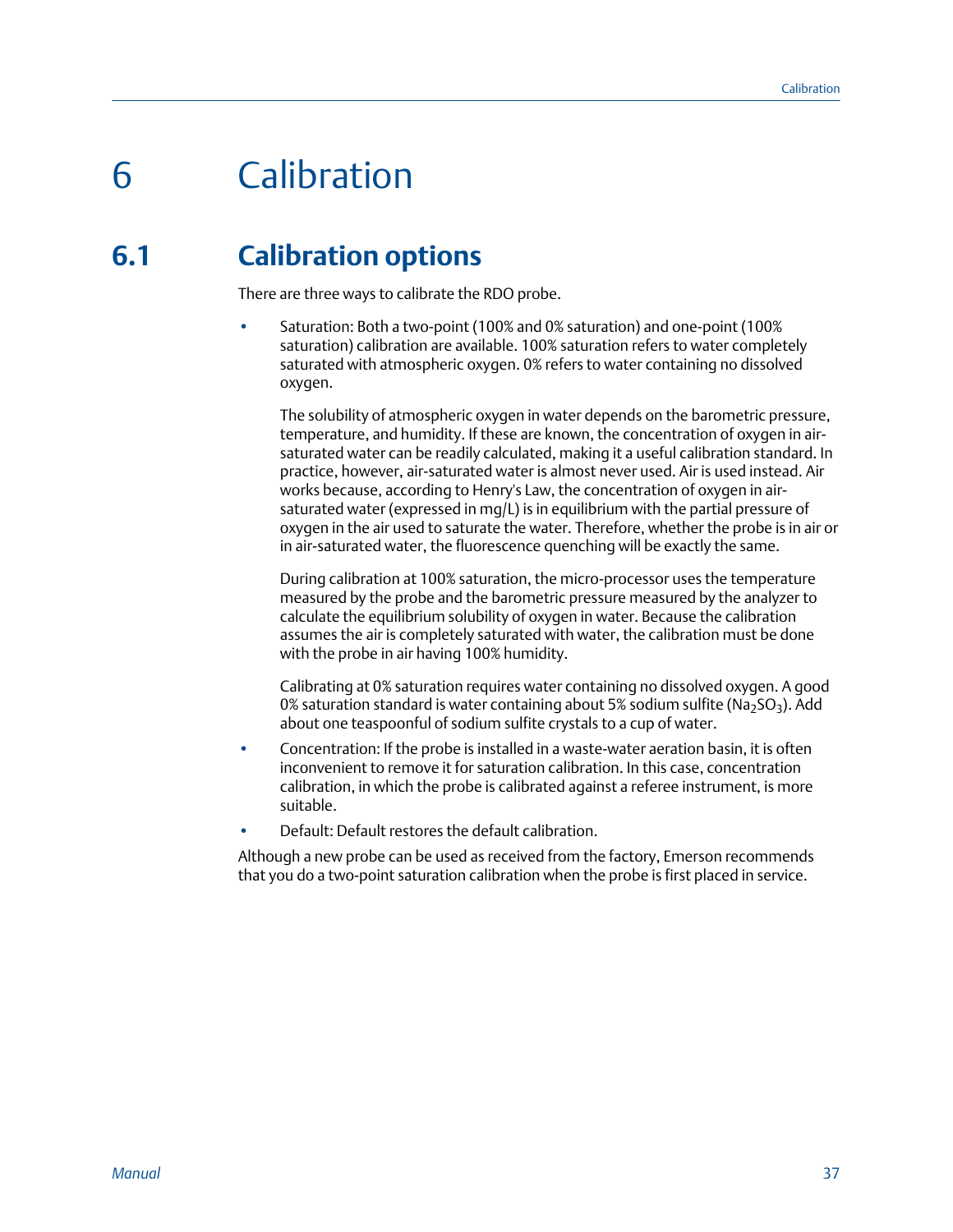## <span id="page-41-0"></span>**6.2 One-point calibration (100% saturation)**

Complete the following steps to do a one-point calibration.

1. Remove storage cap on top of calibration chamber and replace it with the calibration cap (cap with the vent hole).

#### **Figure 6-1: Calibration and storage caps**



2. Fill the calibration chamber to the lower fill line with approximately 10 mL water.

The water temperature should be as close to the sample temperature as possible.

**Figure 6-2: Fill the calibration chamber to the lower line with water.**



3. Remove the sensor from the process liquid. If the sensor is fouled or dirty, clean it by following the procedure in *[Section 7.2.2](#page-47-0)*. Gently dry the probe and sensor with a soft cloth, making sure there is no water on the body of the sensor or on the sensing foil.

#### **Important**

The sensing foil must remain dry during 100% saturation calibration.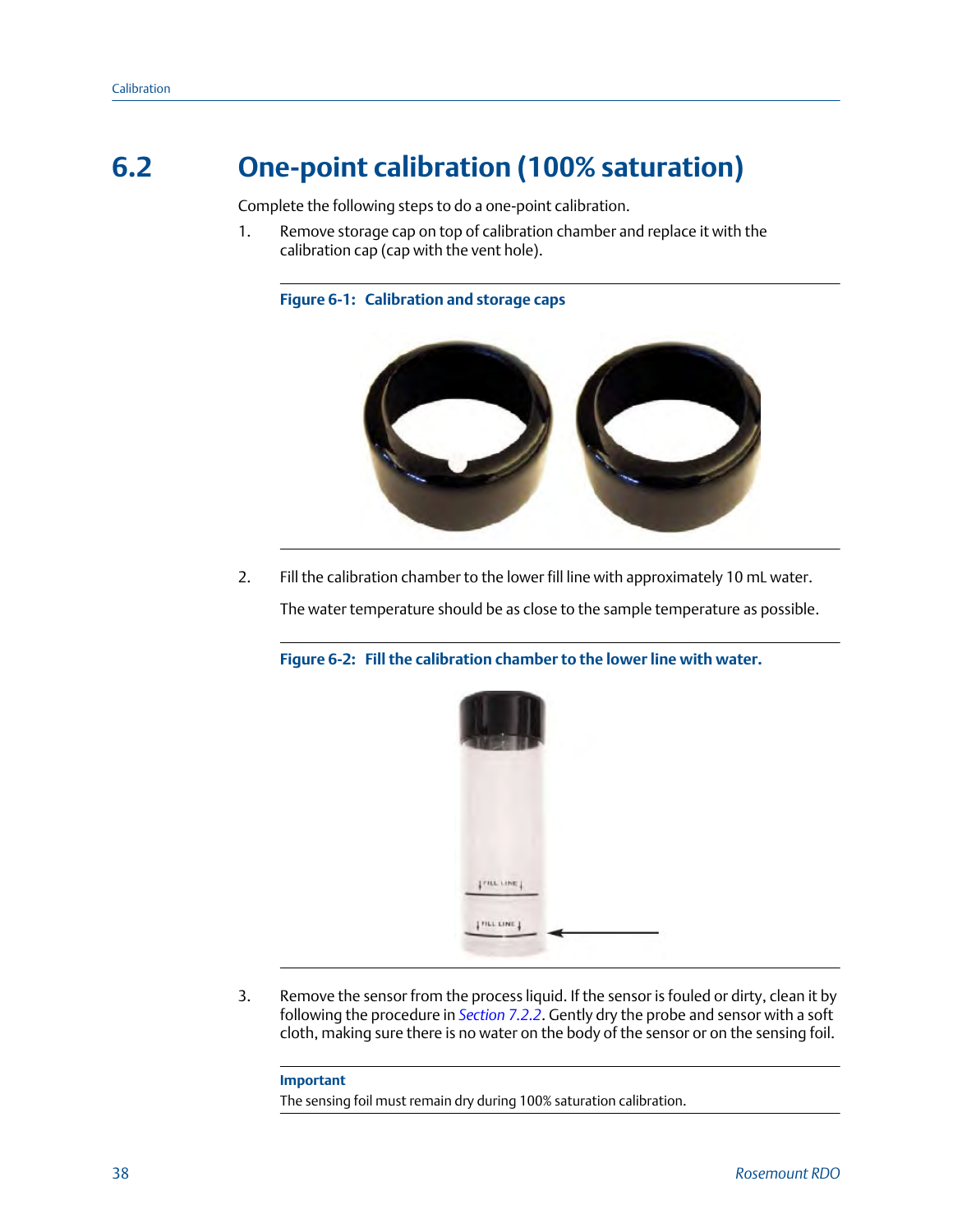- <span id="page-42-0"></span>4. Place the probe in the calibration chamber keeping the sensing foil about 1 in. (25 mm) above the surface of the water.
- 5. Allow at least five minutes for the temperature to stabilize before starting the calibration.

Keeping the sensor in the shade will help reduce drift caused by the sun's heat. Do not leave the calibration chamber for more than 30 minutes, lest condensation form on the surface of the foil, leading to false low readings after calibration. If condensation does occur, remove the probe and dry the foil. Return the sensor to the calibration chamber and continue.

6. Once readings are stable, start the calibration. Select Menu > Calibrate > RDO PRO > Saturation > One-point cal.

The calibration begins immediately. The Calibration Beginning screen shown in *Figure 6-3* appears.





Note the *Calibration Beginning* icon next to the mg/L reading. As the reading stabilizes, the bar in the icon shrinks. When the word Nominal appears, the stabilization is almost complete, and the calibration can be selected at this point by selecting Nominal. However, for best results, wait until Stable appears.

7. Select Stable to accept the calibration. To end and return to the previous calibration, select Cancel.

## **6.3 Two-point calibration (100% and 0% saturation)**

Complete the following steps to perform a two-point calibration on your RDO analyzer.

1. Set up the calibration chamber and probe as described in *[Section 6.2](#page-41-0)*, steps 1 through 5.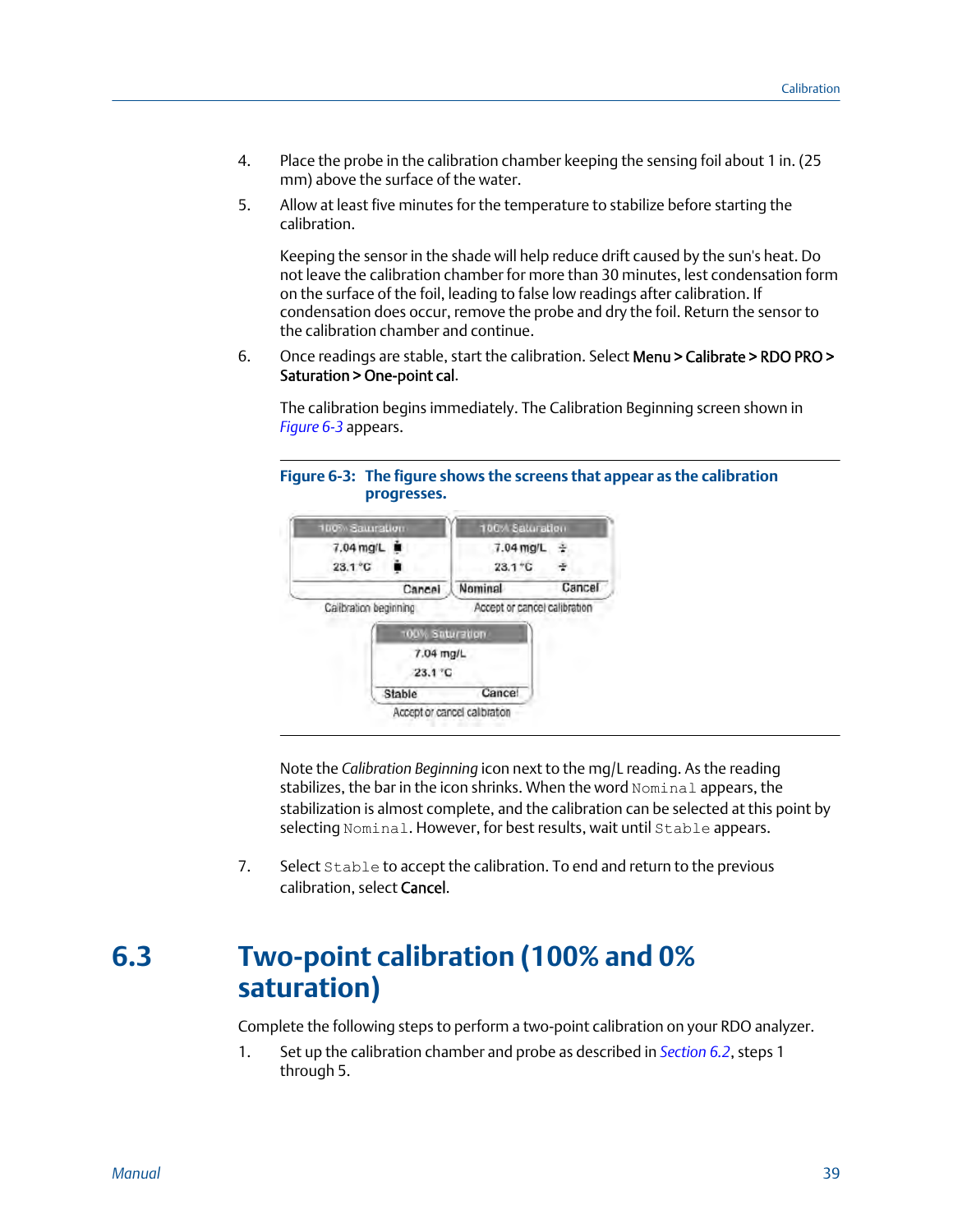**Important** Do the 100% calibration step first.

2. Once readings are stable, start the calibration. Select **Menu > Calibrate > RDO PRO >** Saturation > Two-point cal.

The calibration begins immediately. The Calibration Beginning screen shown in *[Figure 6-3](#page-42-0)* appears, and the other two screens appear as the reading stabilizes. Wait until the word Stable appears.

3. Select Stable to accept the calibraiton and proceed to the 0% saturation step. To end and return to the previous calibration, select Cancel.

The 0% saturation step starts automatically.

- 4. Remove the probe and fill the calibration chamber to the upper fill line with approximately 60 mL of fresh sodium sulfite solution (see *Figure 6-4*).
	- Figure 6-4: Fill the Calibration Chamber to the Upper line with Fresh Sodium **Sulfite Solution.**



A teaspoonful of sodium sulfite in a cup of water is adequate.

5. Place the probe in the sodium sulfite solution. Be sure the thermistor thermowell (the small metallic disc about 1/8 inch [3 mm] above the nose cone) is completely submerged. Leave at least 1/2 inch (12 mm) between the surface of the foil and the bottom of the chamber. Do not allow the sensing foil to rest on the bottom of the calibration chamber. Allow at least five minutes for readings to stabilize.

The Calibration Beginning screen shown in *[Figure 6-5](#page-44-0)* appears.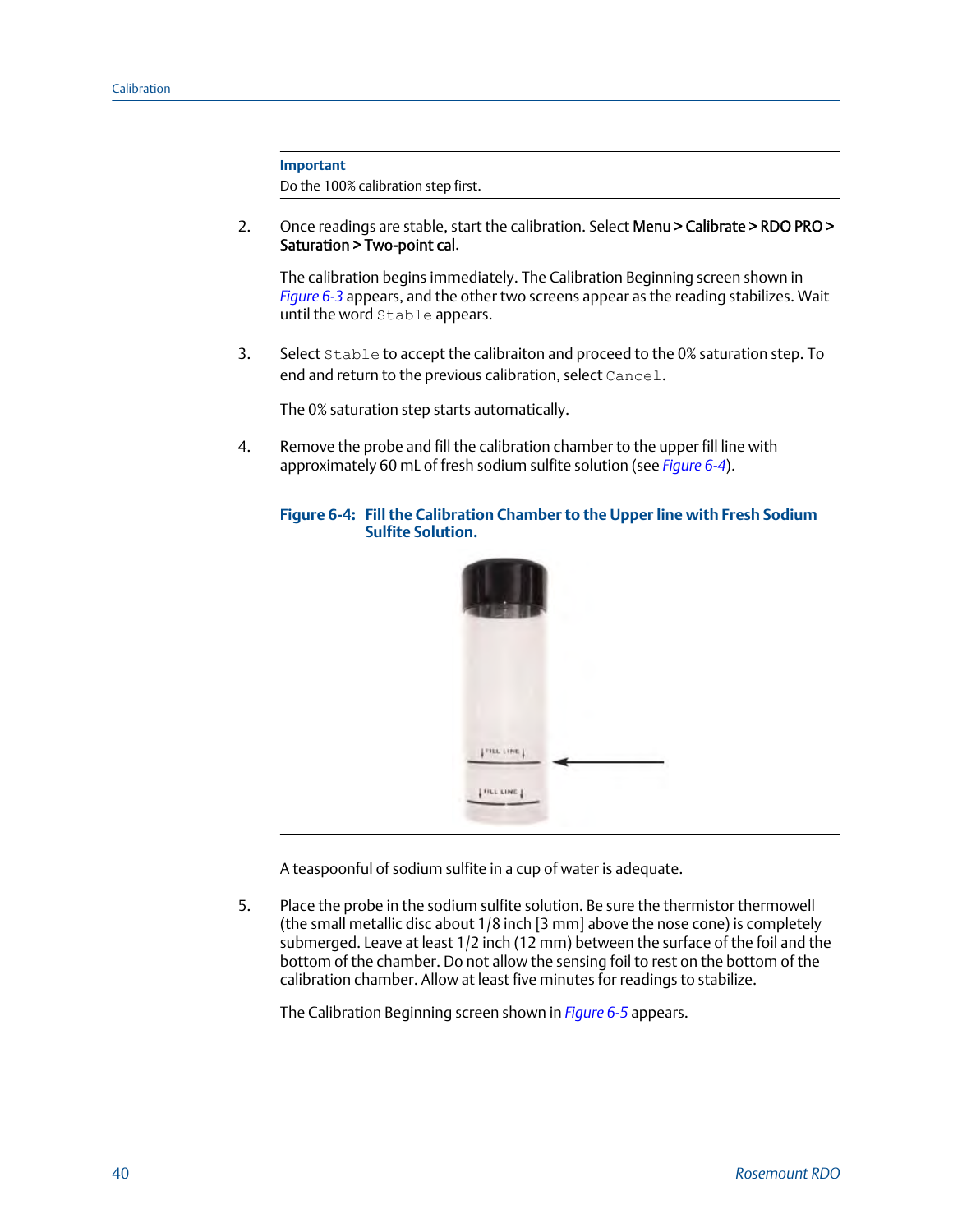

#### <span id="page-44-0"></span>**The Figure Shows the Screens that Appear as the Calibration Figure 6-5: Progresses.**

Note the *Calibration Beginning* icon next to the mg/L reading. As the reading stabilizes, the bar in the icon shrinks. When the word Nominal appears, the stabilization is almost complete. However, for best results, wait until Stable appears.

6. Select Stable to accept the calibration. To end and return to the previous calibration, select Cancel.

The calibration report screen appears. The slope will be between 0.8 and 1.2, and the offset will be between -0.2 and +0.2.

- 7. Press OK.
- 8. Remove the probe from the calibration chamber. Rinse it and return it to the process liquid.

## **6.4 Concentration calibration**

Complete the following steps to do a concentration calibration of your RDO analyzer.

- 1. Calibrate the referree instrument following the manufacturer's instructions.
- 2. Immerse the referree sensor in the process liquid as close to the RDO probe as possible.
- 3. Allow adequate time for the referree sensor to come to equilibrium with the process liquid.
- 4. Once readings are stable, start the calibration. Select **Menu > Calibrate > RDO >** Concentration.
- 5. Enter the value from the referree instrument as the Standard Value shown on the display. Press Enter.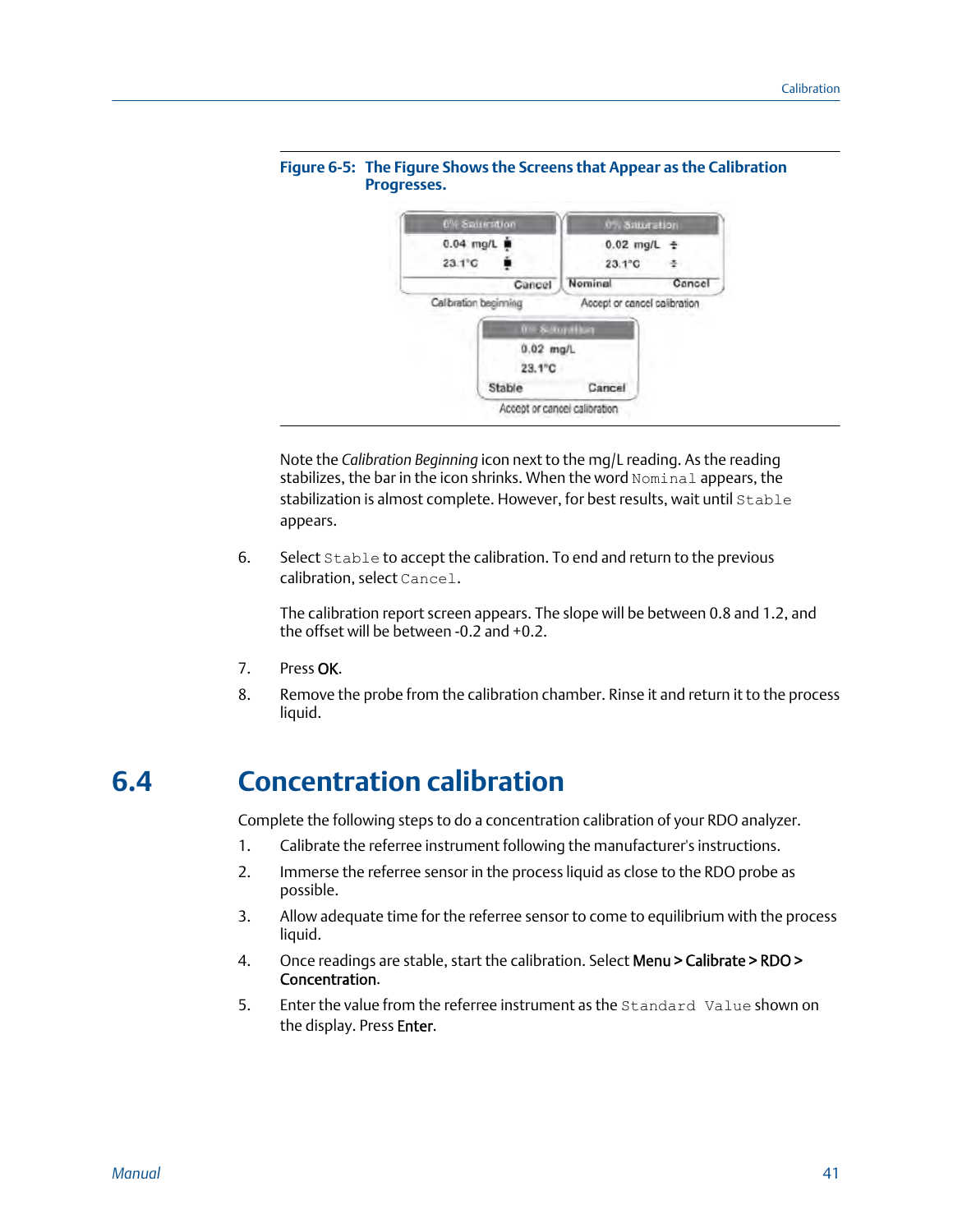Calibration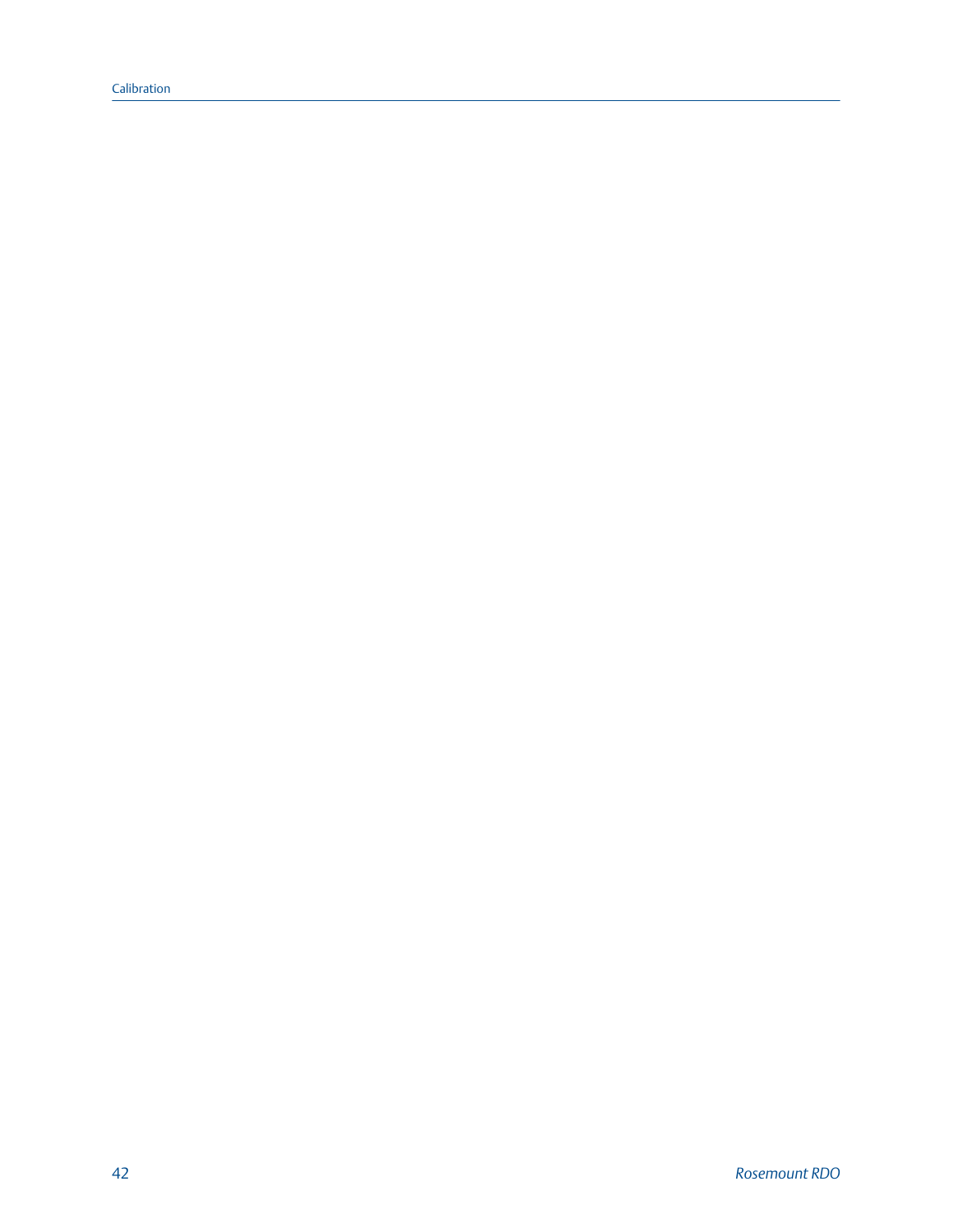# <span id="page-46-0"></span>7 Maintenance

## **7.1 Analyzer**

## 7.1.1 Cleaning the analyzer enclosure

Clean the analyzer case and front panel by wiping with a clean, soft cloth dampened with water only.

## **A CAUTION!**

**EQUIPMENT DAMAGE**

**Do not use organic solvents.**

## 7.1.2 Replacing the dessicant

Periodically inspect the dessicant bag in the analyzer enclosure. Replace the dessicant (PN R0087630) when the indicator beads turn from blue to pink.

## 7.1.3 Replacing the clock battery

The clock battery is located at the bottom of the back of the enclosure cover. To replace the battery:

- 1. Disconnect AC power to the instrument.
- 2. Remove the enclosure cover.
- 3. Remove the clock battery and replace it with a 3 V MnO<sub>2</sub>-Li battery, CR2032 or equivalent.
- 4. Dispose of spent battery properly.
- 5. Replace the cover.
- 6. Restore AC power.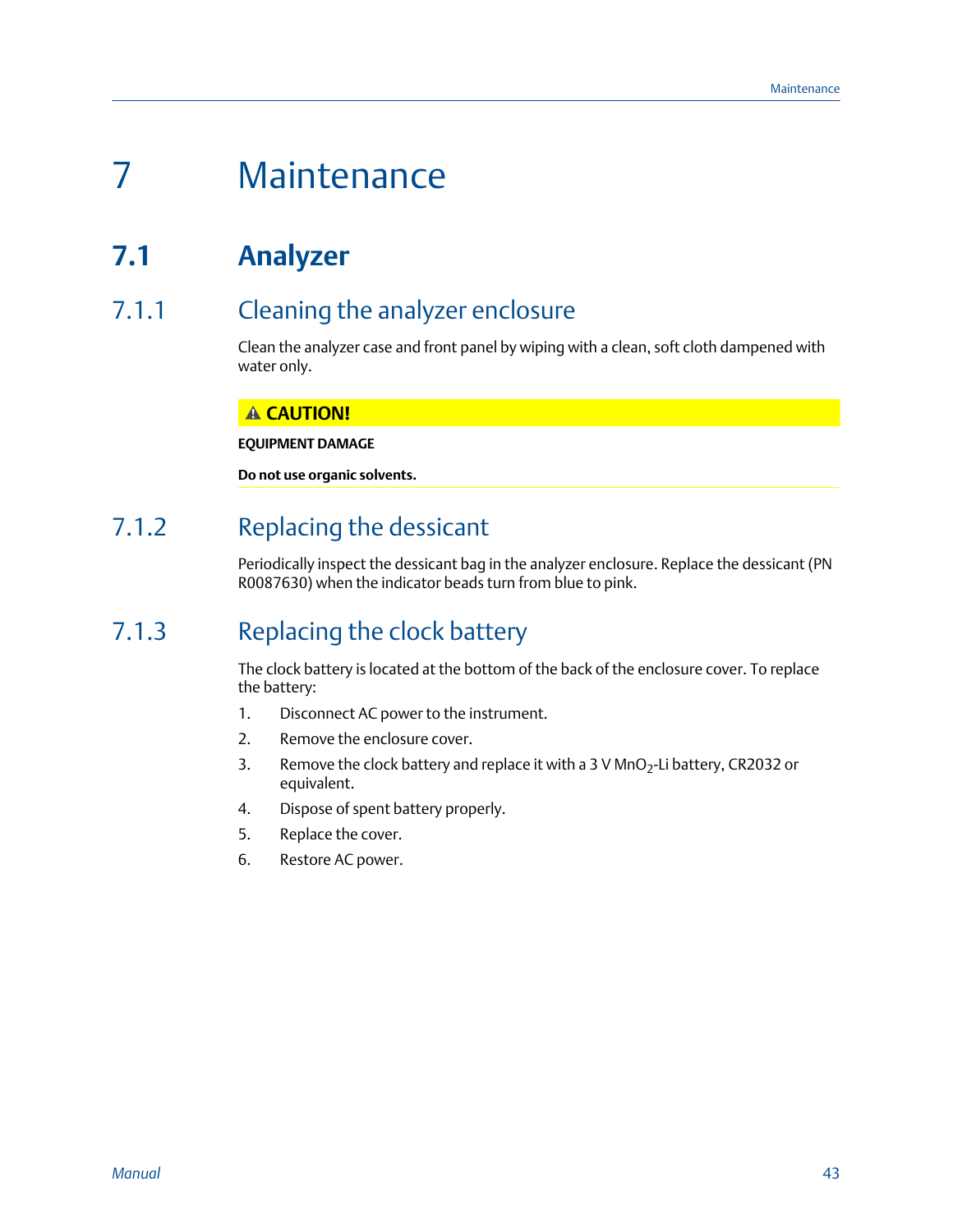## <span id="page-47-0"></span>**7.2 RDO probe**

## 7.2.1 Cleaning the sensing cap

Complete the following steps to clean the sensing cap.

#### **Important**

Leave the sensing cap and cone attached to the probe body. Do not remove the sensing cap to clean it.

#### **Procedure**

- 1. Rinse the cap with clean water from a squirt bottle.
- 2. If biofouling is present, gently wipe the cap with a soft-bristeled brush or soft cloth. If oil or grease is present, wash with a gentle detergent.
- 3. If extensive fouling or mineral build-up is present, soak the cap of the sensor do not remove the sensing cap - in vinegar for 15 minutes; then soak in deionized water for 15 minutes.

#### **A CAUTION!**

#### **EQUIPMENT DAMAGE**

**Do not use organic solvents.**

4. After cleaning the sensor, check the calibration in the air. Perform a one or twopoint saturation calibration if necessary.

## 7.2.2 Cleaning the probe body

Complete the following steps to clean the RDO probe body. Leave the sensing cap and nose cone attached to the probe body while cleaning it. Do not remove the sensing cap.

#### **Procedure**

- 1. Gently scrub the probe body with a soft-bristled brush of a nylon dish scrubber. Use a mild detergent to remove oil or grease.
- 2. Soak in vinegar followed by deionized water to remove mineral deposits or extensive fouling.

See step 4 in *Section 7.2.1*.

## 7.2.3 Cleaning the optical window

Clean the optical window only when the sensing cap is replaced. See *Section 7.2.1*.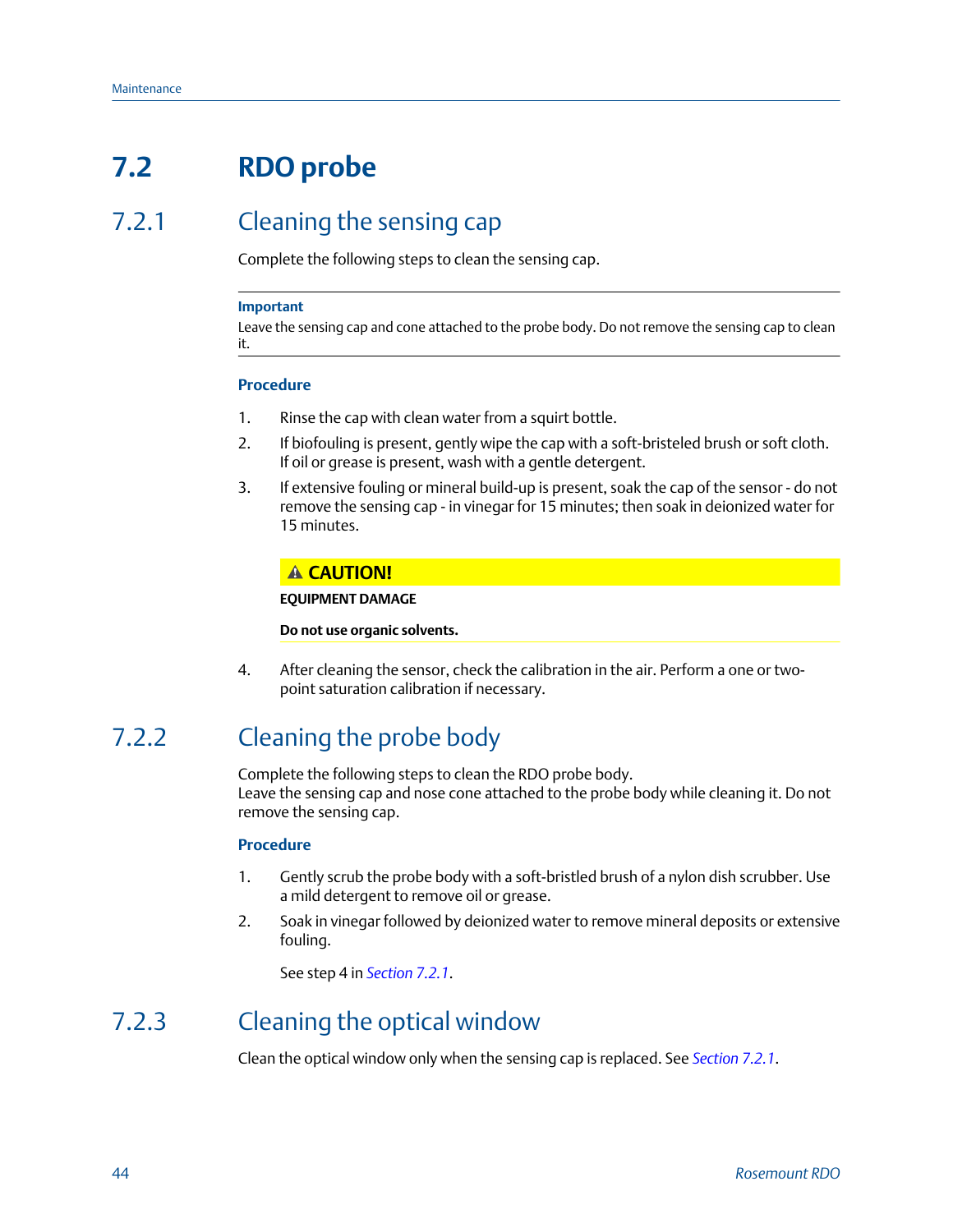## <span id="page-48-0"></span>7.2.4 Replacing the sensing cap

The replacement sensing cap kit (PN R0084230X and PN R084230) contains a sensing cap, two O-rings, O-ring lubricant, and a lens wipe.

#### **Note**

Keep the cap in its sealed packaging until you are ready to install it. Install promptly. Avoid allowing moisture, including humidity, inside the cap.

#### **Procedure**

- 1. Remove the sensor from the process liquid. Rinse with water and dry the probe body and nose cone.
- 2. Unscrew the nose cone.
- 3. Pull the sensing cap straight off the probe body.

Do not twist.

- 4. Remove and discard the existing O-rings.
- 5. Remove any moisture in the O-ring grooves.

Be careful not to touch the lens.

6. Use your finger to apply a thin layer of lubricant around the O-ring grooves.

#### **A CAUTION!**

#### **EQUIPMENT DAMAGE**

**Be careful not to get grease on the lens or on the sensor pins.**

7. Slide the two O-rings into grooves. Check that the O-rings are not twisted or pinched. Apply a thin layer of lubricant over the O-rings and grooves.

#### **A CAUTION!**

#### **EQUIPMENT DAMAGE**

**Be careful not to get grease on the lens or on the sensor pins.**

- 8. Clean the lens with the wipe provided in the kit and allow it to dry thoroughly. Inspect the lens for scratches or dirt.
- 9. Remove the new sensing cap from its sealed packaging. Align the arrow on the cap with the index mark on the probe and firmly press the cap onto the probe, without twisting, until it seals. Replace the nose cone.
- 10. Perform a one or two-point saturation calibration.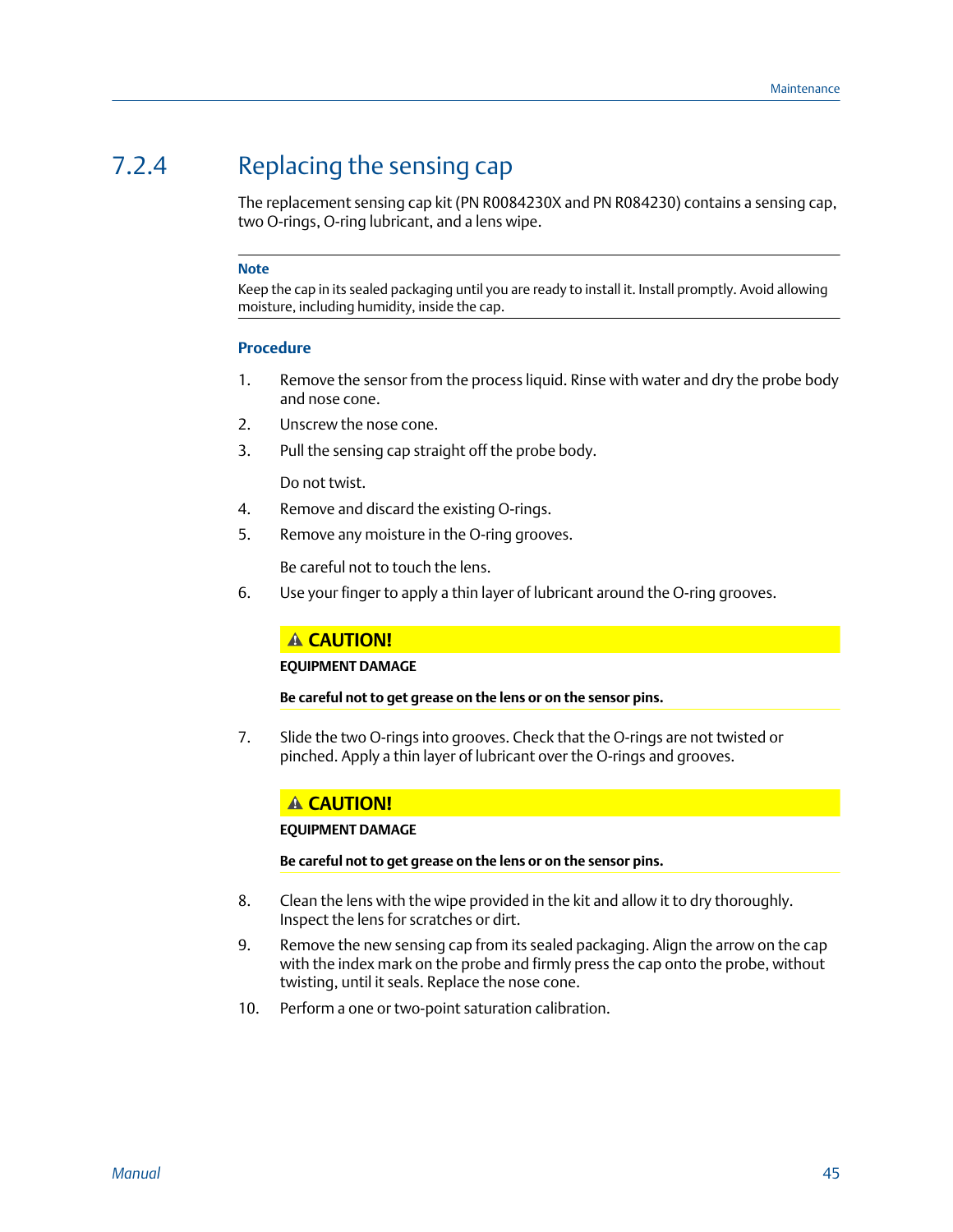## <span id="page-49-0"></span>7.2.5 Storing the probe

Store the probe in the calibration chamber using the storage cap (cap without notch). Place a few drops of water in the chamber before inserting the probe.

## **7.3 Replacement parts**

| Part number | <b>Description</b>                                   |
|-------------|------------------------------------------------------|
| R0094030    | RDO analyzer, AC power, no data logging              |
| R0086460X   | RDO Pro-X sensor with 32 ft (10 m) of integral cable |
| R0082490X   | RDO Pro-X sensor with twist lock connector           |
| R0087560    | RDO analyzer pipe and wall mounting kit              |
| R00CBL10    | Twist lock connector cable, 32 ft (10 m)             |
| R00CBL20    | Twist lock connector cable, 64 ft (20 m)             |
| R00CBL30    | Twist lock connector cable, 96 ft (30 m)             |
| R0084230    | RDO sensor cap replacement kit                       |
| R0080810    | RDO O-ring replacement kit                           |
| R0080820    | RDO replacement nose cone kit                        |
| R0088890    | RDO replacement calibration cup                      |
| R00087630   | RDO replacement dessicant bag for analyzer           |
| R0084230X   | RDO Pro-X sensor cap replacement kit                 |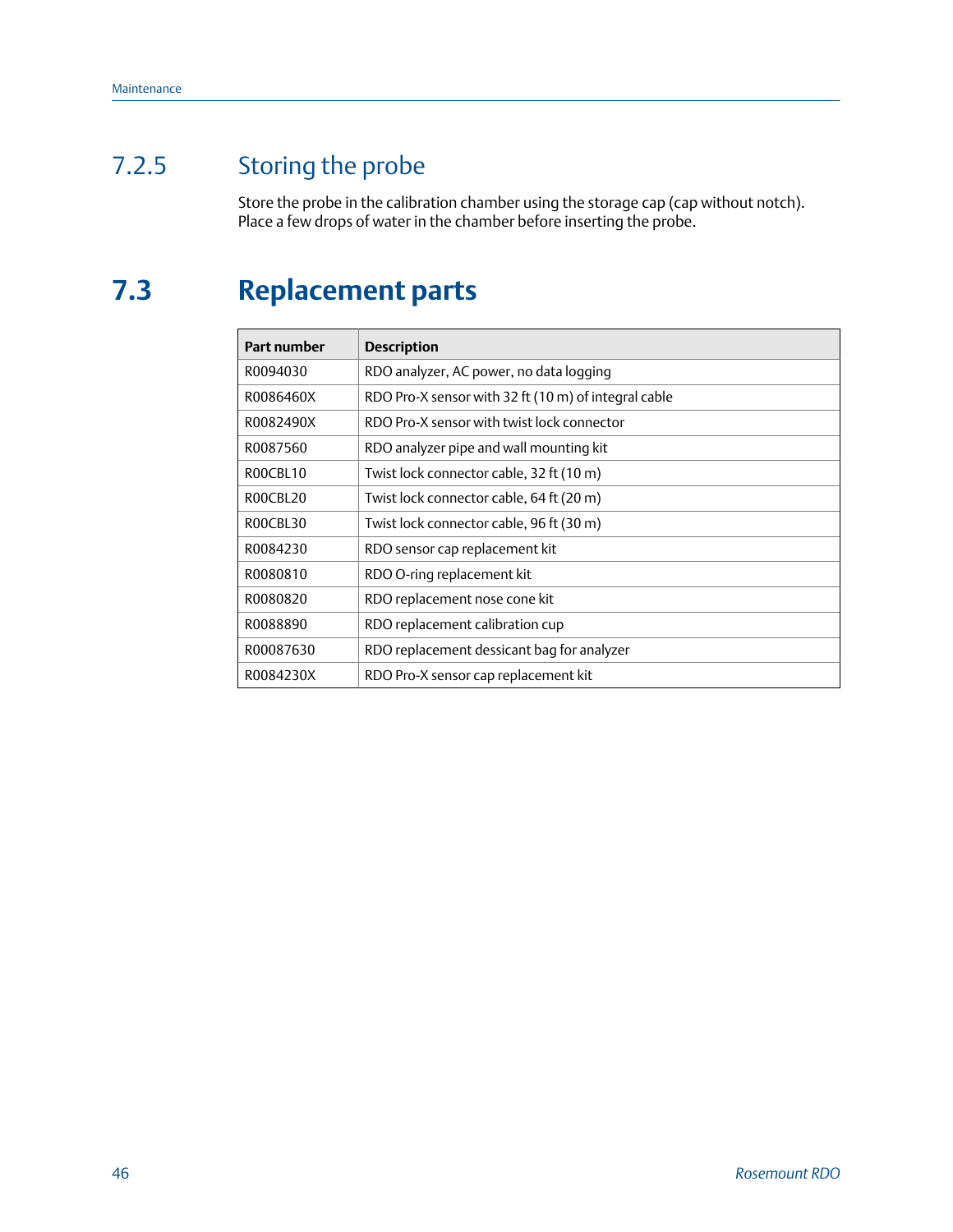# <span id="page-50-0"></span>8 Specifications

# **8.1 RDO probe**

| <b>Wetted materials</b>                            | Delrin <sup>(1)</sup> , ABS, Viton <sup>(2)</sup> , titanium, polycarbonate/<br>poly(methyl, methacrylate) blend |
|----------------------------------------------------|------------------------------------------------------------------------------------------------------------------|
| <b>Dimensions</b>                                  | Length: 8.0 in. (203 mm); Diameter: 1.9 in. (47 mm)                                                              |
| Rating                                             | IP-67 with cap off; IP-68 with cap installed                                                                     |
| Process connection                                 | 1-1/4 in. FNPT                                                                                                   |
| Integral cable length                              | 32 ft (10 m)                                                                                                     |
| Maximum cable length (quick disconnect cable only) | 4000 ft (1219 m)                                                                                                 |
| Pressure                                           | Up to 314 psig (2060 kPa abs)                                                                                    |
| Temperature                                        | 0 to 50 °C (32 to 122 °F)                                                                                        |
| Range                                              | 0 to 20 ppm (mg/L) or 0 to 200% saturation                                                                       |
| Accuracy                                           | $\pm 0.1$ ppm between 0 and 8 ppm, $\pm 0.2$ ppm between 8 and<br>20 ppm                                         |
| Resolution                                         | $0.01$ ppm (mg/L)                                                                                                |
| Digital output                                     | Modbus/RS485                                                                                                     |
| Response time                                      | 30 sec to 90% of final value; 37 sec to 95% of final value (at<br>25 °C [77 °F])                                 |
| Operating life of sensing cap                      | 2 years from first reading                                                                                       |
| Safety directive                                   | 73/23/EEC                                                                                                        |
| <b>EU</b> directives                               | 2004/108/EC for electro-magnetic compatibility (EMC)<br>and 72/23/EEC for Safety                                 |
| Immunity                                           | EN 61000-6-2, electromagnetic compatibility (EMC) part<br>$_{6-2}$ CE                                            |
| Emissions                                          | Class A requirements of CISPR 11: 2004                                                                           |

*(1) Delrin is a registered trademark of DuPoint DeNemours, LLC.*

*(2) Viton is a registered trademark of DuPoint Dow Elastomers, LLC.*

## **8.2 RDO analyzer**

| Enclosure                            | Polycarbonate, rated NEMA 4X, IP67                                     |
|--------------------------------------|------------------------------------------------------------------------|
| Dimensions ( $W \times H \times D$ ) | $6.3 \times 6.3 \times 3.6$ in. $(16 \times 16 \times 9.0 \text{ cm})$ |
| Display                              | Liquid crystal; character height: 0.4 in. (6 mm)                       |
| Mounting                             | Suitable for pipe or wall mounting                                     |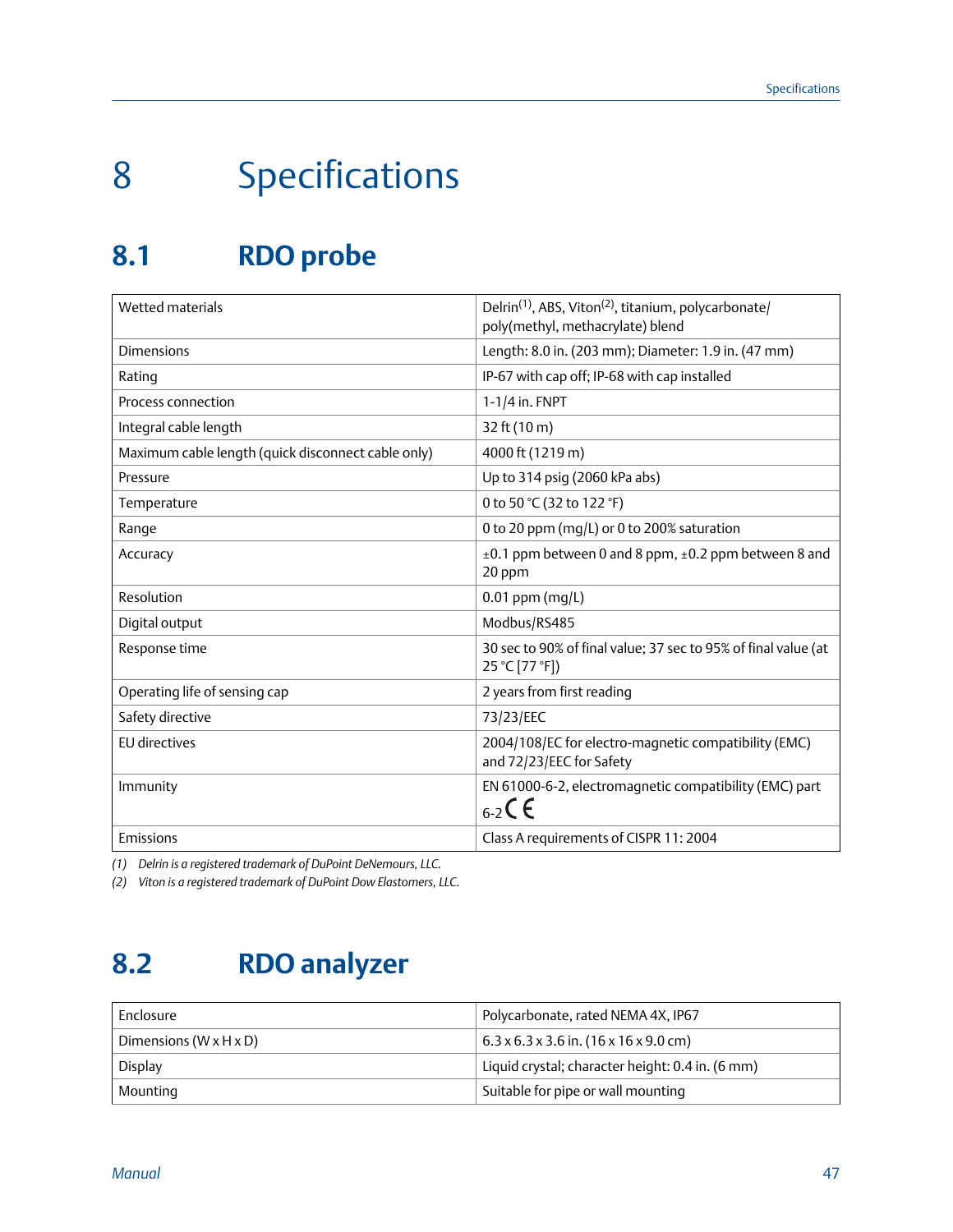| Conduit openings                 | Six; PG 13.5 (1/2 in.); three gland fittings and five plugs<br>ship with the analyzer                                                                                         |
|----------------------------------|-------------------------------------------------------------------------------------------------------------------------------------------------------------------------------|
| Ambient temperature and humidity | -20 to 70 °C (-4 to 158 °F); 95% relative humidity (non-con-<br>densing)                                                                                                      |
| Power                            | 100 to 240 Vac, approximately 0.15 A, 50 - 60 Hz                                                                                                                              |
| Analog outputs                   | Two fully scalable 4-20 mA outputs, each loop-powered<br>$(9-36 \text{ Vdc})$                                                                                                 |
| Digital output                   | Modbus/RS485                                                                                                                                                                  |
| Relays                           | Two low voltage relays, <50 Vac or Vdc, maximum current<br>2 A (resistive or inductive) two high voltage relays, 264 Vac<br>max, maximum current 5 A (resistive or inductive) |
| Barometric pressure range        | 8.86 to 29.53 in Hq (300 to 1000 mbar)                                                                                                                                        |
| Barometric presssure accuracy    | $\pm 0.09$ in Hg ( $\pm 3$ mbar)                                                                                                                                              |
| EU directive                     | 2004/108/EC for electromagnetic compatibility (EMC)P                                                                                                                          |
| Immunity                         | EN61000-6-2, electromagnetic compatibility (EMC) part<br>$6 - 2$                                                                                                              |
| Emissions                        | EN61000-6-4 electromagnetic compatibility; includes IEC/<br>EN61000-3-2 and IEC/EN61000-3-3 where applicable                                                                  |
| Safety                           | UL 61010-1 and CAN/CSA C22.2 #61010-1                                                                                                                                         |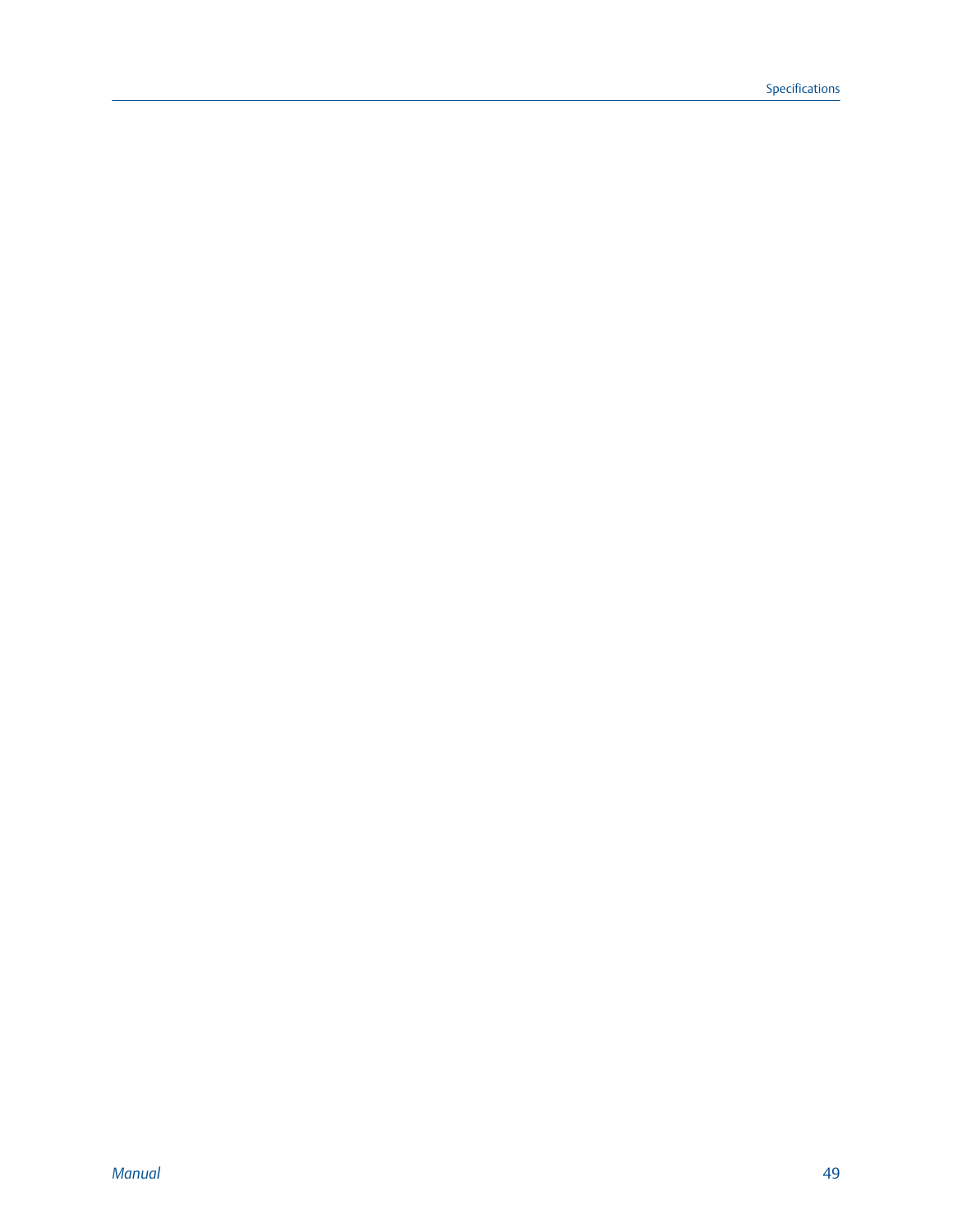Specifications